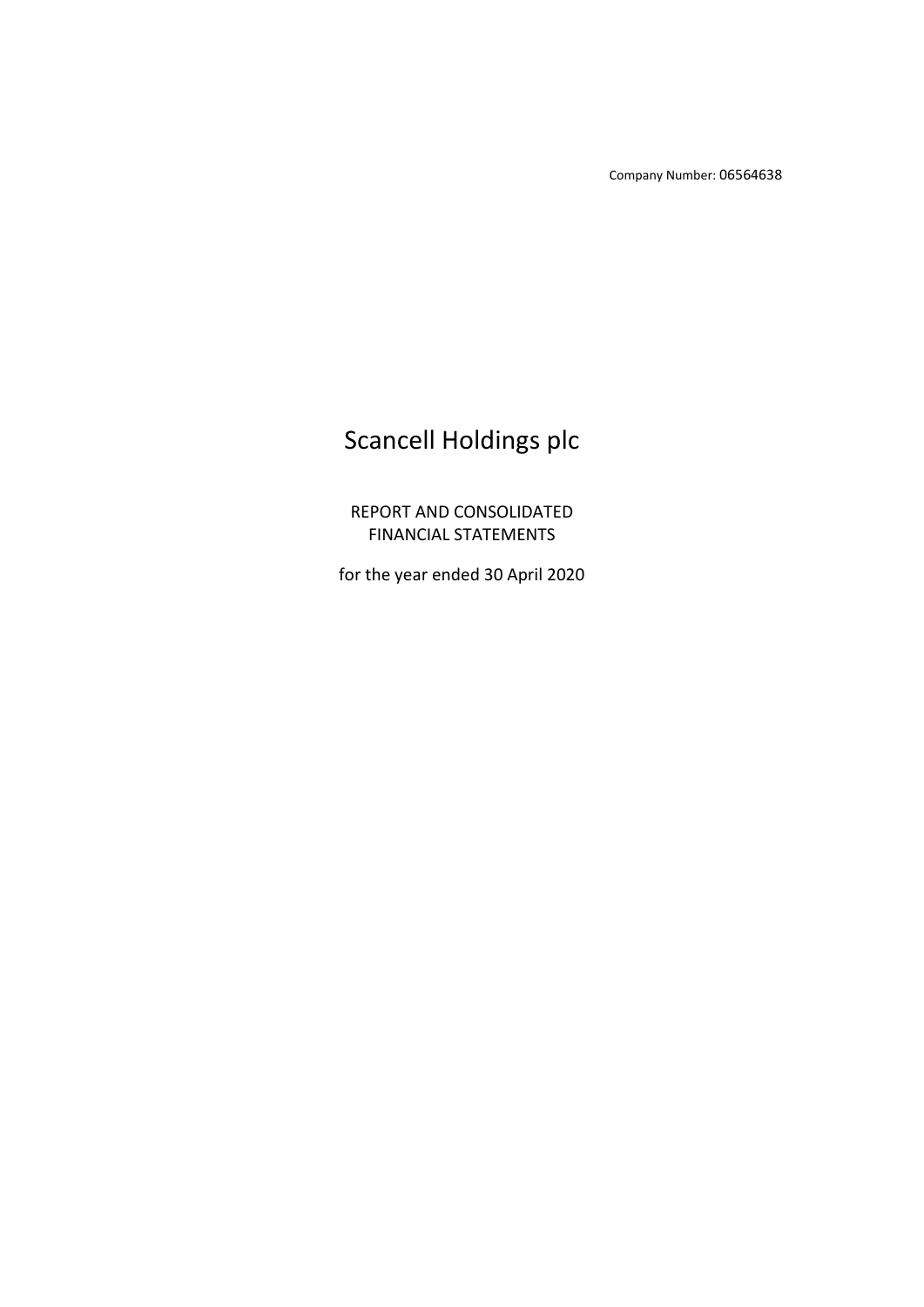## Scancell Holdings plc COMPANY INFORMATION

\_\_\_\_\_\_\_\_\_\_\_\_\_\_\_\_\_\_\_\_\_\_\_\_\_\_\_\_\_\_\_\_\_\_\_\_\_\_\_\_\_\_\_\_\_\_\_\_\_\_\_\_\_\_\_\_\_\_\_\_\_\_\_

#### DIRECTORS

Dr John Chiplin Dr Cliff Holloway Professor Lindy Durrant Dr Sally Adams Dr Richard Goodfellow Martin Diggle Dr Ursula Ney Susan Clement Davies

#### REGISTERED OFFICE

John Eccles House Robert Robinson Avenue Oxford Science Park Oxford OX4 4GP

#### REGISTERED NUMBER

06564638 (England and Wales)

#### AUDITOR

BDO LLP Level 12 Thames Tower Station Road Reading RG1 1LX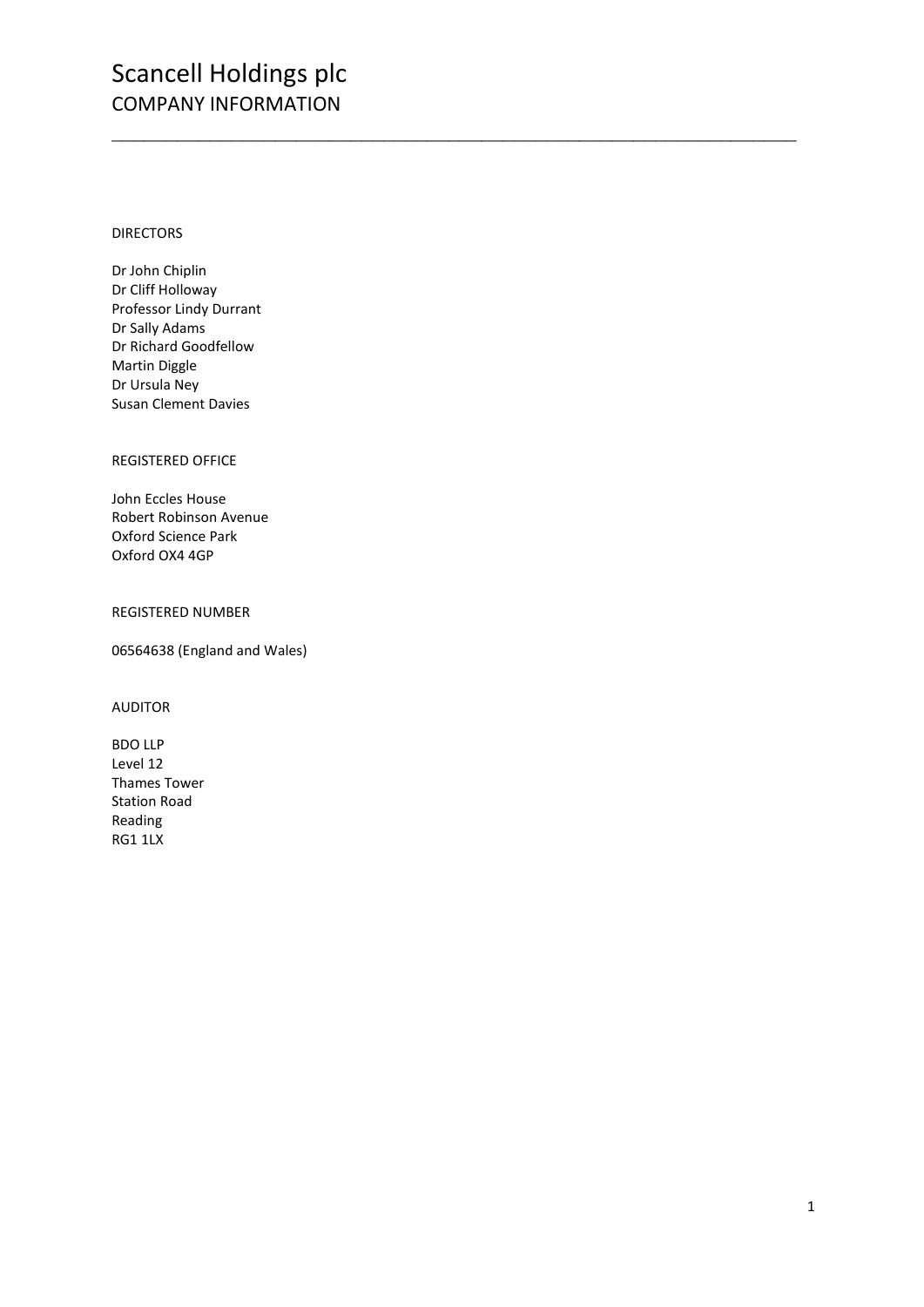I am pleased to report the Group's final results for the year ended 30 April 2020 and provide a summary of the progress that has been made.

\_\_\_\_\_\_\_\_\_\_\_\_\_\_\_\_\_\_\_\_\_\_\_\_\_\_\_\_\_\_\_\_\_\_\_\_\_\_\_\_\_\_\_\_\_\_\_\_\_\_\_\_\_\_\_\_\_\_\_\_\_\_\_

#### **Investment**

In June 2019, Vulpes Life Science Fund ("Vulpes"), a new shareholder invested £3.87 million acquiring 16.7% of the Company. Post year end, in August 2020, Scancell raised £15 million (£14.1million net): £8 million from the issue of ordinary shares through a Subscription (£5 million), Placing (£2m) and Open Offer to existing shareholders (£2 million) plus the issue of £6 million in Convertible Loan Notes. I am pleased to welcome Redmile Group LLC ("Redmile"), as a new shareholder who subscribed for £5 million in ordinary shares and £5 million in convertible loan notes and the Board is grateful to all shareholders who participated in the fund raising with the placing and open offer to shareholders being significantly over subscribed. In addition to this funding, in August 2020 the Company announced that it had been awarded a grant of approximately £2 million by Innovate UK to initiate a Phase 1 clinical trial for the development of a vaccine for COVID-19. On 12 October, a further proposed investment round of up to £33 million was announced, which was comprised of a subscription for £12.1 million by Redmile and, subject to shareholder approval, a further subscription by Redmile for convertible loan notes with an aggregate principal amount of approximately £17.9 million. There will also be an open offer to existing shareholders to raise additional gross proceeds of up to £3 million.

#### **Operational impact of COVID-19**

The COVID-19 pandemic adversely affected the last six weeks of our financial year and has continued to impact the Company since the year-end. The health and safety of our staff is a key priority and since the start of the pandemic, Scancell has taken the appropriate measures to protect its employees. The Oxford office where staff are predominantly desk based was closed at the end of March and staff continued to work effectively from home. The laboratories located within the University of Nottingham were closed from mid- March at the direction of the University. These reopened after the year end in August with a reduced capacity as 'social distancing' and other protective measures resulted in the number of staff allowed in the laboratories and offices in Nottingham being significantly reduced. Whilst the laboratory staff were able to perform many other tasks remotely, closure of the laboratory inevitably resulted in delays in some research activities including work on Modi-2 and Modi-3 together with progress on antibodies being slower than originally planned.

As hospitals have focused their resources on managing COVID-19 patients, Nottingham City hospital, in common with other hospitals in the UK, has currently stopped all clinical trials. As a result, we have temporarily paused SCIB1 002, our Phase 2 clinical study of SCIB1 for patients with advanced melanoma who are also receiving the checkpoint inhibitor pembrolizumab (Keytruda®). It is expected that this trial will re-commence in late 2020 dependent upon Nottingham City hospital's response to any further significant increases in COVID-19 hospitalised cases.

#### **ImmunoBody® platform**

Scancell's ImmunoBody® immunotherapy platform uses the body's immune system to identify, attack and destroy tumours. This is achieved by delivering a DNA plasmid to enhance the uptake and presentation of cancer antigens to harness high avidity T cell responses. Each ImmunoBody® vaccine can be designed to target a particular cancer in a highly specific manner, offering the potential for enhanced efficacy and safety compared with more conventional approaches. These cancer vaccines have the potential to be used as monotherapy or in combination with checkpoint inhibitors and other agents. The Directors believe that this platform has the potential to enhance tumour destruction, prevent disease recurrence and extend survival.

SCIB1 is Scancell's lead product and is being developed for the treatment of metastatic melanoma. In a Phase 1/2 clinical trial, survival with SCIB1 treatment appears superior to historical survival rates, with 14 of 16 resected patients receiving 2-4 mg doses of SCIB1 surviving for more than five years (as reported in February 2018).

SCIB2 is being developed for the treatment of non-small cell lung cancer (NSCLC) and other solid tumours. Scancell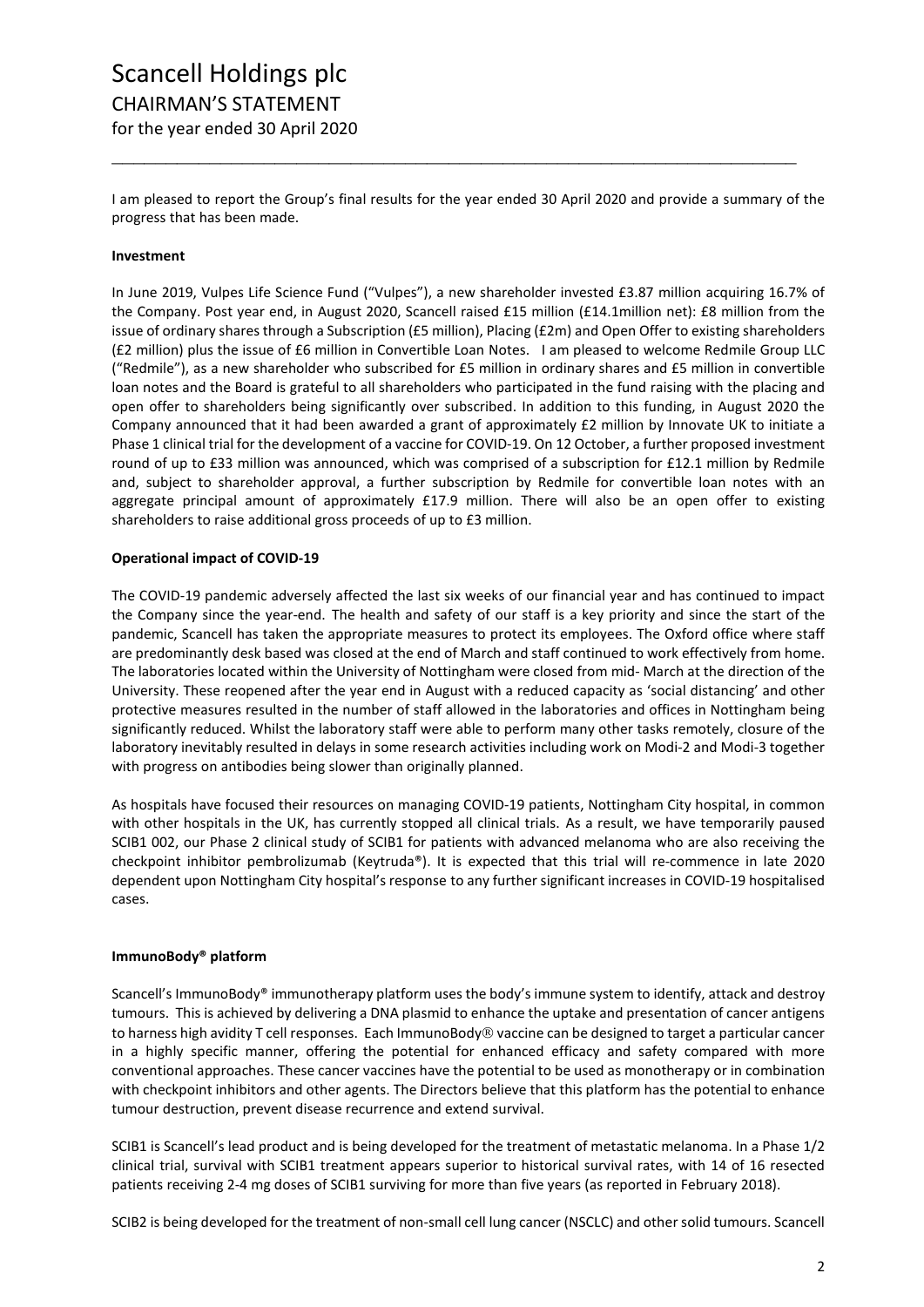has entered into a clinical development partnership with Cancer Research UK (CRUK) for SCIB2.

\_\_\_\_\_\_\_\_\_\_\_\_\_\_\_\_\_\_\_\_\_\_\_\_\_\_\_\_\_\_\_\_\_\_\_\_\_\_\_\_\_\_\_\_\_\_\_\_\_\_\_\_\_\_\_\_\_\_\_\_\_\_\_

#### *SCIB1 melanoma vaccine and Phase 2 clinical trial*

Scancell has initiated a Phase 2 clinical study of Scancell's lead ImmunoBody®, SCIB1, for patients with advanced melanoma who are also receiving the checkpoint inhibitor pembrolizumab (Keytruda®). Although pembrolizumab is an approved therapy for advanced melanoma, response to treatment is limited to only a subset of patients (circa 30%). The Phase 2 study is therefore designed to assess whether the addition of SCIB1 treatment will result in an improvement in the tumour response rate, progression-free survival and overall survival in 25 patients with advanced melanoma who are also eligible for treatment with pembrolizumab.

The Company had previously announced that it had received the necessary regulatory and ethical approvals to initiate the UK arm of the SCIB1 clinical trial. In February 2020, the Investigational New Drug (IND) application to the U.S. Food and Drug Administration (FDA) for SCIB1 was also approved. Following regulatory approval, patient screening was initiated in the UK, with Professor Poulam Patel, Professor of Clinical Oncology at the University of Nottingham as the Chief Investigator for the global study. The Company is actively engaged with four clinical sites in the UK with re-commencement of patient enrolment planned for late H2 2020, contingent on the impact of any future COVID-19 restrictions.

#### *SCIB2 vaccine*

SCIB2, Scancell's second ImmunoBody® therapy, targets an antigen called NY-ESO-1, which is expressed on a range of solid tumours, including non-small cell lung cancer (NSCLC), oesophageal, ovarian, bladder and prostate cancers, as well as neuroblastoma, melanoma and sarcoma.

Pre-clinical studies have demonstrated that administration of the SCIB2 DNA plasmid as a liposomal nanoparticle results in potent immune responses and prolonged survival. The nanoparticle technology utilises known lipid carriers that are optimised to deliver SCIB2 DNA to immune cells. The liposomal nanoparticles protect the DNA from degradation and facilitate efficient uptake, expression and T-cell activation against cancer cells. The nanoparticle delivery system provides an alternative approach to electroporation, which has been used to deliver the SCIB1 ImmunoBody® agent to patients. This new nanoparticle approach to deliver SCIB2 is expected to achieve results that are as effective as, or even better than, electroporation.

In December 2017, Scancell entered into a clinical development partnership with Cancer Research UK (CRUK). Under the terms of the partnership, CRUK will fund and sponsor a UK- based Phase 1/2 clinical trial of SCIB2 in combination with a checkpoint inhibitor in patients with solid tumours. However, in light of severe funding pressures, CRUK are currently reviewing their ability to continue to support their broad range of programmes.

#### *COVIDITY*

As announced on 24 April 2020, Scancell initiated a research programme to develop a vaccine for COVID-19, in collaboration with scientists in the newly established Centre for Research on Global Virus Infections and the new Biodiscovery Institute at the University of Nottingham, and Nottingham Trent University. Since the year end Scancell has announced that the research programme collaboration has secured non-dilutive funding from Innovate UK, the UK's Innovation Agency. Scancell is set to receive approximately £2 million of the collaboration awarded funding which will be used to initiate a Phase 1 clinical trial ("COVIDITY") during 2021.

Scancell's DNA vaccines target dendritic cells to stimulate high avidity T cells that survey and destroy diseased cells. This approach was highly successful with Scancell's lead ImmunoBody® cancer vaccine, SCIB1, which was safely administered to patients with malignant melanoma, and mediated excellent 5-year survival in a Phase 1/2 clinical trial. Scancell's aim is to utilise its proven clinical expertise in cancer to produce a simple, safe, cost-effective and scalable vaccine to induce both durable T cell responses and virus neutralising antibodies (VNAbs) against COVID-19. As research data emerges, it is becoming increasingly clear that the induction of potent and activated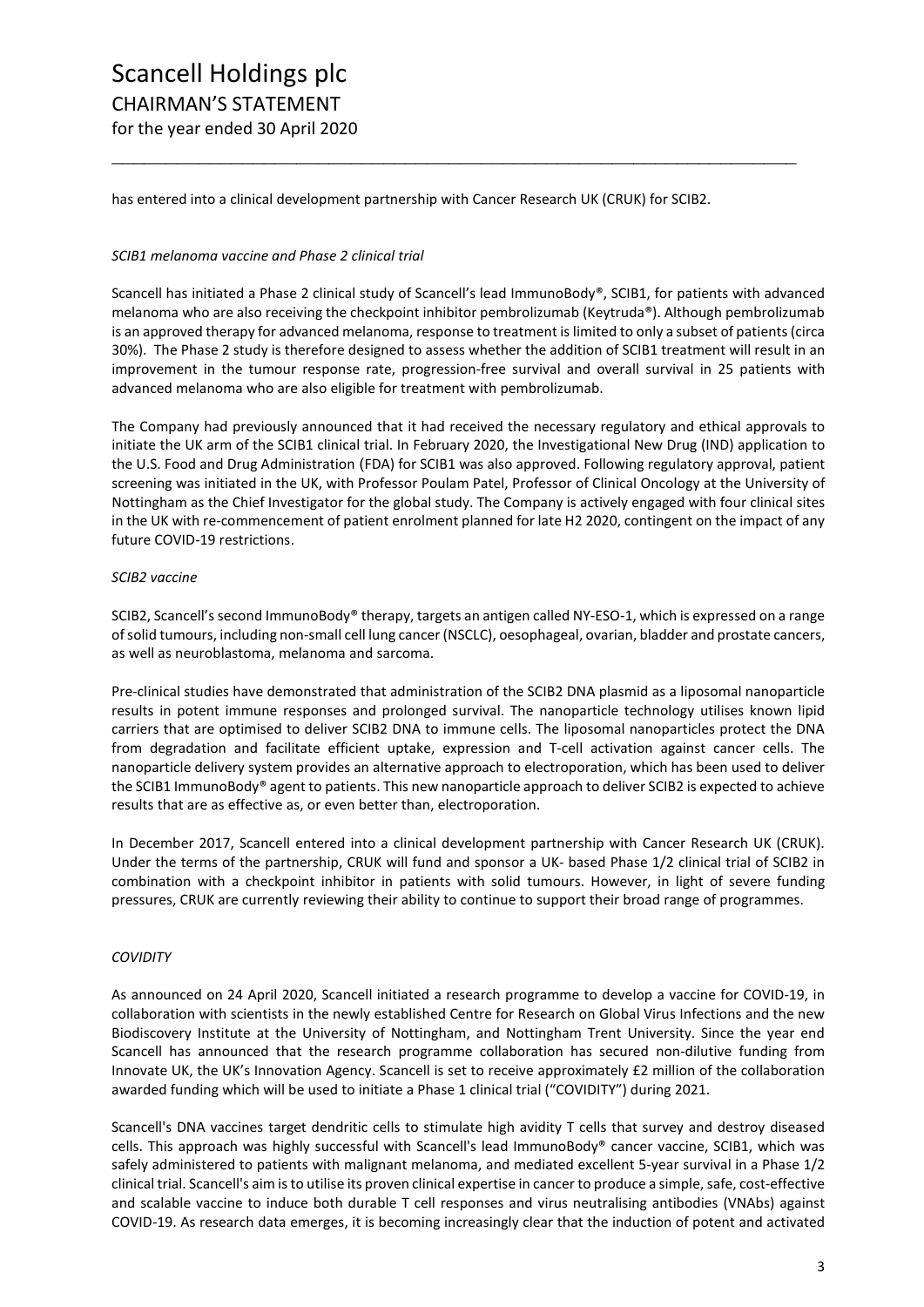T cells may play a critical role in the development of long-term immunity and clearance of virus-infected cells. Although other vaccines may reach the clinic earlier, the Company believes its combined T cell and antibody approach should give more potent and long-lasting responses, ultimately leading to better protection.

\_\_\_\_\_\_\_\_\_\_\_\_\_\_\_\_\_\_\_\_\_\_\_\_\_\_\_\_\_\_\_\_\_\_\_\_\_\_\_\_\_\_\_\_\_\_\_\_\_\_\_\_\_\_\_\_\_\_\_\_\_\_\_

SARS-CoV-2 is the virus that causes COVID-19. Scancell's DNA vaccine will target the SARS-CoV-2 nucleocapsid (N) protein and the key receptor-binding domain of the spike (S) protein to generate both T cell responses and VNAbs against the SARS-CoV-2 virus. The N protein is highly conserved amongst coronaviruses; therefore, this new vaccine has the potential to generate protection not only against SARS-CoV-2, but also against new strains of coronavirus that may arise in the future.

As announced on 2 October 2020, Cobra Biologics (Keele, UK) has been selected to manufacture the Company's COVID-19 DNA vaccine in compliance with Good Manufacturing Practice (GMP). GMP production represents a crucial step in the development of Scancell's COVID-19 vaccine and Cobra's long-established plasmid production platform along with in-house expertise will ensure the highest quality plasmids are produced for the COVIDITY trial.

#### **Moditope® platform**

Scancell's Moditope® is an immunotherapy platform targeting tumour associated stress-induced posttranslational modifications (siPTMs) to stimulate the production of unprecedented killer T-helper cell (CD4 T-cells) responses that induce anti-tumour activity without toxicity. Moditope® vaccines comprise citrullinated or homocitrulliated tumour-associated peptide epitopes which stimulate the production of cytotoxic CD4 T-cells which identify, target and destroy the tumour cells. Pre-clinical studies have shown that conjugation of the Modi-1 peptides to Amplivant® enhances anti-tumour immune responses 10-100 fold and resulted in highly efficient tumour eradication, including protection against tumour recurrence.

#### *Modi-1*

Modi-1 is the first Moditope® vaccine and consists of two citrullinated vimentin peptides and one citrullinated enolase peptide. Vimentin and enolase peptides are highly expressed in triple negative breast cancer (TNBC), ovarian cancer, head and neck cancer, as well as many other cancers.

In January 2020, the Company announced an update on progress towards initiating the Modi-1 Phase 1/2 clinical trial. This has been advanced further since then, with successful completion of GMP drug substance manufacture for all three of the conjugates that comprise the Modi-1 product. Importantly, the technical challenges reported in January concerning one of the peptide components have been successfully resolved, enabling successful progression to GMP drug product manufacture and formulation of clinical supplies for two of the peptide components in Q3 2020, with the third component anticipated to be manufactured in Q4 2020.

As reported in June 2020, formal regulatory-compliant toxicity studies have now been completed, with no evidence of any local or systemic toxicities being reported. In addition to the Scientific Advice meeting held with the Paul-Ehrlich-Institut regulatory authority in 2019, a further successful meeting was held with the UK Medicines and Healthcare products Regulatory Agency in February 2020. The Company continues to progress the necessary processes and documentation required for regulatory submission to start the planned clinical study in the UK in the first half of 2021, with clinical trial application targeted for Q4 2020. Based on these current timeline expectations, interim data is expected H2 2021 which is likely to include safety data and potentially early efficacy indicators. A more extensive trial result read out is expected around the end of 2022.

#### *Modi-2*

Whilst Modi-1 acts by stimulating the production of CD4 T cells using citrullinated tumour-associated peptide epitopes, Modi-2 exploits a new modification, stimulating the production of cytotoxic CD4 T cells using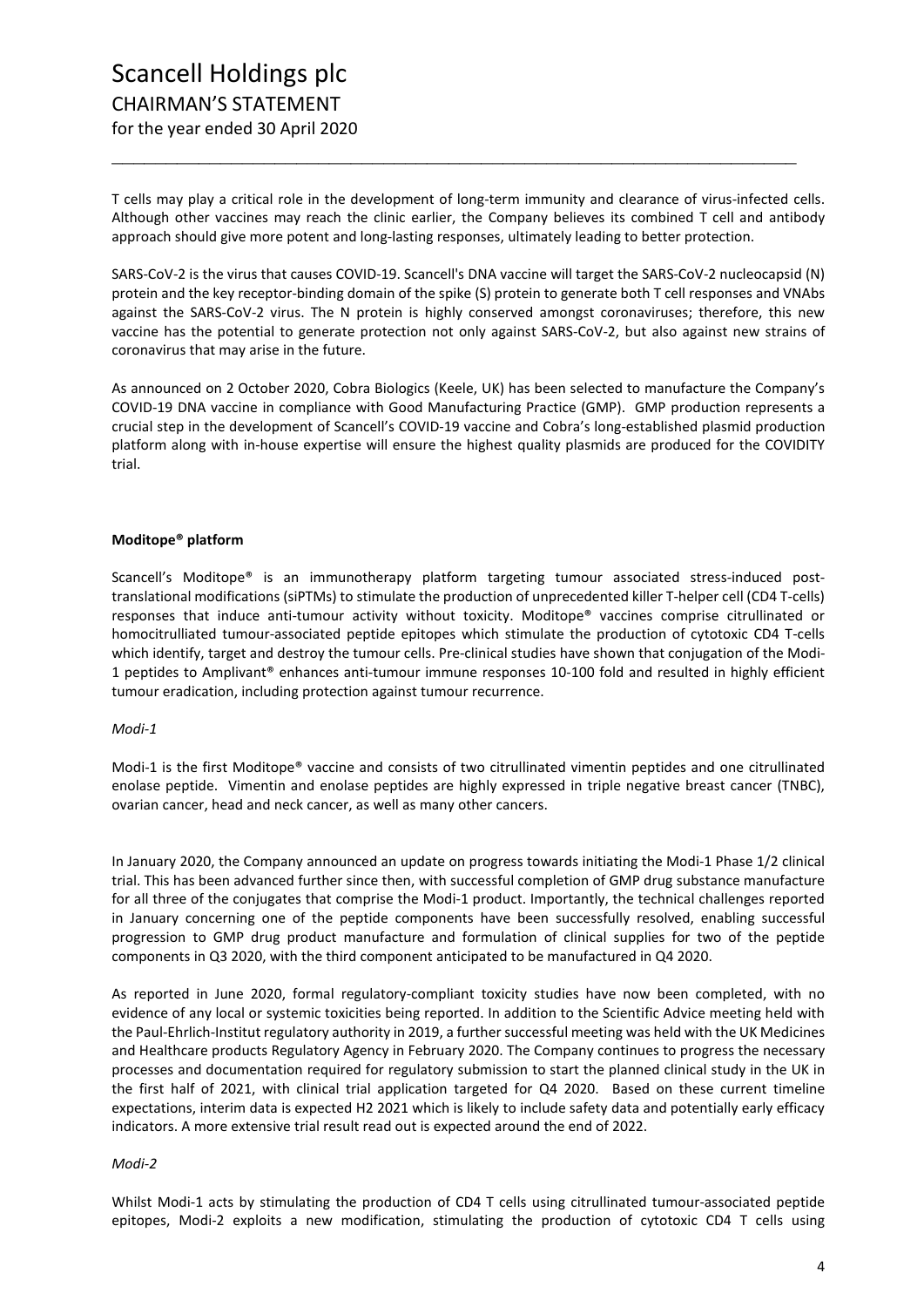# Scancell Holdings plc CHAIRMAN'S STATEMENT

for the year ended 30 April 2020

homocitrullinated tumour-associated peptide epitopes. Whereas citrullination involves the conversion of the amino acid arginine to citrulline, the process of homocitrullination involves the conversion of lysine to homocitrulline. Scancell believes this second mechanism of action has the potential to broaden the utilisation of the Moditope® platform.

\_\_\_\_\_\_\_\_\_\_\_\_\_\_\_\_\_\_\_\_\_\_\_\_\_\_\_\_\_\_\_\_\_\_\_\_\_\_\_\_\_\_\_\_\_\_\_\_\_\_\_\_\_\_\_\_\_\_\_\_\_\_\_

Modi-2 is currently in pre-clinical development and work is underway to characterise specific homocitrullinated peptides for clinical development that have the potential to address different cancer indications to Modi-1, including tumours with a particularly immunosuppressive environment.

The data generated to date clearly demonstrates the potential of homocitrullinated, as well as citrullinated, tumour-associated peptide epitopes to be developed for the treatment of solid cancers.

#### *T Cell Receptor (TCR) Research*

The Company continues its research programme to screen and identify T cell receptors that recognise Moditope<sup>®</sup> epitopes

#### *Clinical Advisory Board*

In May 2019 the Group created a Clinical Advisory Board ('CAB') as part of a wider strategy to fully develop and deliver the full potential of the Moditope® platform across multiple tumour types. The CAB is chaired by Professor Robert Coleman, Emeritus Professor of Medical Oncology at Weston Park Hospital and the University of Sheffield and together with Professor Coleman includes a further five world-leading clinicians. The initial focus of the Board is to inform the clinical strategy for the planned Modi-1 clinical trial and to ensure the best possible outcome in several solid tumour indications, including ovarian cancer, head and neck cancer, and triple negative breast cancer.

#### **Monoclonal antibodies**

Monoclonal antibody ('mAbs') therapeutics have proven to be effective in the treatment of many cancer indications and identification of new products against novel targets are highly sought after in the field. In April 2018, Scancell acquired, from the University of Nottingham, a number of novel monoclonal antibodies against tumour-associated glycans with the aim to further develop and identify lead therapeutic candidates.

Most mAbs for the treatment of cancer target proteins on the cancer cell surface and subsequently mediate an immune response to eliminate that cell. However, there remains an unmet need for new and improved therapeutic targets, as well as improved approaches to mediate cell killing. All cells are covered by a dense layer of sugar structures, called glycans, which change when a normal cell turns into a cancerous one. Hence, tumourassociated glycans (TaGs) are motifs that are associated with tumour malignancies which can be targeted by antibodies.

Scancell's development pipeline includes mAbs against specific TaGs with superior affinity and selectivity profiles, that have now been further engineered using the Company's AvidiMab™ technology; this confers the Scancell anti-TaG mAbs with the ability to directly kill tumour cells.

AvidiMab™ has broad potential to increase the avidity or potency of any therapeutic monoclonal antibody including those being developed for autoimmune diseases, as well as cancer. A patent application has been filed that seeks broad protection for the AvidiMab™ technology establishing it as Scancell's third proprietary immunotherapy platform technology, together with ImmunoBody® and Moditope®.

The Company entered into three non-exclusive research agreements with leading antibody technology companies in Europe, the USA and China to evaluate the Company's anti-TaG mAbs including those enhanced with the AvidiMab™ technology. TaGs can be targeted by several other tumour cell killing approaches, including antibody drug conjugates (ADC), redirected T-cells, and also adoptive cell therapies such as chimeric antigen receptor (CAR) T cells. Commercial discussions were initiated with one of the evaluation parties towards a partnering transaction for one of the TaG antibodies; however, with the additional funds available from the October Capital Raise, the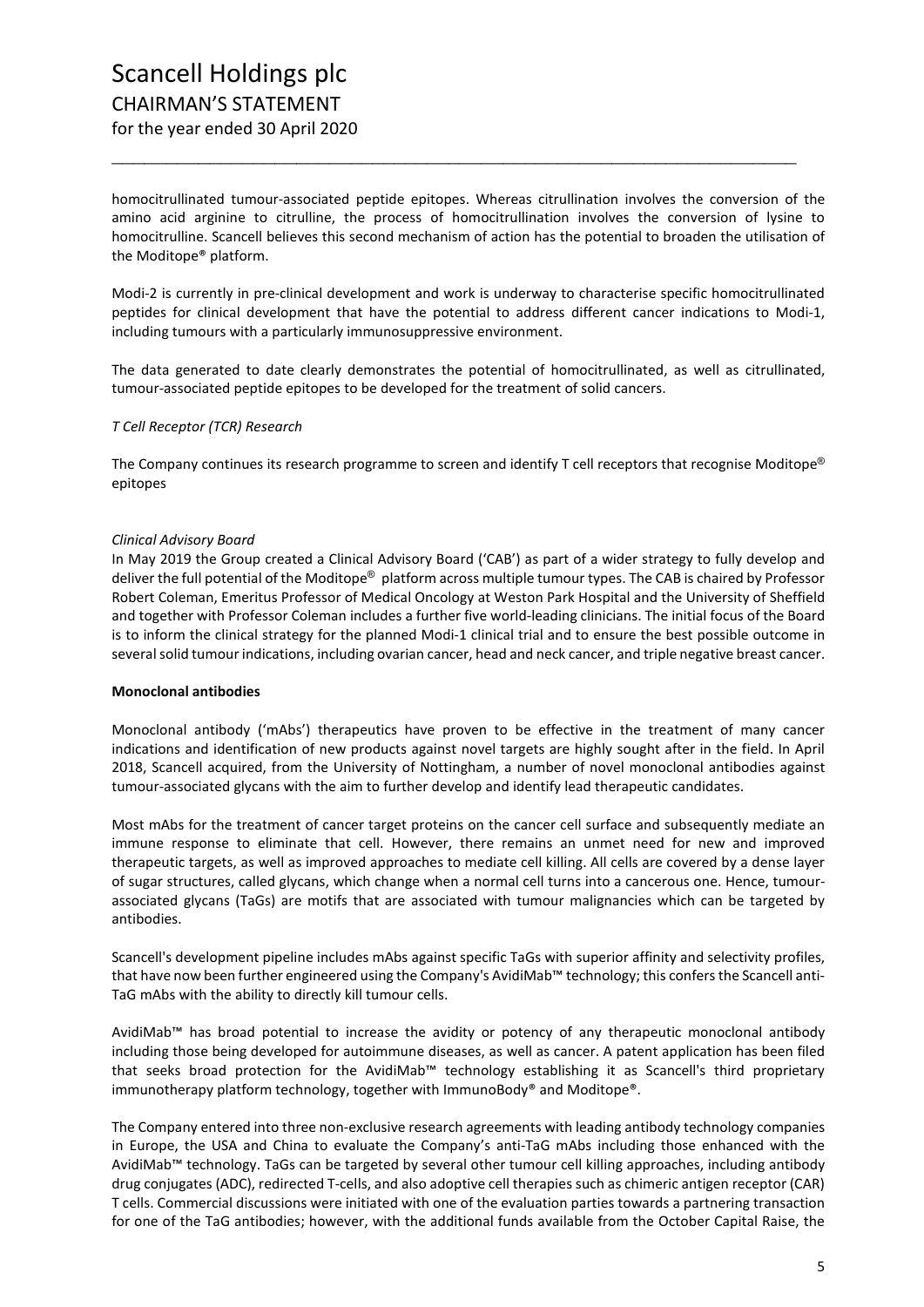## Scancell Holdings plc CHAIRMAN'S STATEMENT for the year ended 30 April 2020

Company now intends to add further value to both the AvidiMab™ platform and the TaG antibodies before concluding any partnering deals of this nature.

\_\_\_\_\_\_\_\_\_\_\_\_\_\_\_\_\_\_\_\_\_\_\_\_\_\_\_\_\_\_\_\_\_\_\_\_\_\_\_\_\_\_\_\_\_\_\_\_\_\_\_\_\_\_\_\_\_\_\_\_\_\_\_

#### **Patents**

Two new patents were filed in 2020: A modified Fc vaccine patent extending the life of the munoBody® platform and providing new coverage for infectious disease vaccines was filed. In addition, a patent for a new Moditope® citrullination target, nucleophosmin, was also filed.

During 2020 four Patent Cooperation Treaty (PCT) applications have been filed, with publication expected in early 2021:

- AvidimabTM (2019, Fc modified antibodies)
- SSEA4 mAbs (2019 FG2811mAb)
- FucGM1mAbs (2019,FL134 mAbs)
- FG27 mAb (2019)

The Modi-2 patent was published as a PCT application in March 2020. Patents for modified enolase peptides, which will add to Company's protection of Moditope® vaccines for the treatment of cancer, have been accepted for grant in Australia and awarded in Europe and USA. In addition, a TaG monoclonal antibody, FG129, patent has been accepted for grant in USA and was awarded earlier this year in Europe and published in Brazil.

Scancell currently has 14 patent families.

#### **Corporate**

During the financial year Scancell announced the appointment of Martin Diggle and Dr Ursula Ney as Non-Executive Directors of the Company. In addition, Susan Clement Davies has been appointed a Non-Executive Director of the Company since the year end.

Martin's extensive experience of investment management in the life science sector will add a valuable perspective and insight to the Board of Directors. Ursula has over twenty years' experience in senior leadership roles in the pharmaceutical and biotechnology industry and her late stage development experience in this sector will be invaluable as the Company continues to develop its product pipeline. Susan is an experienced life sciences financier with over 25 years of capital markets and investment banking experience

Matthew Frohn resigned as a Non-Executive Director of Scancell after serving on the Board since 2008 and since the year end, Dr Alan Lewis resigned from the Board due to health reasons. I would like to thank them both for the invaluable contribution made to the Group and wish them well for the future.

#### **Staff**

The Board is well aware of the effort and dedication that all of our staff have shown over the year. This is especially so as staff have been operating in the new work environment necessitated by the COVID-19 pandemic. The Directors thank them for all their efforts in these unprecedented and challenging times.

#### **Financial**

#### *Profit or Loss and Other Comprehensive Income Statement*

The Group made an operating loss for the year to 30 April 2020 of £6.78 million (2019: loss of £6.73 million).

There has been an increase in development expenditure to £4.67 million (2019: £4.15 million). During the financial year the manufacture of SCIB1 product was completed and the GMP manufacture of Modi-1 has continued. Costs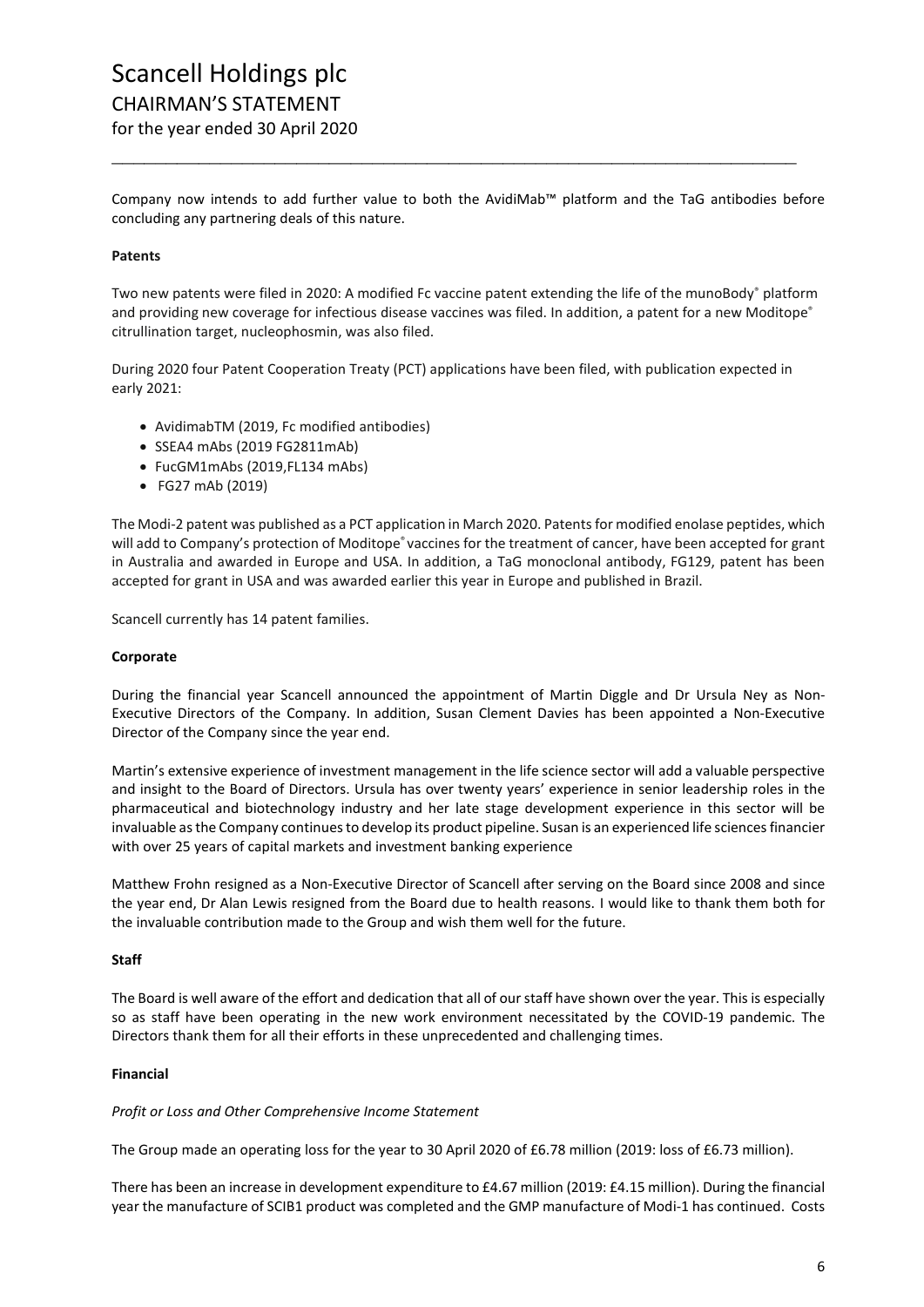for the SCIB1 002 clinical trial were not as high as budgeted due to the COVID-19 pandemic which resulted in hospitals pausing non-COVID-19 clinical trials.

\_\_\_\_\_\_\_\_\_\_\_\_\_\_\_\_\_\_\_\_\_\_\_\_\_\_\_\_\_\_\_\_\_\_\_\_\_\_\_\_\_\_\_\_\_\_\_\_\_\_\_\_\_\_\_\_\_\_\_\_\_\_\_

The reduction in administrative expenditure to £2.12 million (2019: £2.58million) expenditure is due to a one- off licence fee paid in the 2018/19 financial year which did not re-occur in 2019/20.

The Loss before taxation amounted to £6.77 million (2019: £6.71million) The R&D tax credit increased to £1.26 million (2019: £1.09 million) as a result of the increased development expenditure in the year.

Overall, the loss for the year was £5.51 million (2019: loss £5.63 million).

#### *Statement of Financial Position*

At 30 April 2020 the net assets of the Group amounted to £7.65 million (2019: £9.34 million) including cash at bank of £3.58 million (2019: £4.56 million).

Following the adoption of IFRS 16, Right-of-Use assets in the year ended 30 April 2020 were recognised and added to the balance sheet for an amount of £152k (2019: nil). The net book value amounted to £132k (2019: £nil). The corresponding lease liabilities were also recognised and at 30 April 2020 the non-current liability element amounted to £79k (2019: £nil) and the current liability element amounted to £50k (2019: £nil). The IFRS-16 assessment identified one lease which met the criteria and this has resulted in the year on year movement. See note 9 for further details.

The tax receivable due at the end of the year amounted to £1.26 million (2019: £1.83 million) and relates to the R&D tax credit for the 2019/20 tax year. The amount outstanding in respect of the prior year related to the 2018/19 and 2017/18 tax years and were received during the 2019/20 financial year.

The reduction in Trade and other receivables to £371k (2019: £678k) is as a result of pre-paid expenditure relating to the manufacture of Modi-1 recognised in 2018/19, being expensed during the 2019/20 financial year.

The current Trade and other payables have reduced to £1.04 million (2019: £1.21 million) Trade payables have fallen to £395k (2019: £717k) partly as a consequence of COVID-19 lock-down restrictions that were imposed in the last six weeks of the financial year. All balances owing to suppliers at the end of the year were paid in accordance with their terms and conditions.

Current lease liabilities have increased to £50k (2019: nil) and non-current lease liabilities have increased to £79k. This increase has arisen as a result of the implementation of IFRS 16 and the capitalisation of lease liabilities.

#### *Consolidated Cash Flow Statement*

The Consolidated Cash Flow Statement shows the net decrease in cash for the year was £985k (2019: net decrease £5,743k) the main reasons for the smaller decrease in cash compared with previous year are:

- Net proceeds from issue of share capital in the year of £3.83 million (2019: £1.13 million)
- Research & Development tax credits received of £1.83 million (2019: £nil)
- Changes in working capital at the end of the respective years which are explained in the paragraphs above.

Since the end of the year, bank balances have increased significantly as a consequence of the £15m gross (£14.1m net proceeds) raised in August 2020 and a further subscription of £12.1 million gross (£11.6 million net proceeds) being received in October 2020.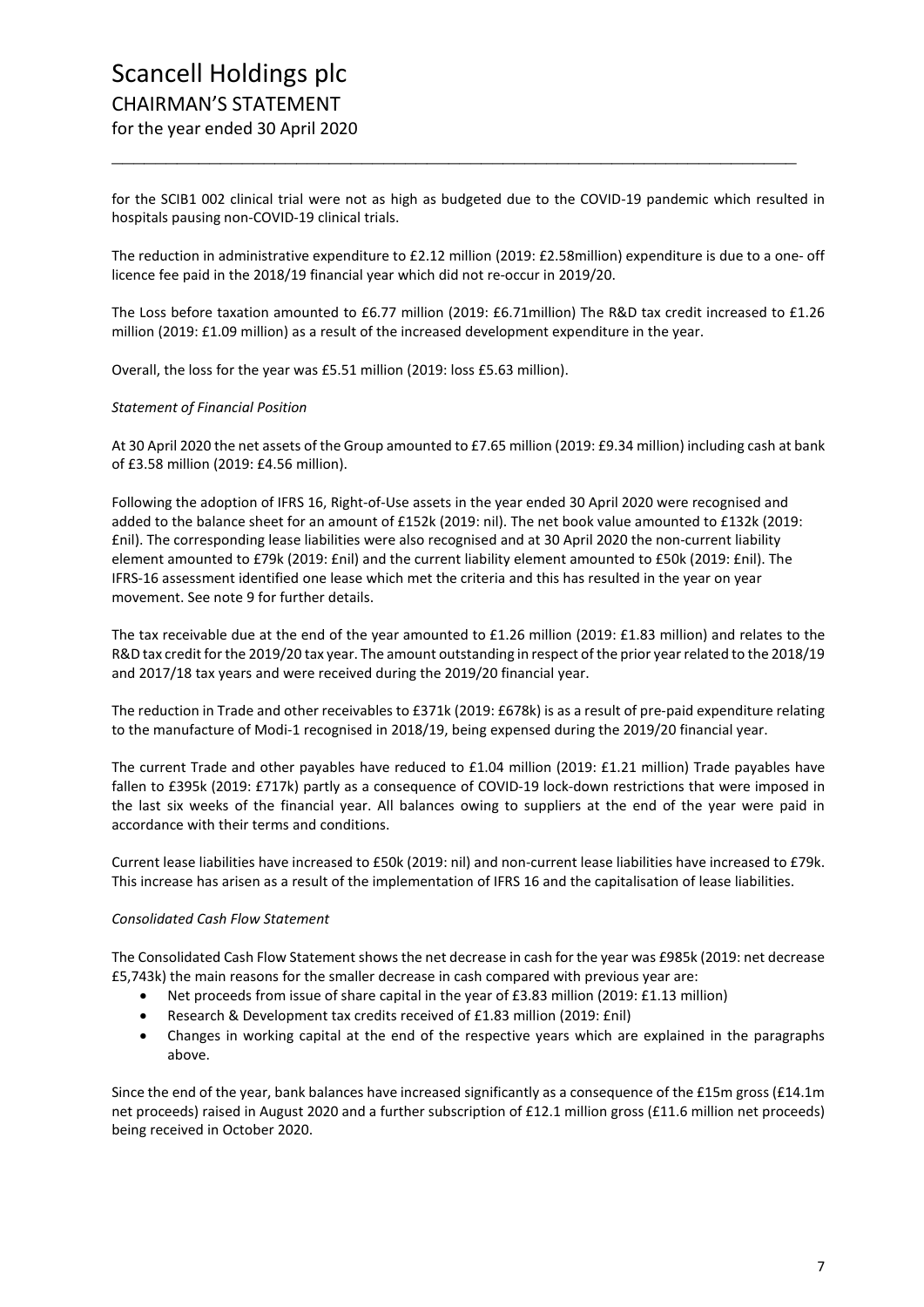## Scancell Holdings plc CHAIRMAN'S STATEMENT

for the year ended 30 April 2020

#### **Outlook**

In August, the Company completed a fundraising for £15 million (net £14.1million) before expenses primarily to fund the Company's Phase 1/2 clinical trial for Modi-1 and Phase 2 clinical trial for SCIB1, but also to strengthen the Company's balance sheet whilst it explored potential partnering discussions for the Company's antibody technology. The funding also enabled Scancell to continue the initial development of its COVID-19 vaccine until additional third party funding was secured. In this regard, the Company subsequently announced that it had been successful in securing a grant of approximately £2 million from Innovate UK which is expected to cover the majority of costs for the Phase 1 trial.

\_\_\_\_\_\_\_\_\_\_\_\_\_\_\_\_\_\_\_\_\_\_\_\_\_\_\_\_\_\_\_\_\_\_\_\_\_\_\_\_\_\_\_\_\_\_\_\_\_\_\_\_\_\_\_\_\_\_\_\_\_\_\_

The additional proposed October capital raise of up to £33 million, assuming full take up of the offer, will provide Scancell with significant additional balance sheet strength and will allow the Company to extend the utility of its Moditope®, Immunobody® and AvidiMab™/TaG antibody products and platforms to accelerate and broaden its development pipeline of new potential novel therapies. In particular, the proceeds are expected to be used to:

- Initiate and advance new and existing Immunobody® and Moditope® programmes, such as Modi-2, which is currently in pre-clinical development
- Expand the Company's resources and capabilities in development and clinical operations to expedite programmes to the clinic and broaden their potential clinical utility
- Build on existing antibody expertise to further advance the preclinical development of the TaG antibodies, including as antibody-drug conjugates ("ADC")
- Supplement the Innovate UK funding for the rapid development of a COVID-19 vaccine
- Broaden the Company's intellectual property portfolio

This additional capital will also provide the Company with further flexibility regarding the development plans for its existing therapies to ensure both optimal development and commercialisation strategies can be pursued and to limit the potential impact on the Company of economic pressures caused by COVID-19 on the Company's partners or potential future partners.

COVID-19 has made this an unprecedented and challenging period, however we have made strong progress as a business and we would like to thank all our shareholders for their ongoing support.

**John Chiplin**

Chairman 15 October 2020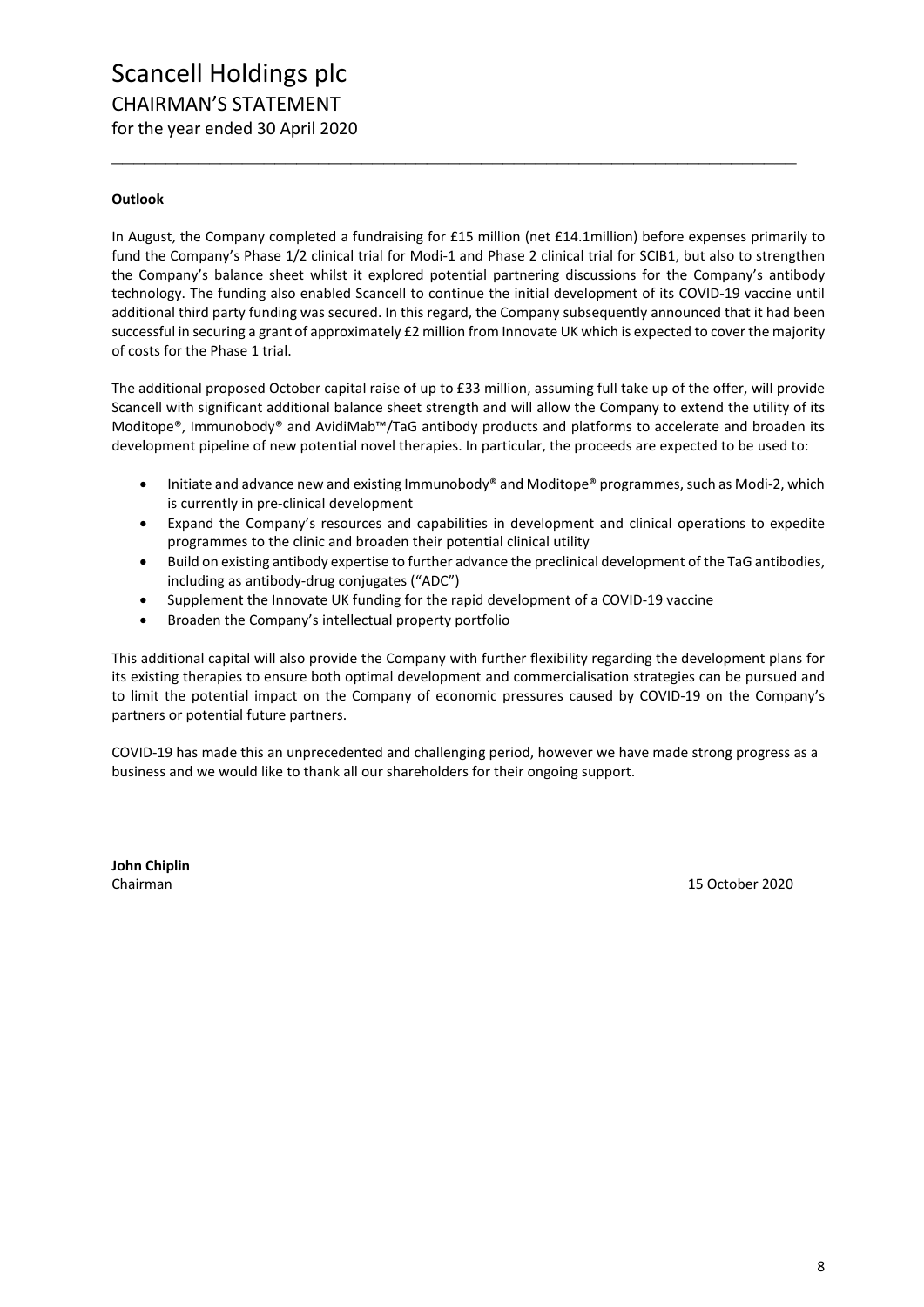#### PRINCIPAL ACTIVITY

The principal activity of the Group in the year under review was that of the discovery and development of novel vaccines for the treatment of cancer.

\_\_\_\_\_\_\_\_\_\_\_\_\_\_\_\_\_\_\_\_\_\_\_\_\_\_\_\_\_\_\_\_\_\_\_\_\_\_\_\_\_\_\_\_\_\_\_\_\_\_\_\_\_\_\_\_\_\_\_\_\_\_\_

#### REVIEW OF THE BUSINESS AND FUTURE PROSPECTS

A detailed review of the business and likely future developments is included in the Chairman's statement from page 2.

The results of the Group for the year are set out in the Consolidated Profit or Loss and other Comprehensive Income statement on page 29.

#### SECTION 172 STATEMENT

Under Section 172(1) of the Companies Act 2006, a director of a company must act in the way he considers, in good faith, would be most likely to promote the success of the Company for the benefit of its members as a whole, and in doing so have regard (amongst other matters) to:

- a) the likely consequences of any decision in the long-term;
- b) the interests of the Company's employees;
- c) the need to foster the Company's business relationships with suppliers and others;
- d) the impact of the Company's operations on the community and the environment;
- e) the desirability of the Company maintaining a reputation for high standards of business conduct; and
- f) the need to act fairly between members of the Company.

The Corporate Governance Statement set out on pages 10 to 14 and the Company's website, [www.scancell.co.uk,](http://www.scancell.co.uk/) the framework of our engagement with key stakeholder groups and should be read in conjunction with the table below which sets out how the Directors engage with employees and other key stakeholders.

| Stakeholder                            | <b>Topics</b>                            | How we engage                              |
|----------------------------------------|------------------------------------------|--------------------------------------------|
| <b>Employees</b>                       | Ensuring both sites view                 | Regular Company meetings with both sites;  |
| Scancell's 22 employees are based      | themselves as one Company;               | weekly meetings at individual sites;       |
| on two sites in Nottingham and         | communicating performance of             | easy access to Executive Directors;        |
| Oxford.                                | the Company;                             | granting of share options                  |
|                                        | motivating staff                         |                                            |
| <b>Investors and shareholders</b>      | <b>Business Strategy clearly setting</b> | Use of financial PR consultants;           |
| Scancell is a pre-revenue Company      | out the progress with projects in        | interviews with Proactive investors        |
| and is dependent upon existing         | development and cash                     | the release of information through the     |
| and future investors to fund its       | requirements                             | Group's website;                           |
| research and development               |                                          | the Regulatory News Service of the London  |
| products                               |                                          | Stock Exchange.;                           |
|                                        |                                          | meeting individual shareholders at AGM     |
| <b>Suppliers</b>                       | Management of supplier                   | During the year the Company appointed a    |
| Scancell has a wide range of           | relationships                            | Procurement Solutions provider to manage   |
| suppliers for consumable items         | ensuring consumable and other            | our relationships with Suppliers providing |
| and a few key suppliers who are        | items are delivered on time and at       | materials for the laboratory.              |
| key to our manufacturing of            | right price                              | Key suppliers are managed in-house with    |
| product                                |                                          | regular meetings being held with Scancell  |
|                                        |                                          | management                                 |
| <b>Contract Research Organisations</b> | Management of clinical trials and        | Rigorous selection process before engaging |
| CROs are key to managing               | recruitment of patients;                 | CRO and then regular project meetings      |
| Scancell's clinical trial programmes   | Regulatory and pre-clinical              |                                            |
|                                        | services                                 |                                            |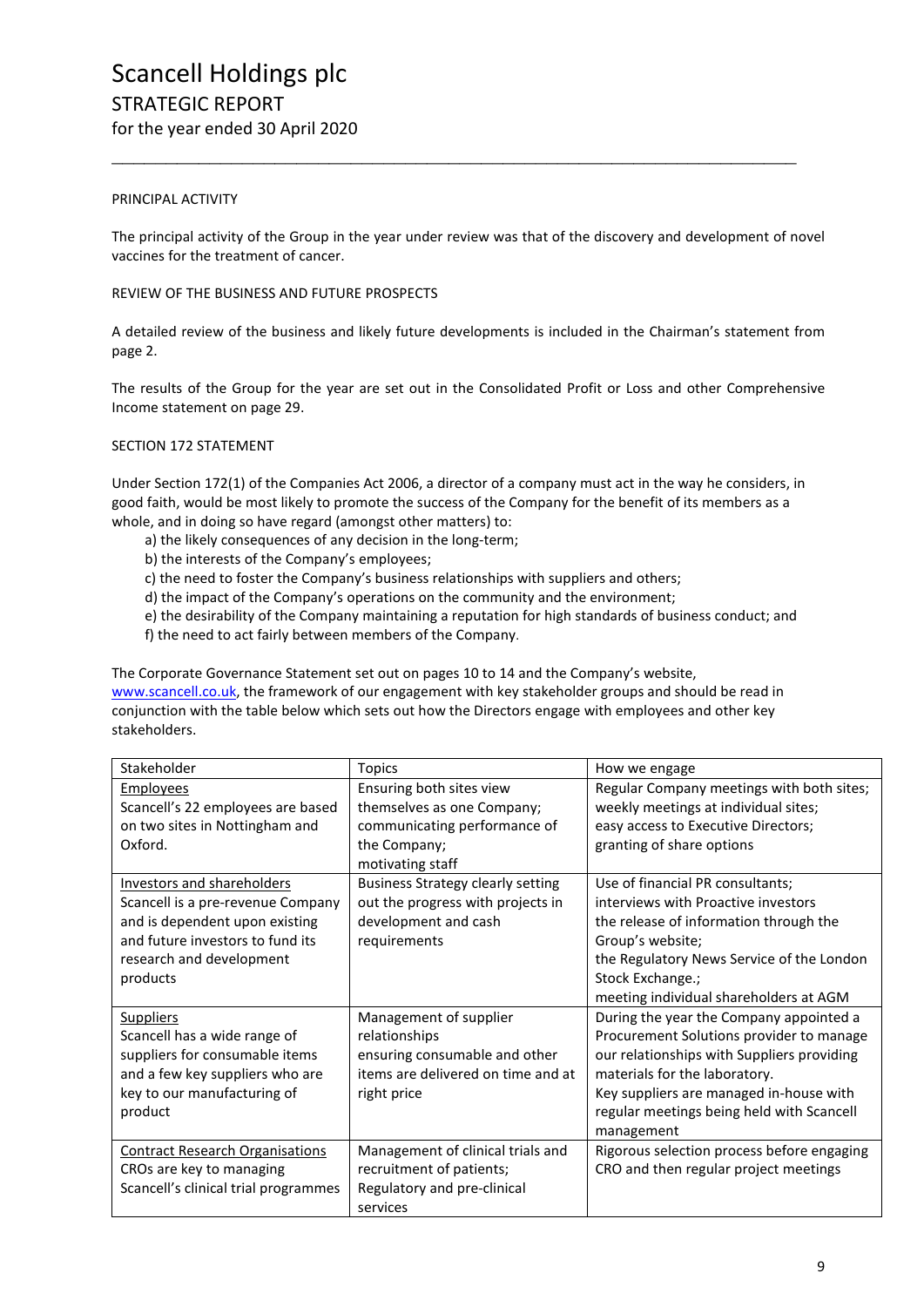## Scancell Holdings plc STRATEGIC REPORT for the year ended 30 April 2020

#### *Principal decisions in 2019/20*

We have considered the decisions taken by the Board which will have an impact on the longer-term performance and prospects for the Group. The Board believes that the following decisions taken during the year and since the year end fall into this category and were made with full consideration of both internal and external stakeholders. The group's aim is to meet the needs of the key stakeholders who ultimately wish for the research and trials to produce a vaccine for those current and future projects. The communication with these stakeholders, along with discussions internally have resulted in the following significant events and decisions throughout the year:

\_\_\_\_\_\_\_\_\_\_\_\_\_\_\_\_\_\_\_\_\_\_\_\_\_\_\_\_\_\_\_\_\_\_\_\_\_\_\_\_\_\_\_\_\_\_\_\_\_\_\_\_\_\_\_\_\_\_\_\_\_\_\_

| Significant events/decisions                                                                                                                                                                                          | Key s172 matter(s)<br>affected                   | <b>Actions and impact</b>                                                                                                                                                 |
|-----------------------------------------------------------------------------------------------------------------------------------------------------------------------------------------------------------------------|--------------------------------------------------|---------------------------------------------------------------------------------------------------------------------------------------------------------------------------|
| Having obtained regulatory<br>approval in the UK for a SCIB1<br>002 clinical trial, the US IND<br>application was withdrawn, and<br>clinical trial in the UK was<br>initiated                                         | Employees,<br>Contract Research<br>Organisations | Consulted with employee development<br>teams and Contract Research Organisations<br>to initiate the clinical study                                                        |
| Entered into collaboration with<br>University of Nottingham and<br>Trent University to develop a<br>COVID19 vaccine and applied<br>for government grant.                                                              | Employees                                        | Decisions were made by the executive team in<br>consultation with the Board after carefully<br>considering impact upon existing staff<br>resources and available funding. |
| Since the year end, acceptance<br>of £27.1m (gross) investment<br>from existing and new<br>investors, including Redmile<br>Group, a leading US biotech<br>investor to enable Group to<br>progress its clinical trials | Shareholders                                     | Consultation with major shareholder and<br>approval from shareholders at General<br>Meeting                                                                               |

The Group's board regularly reviews its current and projected finances to ensure that it has sufficient capital resources to execute its business plan.

#### PRINCIPAL RISKS AND UNCERTAINTIES

The Board meets regularly to review the operations of the business and discuss risk areas.

A system of internal controls has been established and the Board ensures that management keeps these processes under regular review and improves them where appropriate. These systems are designed to manage rather than eliminate the risk of failure to achieve business objectives and can provide only reasonable and not absolute assurance against material misstatement or loss.

The Board have identified the following risks relating to the Company and its business.

#### *Business strategy may change*

The future success of the Company will depend on the Directors' ability to continue to implement effectively its business strategy. In particular, the pursuit of that strategy may be affected by changes in social and demographic factors or by changes in the competitive environment in the markets in which the Group currently operates or expects to operate. If such changes were to materialise the Directors may decide to change certain aspects of the Group's strategy. This might entail the development of alternative products and services, which would place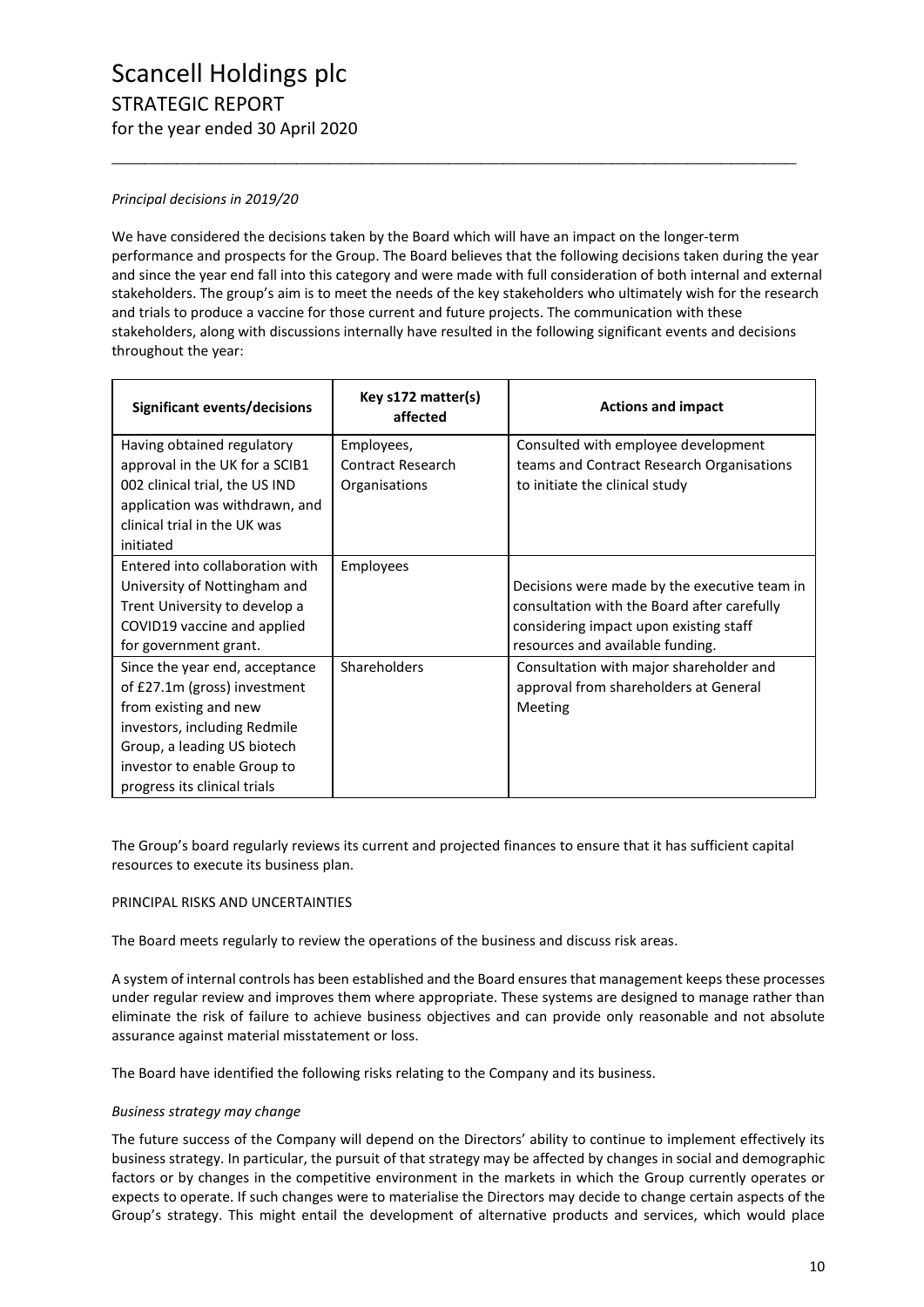additional strain on the Company's capital resources and may adversely impact on the revenues and profitability of the Group.

\_\_\_\_\_\_\_\_\_\_\_\_\_\_\_\_\_\_\_\_\_\_\_\_\_\_\_\_\_\_\_\_\_\_\_\_\_\_\_\_\_\_\_\_\_\_\_\_\_\_\_\_\_\_\_\_\_\_\_\_\_\_\_

#### *Future funding requirements and success of partnership discussions*

The Company may require further funding in the future to continue to develop its assets towards commercialisation. There is no guarantee that the Company will be able to secure non-dilutive funding for any of its assets including, but not limited to, licence arrangements with third parties and grant funding. There is no guarantee that the Company will successfully conclude licensing discussions for its technologies on terms that are acceptable to Shareholders or at all. The Board reviews the timelines for completing projects in conjunction with cashflow projections to ensure that the Group will have the necessary cash resources available.

#### *Technology and products*

Scancell is an immunotherapy drug discovery company. Its success is dependent upon the development, successful licensing and patenting of its proprietary technology and its products. Products within Scancell's pipeline, both in house and in development with partners, are in relatively early stages of development and, as such, there is no guarantee that the products can be successfully manufactured for clinical testing. There is a risk that safety issues may arise when the products are further tested in man. This risk is common to all new classes of drugs and, as with all other drug companies, there is a risk that trials may not be successful. In order to mitigate these risks, the Group employs external consultants and advisers to review these underlying assumptions and the results from preclinical development and clinical trials. The Board considers these assessments and internal documentation on a regular basis and where necessary will amend or adjust the Group's strategy.

#### *Product development timelines*

Product development timelines are at risk of delay, particularly since it is not always possible to predict the rate of patient recruitment into clinical trials and due to the impact of COVID-19 is unknown. There is a risk therefore that product development could take longer than presently expected by the Directors; if such delays occur the Company may require further working capital. The Directors seek to minimise the risk of delays by careful management of projects and through the Capital Raise.

#### *Patents*

The field of antibody and immunotherapy drug development is highly litigious. Scancell's priorities are to protect its IP and seek to avoid infringing other companies' IP. To protect its technology, Scancell has secured and is securing further worldwide rights to patents protecting both the ImmunoBody®, Moditope® and AvidiMab<sup>™</sup> platforms. However, there remains the risk that Scancell may face opposition from other companies to patents that it seeks to have granted. The Company engages reputable legal advisers to mitigate the risk of patent infringement and to assist with the protection of Scancell's IP

#### *COVID-19*

As set out in the Chairman's Statement, the Group has already been impacted by the lock-down arising out of the COVID-19 pandemic. In the event that there is a further wave of the COVID-19 pandemic this could have an impact on patient recruitment for the clinical trials, slow down research projects and impact third parties' ability to manufacturer product, meaning delays in planned timelines. Whilst this would not have an immediate adverse impact on bank balances, it would impact upon project timelines which may result in further funding becoming difficult to secure.

#### *Other*

As set out in note 17, the risks and risk assessment regarding financial instruments are considered.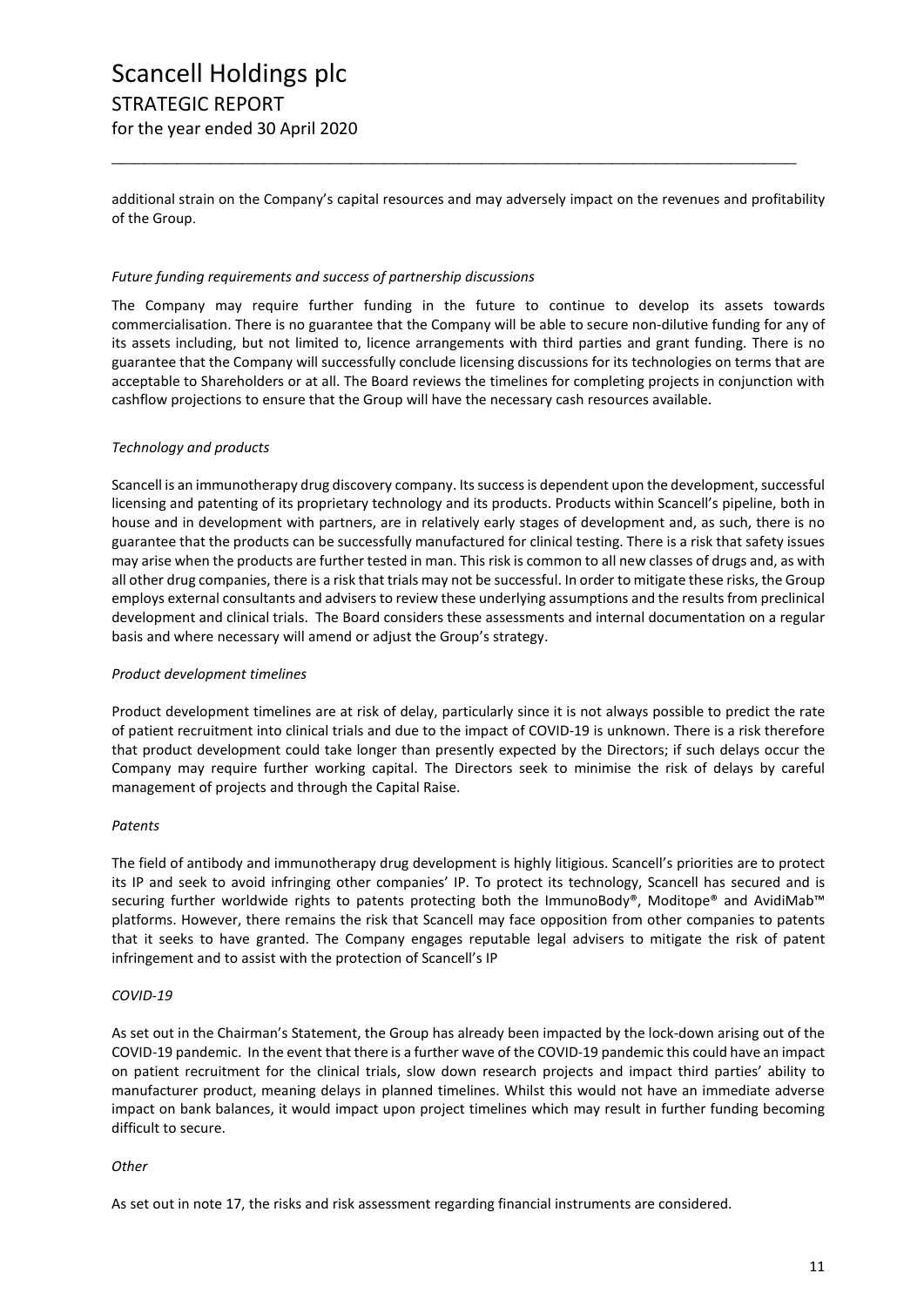## Scancell Holdings plc STRATEGIC REPORT for the year ended 30 April 2020

#### KEY PERFORMANCE INDICATORS

Due to the nature of the business the board considers both non-financial and financial KPIs.

These relate to reviewing, on a regular basis, the scientific and technical progress of the research and development programmes and protection of the intellectual property arising from them together with monitoring the progress being made with the Group's upcoming clinical trials which are discussed in the Chairman's statement from page 2.

\_\_\_\_\_\_\_\_\_\_\_\_\_\_\_\_\_\_\_\_\_\_\_\_\_\_\_\_\_\_\_\_\_\_\_\_\_\_\_\_\_\_\_\_\_\_\_\_\_\_\_\_\_\_\_\_\_\_\_\_\_\_\_

The most important financial KPIs are reviewing the research, development and clinical trial expenditure against budget and its subsequent impact upon the Group's cash runway. Because of delays in setting up and running the SCIB1 002 clinical trial and delays in Modi-1 manufacturing the cost were below budget. These were partially offset by additional research costs and resulted in final bank balances at the year-end being ahead of budget. For the year to 30 April 2020 the budgeted expenditure was materially accurate (2019 budget deemed materially accurate).

By approval of the Board on 15 October 2020

**John Chiplin** Chairman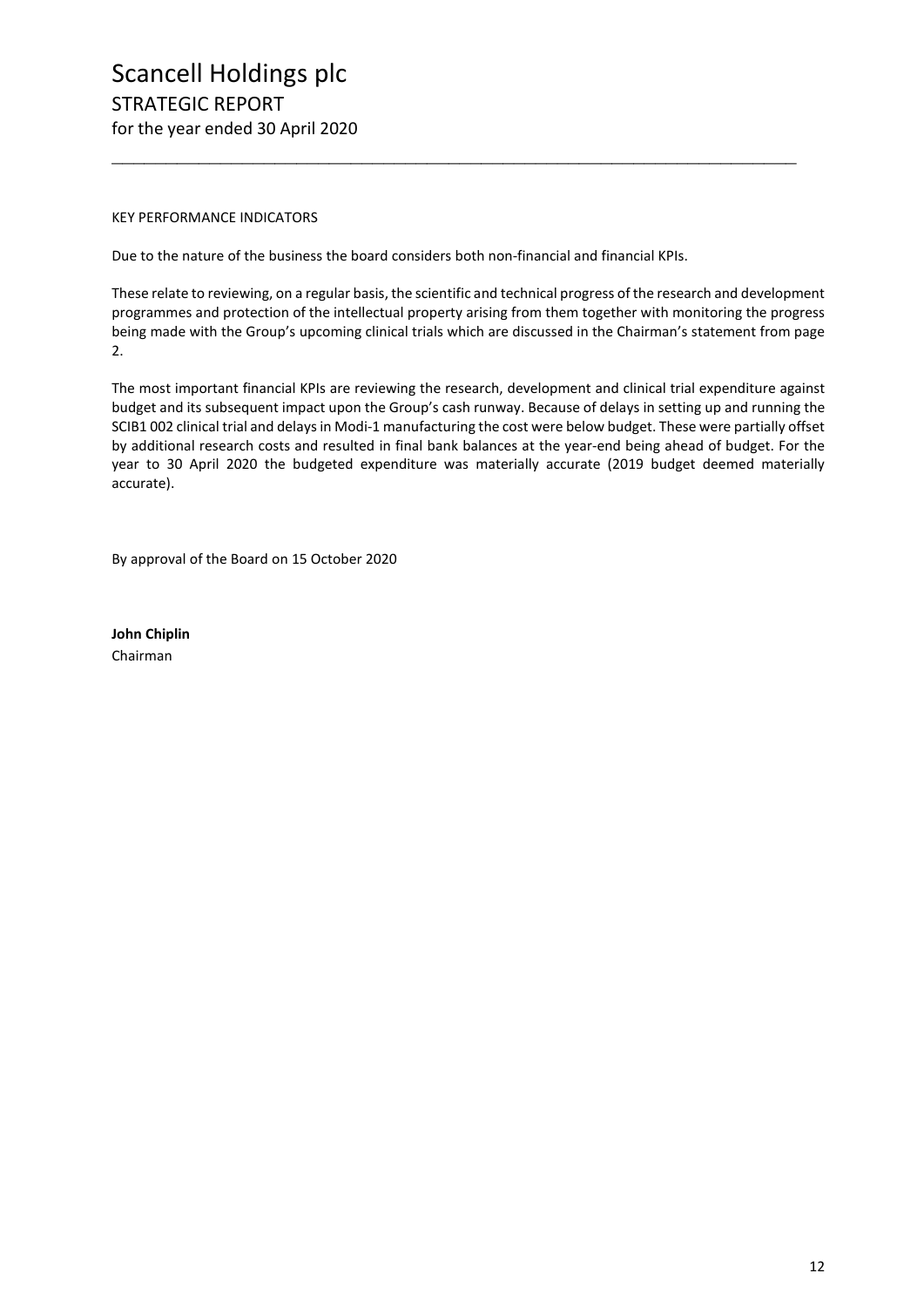# Scancell Holdings plc CORPORATE GOVERNANCE

for the year ended 30 April 2020

#### **Principles of corporate governance**

The Board recognise the value of good corporate governance not only in the areas of accountability and risk management but also as a positive contribution to delivering and protecting enhanced shareholder value. New regulations were introduced by AIM from 28 September 2018 and the Board has been following the corporate governance principles set out in the Corporate Governance Code published by the Quoted Companies Alliance (QCA). On our website [\(www.scancell.co.uk/corporate-governance\)](http://www.scancell.co.uk/corporate-governance) we set out how the Company and Group addresses the ten key governance principles defined in the QCA Code. It is my primary responsibility, as Chairman to lead the Board effectively and to oversee the adoption, delivery and communication of the Company's corporate governance model.

\_\_\_\_\_\_\_\_\_\_\_\_\_\_\_\_\_\_\_\_\_\_\_\_\_\_\_\_\_\_\_\_\_\_\_\_\_\_\_\_\_\_\_\_\_\_\_\_\_\_\_\_\_\_\_\_\_\_\_\_\_\_\_

#### **Board Composition**

During the year ended 30 April 2020, Dr Matthew Frohn stepped down from the Board on 31 October 2019 and was replaced by Dr Ursula Ney who was appointed a Non- Executive Director on the same date. Mr Martin Diggle joined the Board as a Non-Executive director on 18<sup>th</sup> June 2019. The Senior Independent Director was Dr Alan Lewis who retired as a Non- executive Director on 24 September 2020. Since the year end, on 24 September 2020, Susan Clement Davies was appointed to the board as a Non-Executive Director.

The Board now comprises a Chairman, three Executive Directors and five Non-Executive Directors.

The Board meets regularly to consider strategy, performance, approval of major capital projects and the framework of internal controls. During the year ended 30 April 2020 there were seven scheduled board meetings with each member attending as follows:

|                       | Number of<br>meetings held<br>whilst a board | Number of meetings |
|-----------------------|----------------------------------------------|--------------------|
| Director              | member                                       | attended           |
| Dr John Chiplin       |                                              |                    |
| Dr Cliff Holloway     |                                              |                    |
| Prof Lindy Durrant    |                                              |                    |
| Dr Sally Adams        |                                              |                    |
| Dr Richard Goodfellow |                                              |                    |
| Mr Martin Diggle      | 6                                            | 6                  |
| Dr Ursula Ney         | 3                                            | 3                  |
| Dr Alan Lewis         |                                              | 4                  |
| Dr Matthew Frohn      |                                              |                    |

The current members of the Board of directors are:

#### *Dr John Chiplin (Chairman)*

Dr John Chiplin has many years' international experience in listed life science companies where he has fulfilled the roles of Chief Executive Officer and Chairman. He is Managing Director of Newstar Ventures Ltd, an investment and advisory firm and contributes strong corporate finance skills to the Group. John is also Chairman of N4 Pharma PLC, an AIM listed company and serves on the board of the following Australian listed company, Regeneus Limited.

#### *Dr Cliff Holloway (Chief Executive Officer)*

Dr Cliff Holloway brings over 25 years of life science industry experience to Scancell in the development and commercialisation of emerging technologies and therapeutic products including licensing, M&A, corporate financing and operations management. Prior to joining Scancell, Cliff was Chief Business and Operating Officer for Benitec Biopharma, an Australian NASAQ listed company.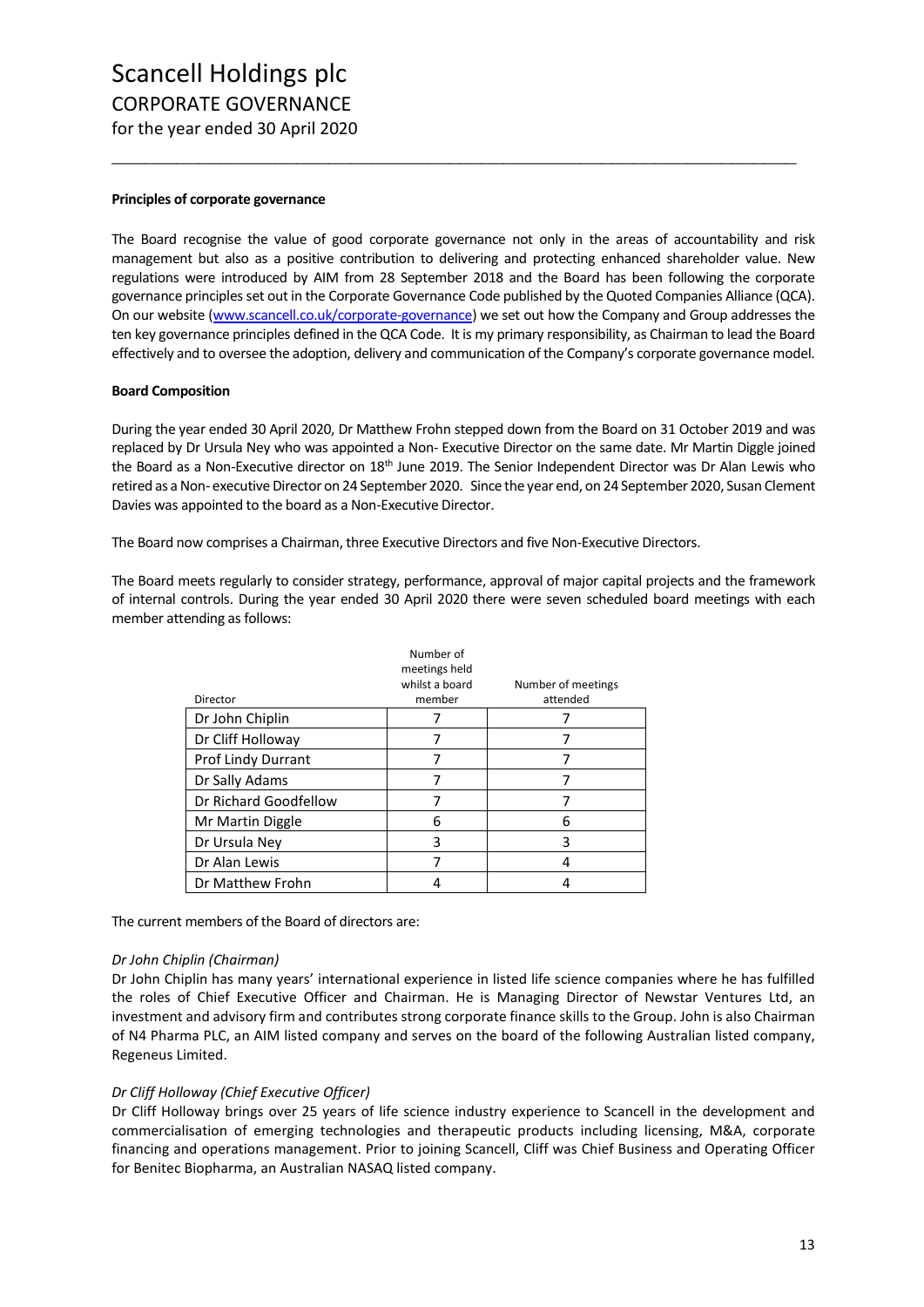## *Professor Lindy Durrant (Chief Scientific Officer*)

Professor Lindy Durrant is an internationally recognised immunologist in the field of tumour therapy. She has worked for over 20 years in translational research, developing products for clinical trials including monoclonal antibodies and cancer vaccines. She has a personal Chair in Cancer Immunotherapy in the Department of Clinical Oncology at the University of Nottingham.

\_\_\_\_\_\_\_\_\_\_\_\_\_\_\_\_\_\_\_\_\_\_\_\_\_\_\_\_\_\_\_\_\_\_\_\_\_\_\_\_\_\_\_\_\_\_\_\_\_\_\_\_\_\_\_\_\_\_\_\_\_\_\_

#### *Dr Sally Adams (Development Director)*

Dr Sally Adams has worked on many complex projects over the past 25 years including anti-infective vaccines and cancer immunotherapies. She has previously held Development Director positions in life science companies and, prior to her appointment as Development Director at Scancell, she worked as a development consultant to Scancell providing guidance on the development of SCIB1.

#### *Dr Richard Goodfellow (Non-Executive Director)*

Dr Richard Goodfellow was CEO of Scancell until 31 December 2017. He has many years' experience with Scancell and in life sciences generally which he brings to the Board. As well as contributing to the Board, Richard provides business development advice and consulting services to Scancell.

#### *Martin Diggle (Non-Executive Director)*

Mr Martin Diggle is a founder, director and partner in Vulpes Investment Management and manages the Vulpes Life Sciences Fund. He has over 30 years' experience in investment banking and fund management and has been an investor in life sciences and biotech for nearly 20 years. His extensive experience of investment management in the life science sector will add a new and valuable insight to the Board of Directors. Martin's other directorships are Oxford Biomedica plc, Proteome Sciences plc and Chronos Therapeutics Limited.

#### *Ursula Ney (Non-Executive Director, Chair of Remuneration Committee)*

Dr Ney has over thirty years' experience in the pharmaceutical and biotechnology industry, including twenty years in senior leadership roles that also encompassed Executive and Non-Executive Board positions. She has broad experience of biologic and small molecule drug development across a range of therapeutic areas having been Director of Drug Development and on the Board of Celltech plc and later Chief Operating Officer and Executive Director of Antisoma plc. Most recently, she was Chief Executive Officer of Genkyotex SA. She was a on the board of Discuva Ltd and is currently a Non-Executive Director of Proteome Sciences plc and also a member of the Board of Governors of the University of Plymouth and a Director of University of Plymouth Enterprises Ltd.

#### *Susan Clement Davies (Non-Executive Director, Chair of Audit Committee)*

Susan is an experienced life sciences financier with over 25 years of capital markets and investment banking experience, including Managing Director of Equity Capital Markets at Citigroup Global Markets Limited and most recently until 2018, Managing Director at Torreya Partners LLC, a global investment banking firm serving companies in the Life Sciences industry. Her work at this time included providing advice on M&A, corporate finance, licensing transactions and pharmaceutical asset sales, with clients ranging from large pharmaceutical companies through to private equity firms focused on healthcare. Susan is currently Non-Executive Director and Chairman of the Audit Committee of Evgen Pharma plc, an AIM listed clinical stage drug development company.

The Board now consists of eight members, all of whom have extensive experience in the Life Science sector covering pre-clinical research and development in the field of oncology, clinical development, management of intellectual property, business development and finance.

The Non -Executive Directors are expected to spend such reasonable time required each month to fulfil their role and duties for the Company. This will include attendance at monthly Board meetings, the AGM, meetings with the other Non-Executive directors and meetings with shareholders.

Ursula Ney and Susan Clement-Davies are considered to be independent directors as they have recently been appointed to the Board and, apart from receipt of fees, have no financial interest in the Company.

With the mix of expertise on the Board, I believe that we are well placed to deliver our business strategy.

The Executive Directors meet on a weekly basis either face to face or by phone to discuss operational matters. To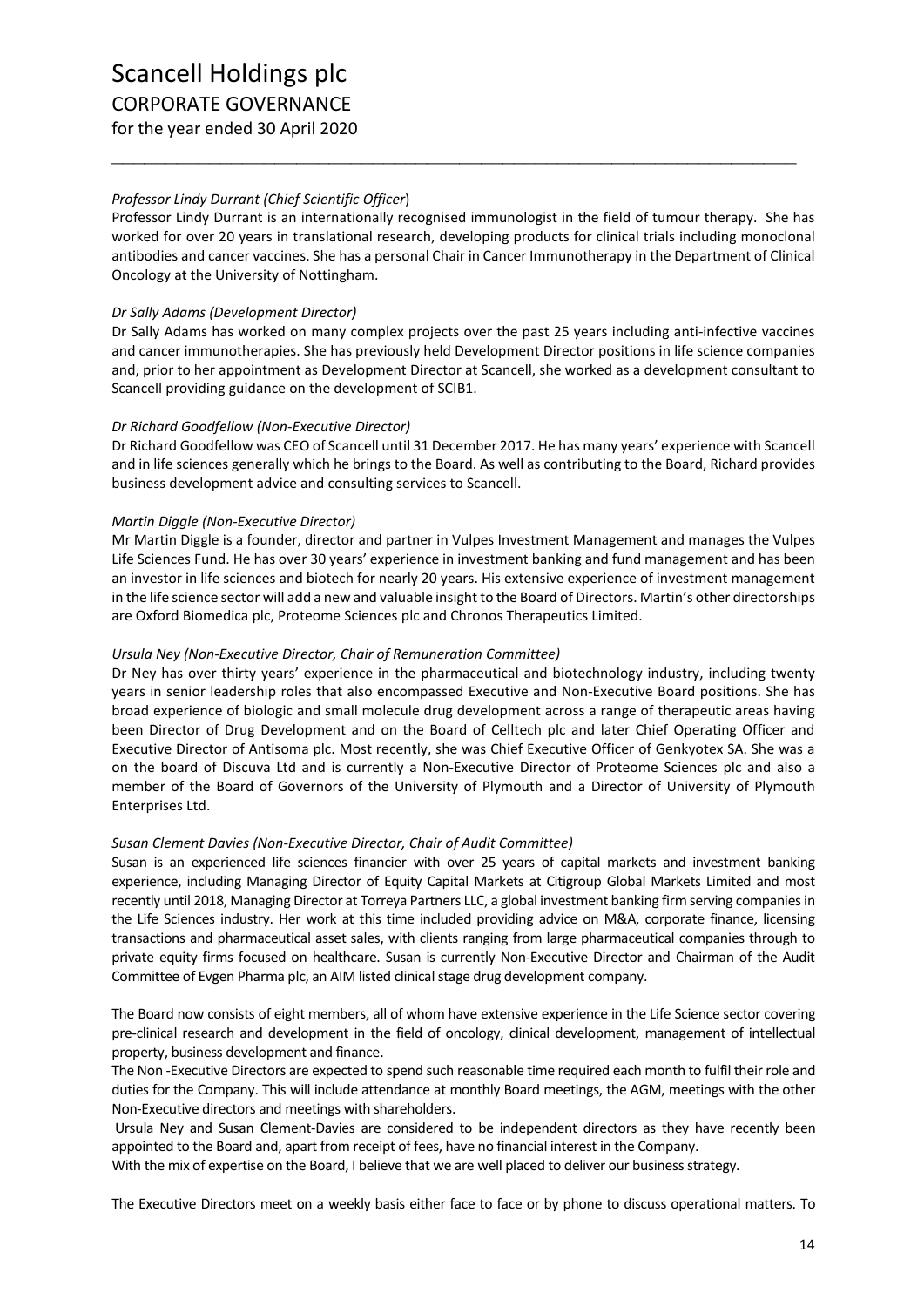for the year ended 30 April 2020 \_\_\_\_\_\_\_\_\_\_\_\_\_\_\_\_\_\_\_\_\_\_\_\_\_\_\_\_\_\_\_\_\_\_\_\_\_\_\_\_\_\_\_\_\_\_\_\_\_\_\_\_\_\_\_\_\_\_\_\_\_\_\_

enable the Board to discharge its duties, all Directors receive appropriate and timely information. Briefing papers are distributed to all Directors in advance of Board meetings. All Directors have access to the advice and services of the Company Secretary, who is responsible for ensuring that the Board procedures are followed, and that applicable rules and regulations are complied with. The appointment and removal of the Company Secretary is a matter for the Board as a whole. In addition, procedures are in place to enable the Directors to obtain independent professional advice in the furtherance of their duties, if necessary, at the Company's expense. Subject to the terms of the Executive Directors' service contracts, Directors are subject to retirement by rotation and re-election by the Shareholders at Annual General Meetings on a three-year cycle, as required by the Articles of Association and any Director appointed by the Board shall hold office only until the next Annual General Meeting and shall then be eligible for election.

The Scancell Board has the broad range of skills and capabilities required to direct the Group. These include sectorspecific experience in the Business Development and Research and Development functions, as well as more general finance, accounting and business management skills. The Board is supported by the following committees:

#### *Remuneration Committee*

During the financial year ended 30 April 2020, the Remuneration Committee members were Matthew Frohn and Dr Alan Lewis, the Chairman of the Committee. Since the year-end, the Remuneration committee comprises Dr Ursula Ney, Chair of the Committee, Susan Clement Davies and Dr John Chiplin.

The Committee meets at least once a year and more frequently if required. The Committee is responsible for setting the remuneration policy of the Executive Directors, including terms of employment, salaries, any performance bonuses and share option awards. The Executive Directors also consult the Committee in relation to the remuneration of senior employees and staff share option schemes. The remuneration of the Non-Executive Directors is determined by the Board as a whole.

#### *Nominations Committee*

During the financial year ending 30 April 2020, the members of the Nomination Committee were Matthew Frohn who resigned on 29 October 2019 and Alan Lewis who was based in the USA. As it was difficult to arrange a meeting of the Committee with prospective Non-Executive candidates, candidate meetings were held with individual members of the Board prior to the whole Board of Directors approving the appointments.

The members of the Nominations Committee are Dr John Chiplin (Chair), Dr Ursula Ney and Susan Clement Davies.

The Nominations Committee meets as necessary and its responsibilities include the review of the structure, size and composition of the Board, together with skills, knowledge, experience and diversity, succession planning, review of leadership needs and identification, evaluation and nomination of candidates to fill Board vacancies.

#### *Board Evaluation*

During the year the Board recognized that there needed to be a wider set of skills within the Non-Executive Directors. Ursula Ney was appointed during the year to bring her broad development experience to the board room and since the year end Susan Clement Davies, an experienced life sciences financier, with over 25 years of capital markets and investment banking experience has been appointed to the Board. The Board has not carried out an evaluation of its own performance and effectiveness and that of individual directors during the year and a formal review process will be set up to address these matters.

#### *Audit Committee*

The Audit Committee is responsible for the relationship with the Group's external auditor, the review of the Group's financial reporting and the Group's internal controls.

During the year, the Audit Committee comprised of three Non-Executive Directors, Dr Matthew Frohn (Chair of the Committee), Dr John Chiplin and Dr Alan Lewis. Following Mathew Frohn's resignation as a Non-Executive Director on 31 October 2019, Dr John Chiplin was appointed Chair of the Committee until a new Non-Executive Director was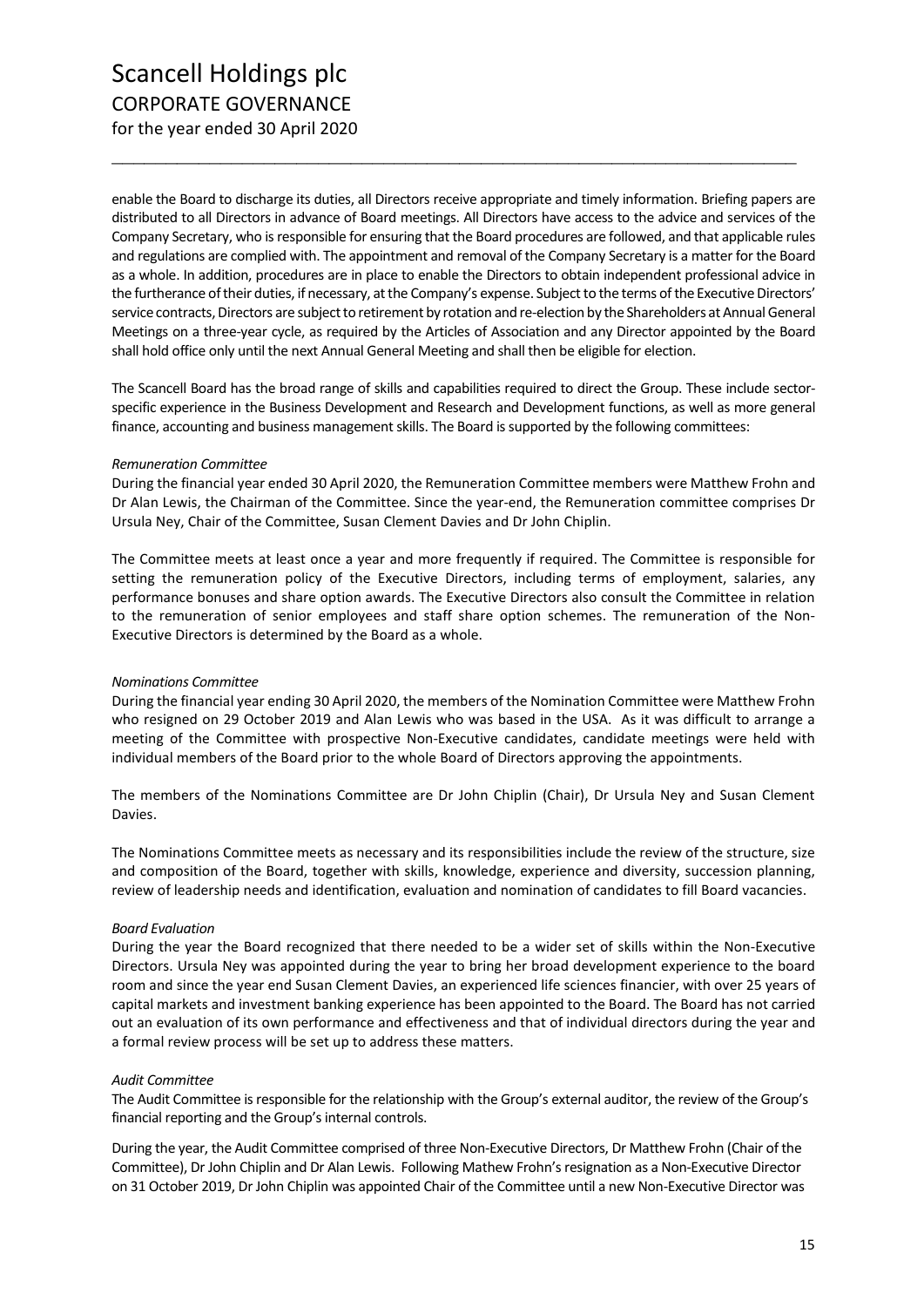appointed. Since the year end Susan Clement Davies has been appointed as Chair of the Audit Committee and is joined by Dr Ursula Ney and Dr John Chiplin.

\_\_\_\_\_\_\_\_\_\_\_\_\_\_\_\_\_\_\_\_\_\_\_\_\_\_\_\_\_\_\_\_\_\_\_\_\_\_\_\_\_\_\_\_\_\_\_\_\_\_\_\_\_\_\_\_\_\_\_\_\_\_\_

The Committee will normally meet at least twice per year and has primary responsibility for monitoring the quality of internal controls ensuring that the financial performance of the Company is properly measured and reported on and reviewing reports from the Company's auditors relating to the Company's accounting and internal controls, in all cases having due regard to the interests of Shareholders. The Audit Committee meets with the auditor at least once a year. The Audit Committee has undertaken an assessment of the auditor's independence, including:

- A review of non-audit services provided to the Group and related fees;
- Discussion with the auditor of a written report detailing all relationships with the Group and any other parties that could affect independence or the perception of independence;
- A review of the auditor's own procedures for ensuring the independence of the audit firm and partners and staff involved in the audit, including regular rotation of the audit partner; and
- Obtaining written confirmation from the auditor that, in their professional judgement, they are independent.

At the Company's Annual General Meeting in September 2019, BDO were appointed as Independent Auditors to the Company and their appointment for the financial year ending 30 April 2021 will be subject to approval by the Company's shareholders at the next Annual General Meeting to be held in 2020.

The Audit Committee is satisfied that the external auditor is independent in the discharge of their audit responsibilities.

#### **Internal Control and Risk Management**

The Directors are responsible for ensuring that the Group maintains a system of internal control to provide them with reasonable assurance regarding the reliability of financial information used within the business and for publication and that the assets are safeguarded, transactions are authorised and properly recorded and that material errors and irregularities are either prevented or would be detected on a timely basis.

There are inherent limitations in any system of internal control and accordingly even the most effective system can provide only reasonable, but not absolute, assurance with respect to the preparation of financial reporting and the safeguarding of assets.

The Group, in administering its business has put in place strict authorisation, approval and control levels within which senior management operates. These controls reflect the Group's organisational structure and business objectives. The control system includes clear lines of accountability and covers all areas of the organisation. The Board operates procedures which include an appropriate control environment through the definition of the organisation structure and authority levels and the identification of the major business risks.

The key element of the internal control systems in operation is the Board meeting regularly with a formal agenda to monitor all aspects of the business including monitoring the Group's financial performance against approved budgets and forecasts.

The major risks and uncertainties facing the Group together with actions to mitigate the risks are set out in the Strategy Report on pages 10 and 11 and are reviewed by the Board on a regular basis. Specific projects are monitored by project development teams and the Senior Management Team on a weekly basis.

There are no significant issues disclosed in the report and financial statements for the year ended 30 April 2020 and up to the date of approval of the report and financial statements that have required the Board to deal with any related material internal control issues.

#### **Investor Relations**

The Group's Board maintains ongoing communication with existing and potential investors. This is achieved by: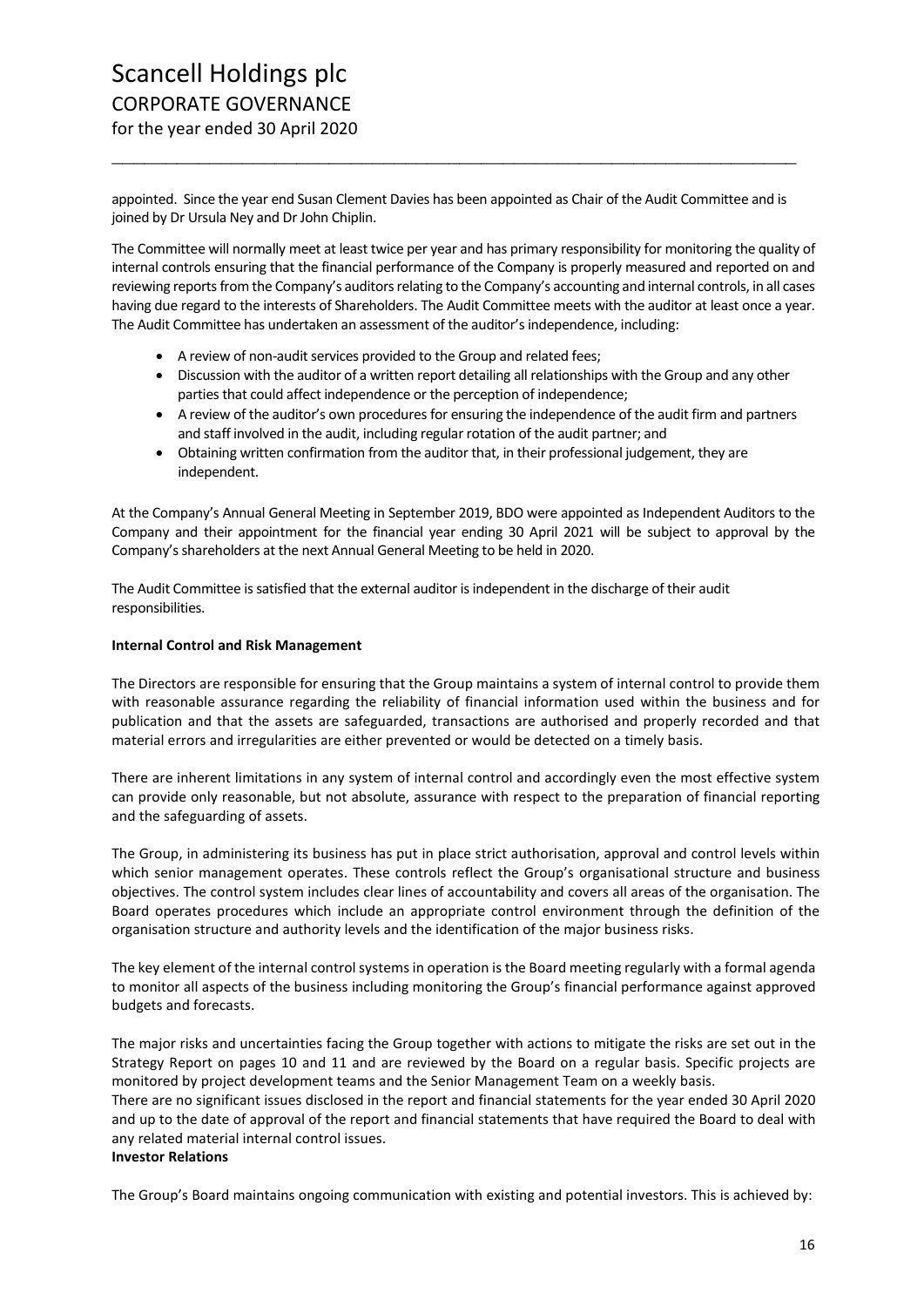- talking to institutional and private investors through direct meetings;
- individual shareholders talking to Board members at the Annual General Meeting;

\_\_\_\_\_\_\_\_\_\_\_\_\_\_\_\_\_\_\_\_\_\_\_\_\_\_\_\_\_\_\_\_\_\_\_\_\_\_\_\_\_\_\_\_\_\_\_\_\_\_\_\_\_\_\_\_\_\_\_\_\_\_\_

- financial PR consultants;
- the release of information through the Group's website;
- the Regulatory News Service of the London Stock Exchange.

#### **Impact of new investment on the wider community**

During the year the Group raised £3.8 million and since the year end, further funding of £15 million has been raised (£14.1m net) and a further £12.1m (gross proceeds). This new investment has increased the funds available to advance Scancell's product pipeline for the treatment of cancer and infectious disease. In particular, the investment will enable the Group to move its lead Moditope® platform asset, Modi-1, into the clinic and also complete the SCIB1 002 clinical trial for the treatment of melanoma. Successful clinical trial results will primarily benefit patients by providing treatments for what are currently hard to treat cancers.

#### **Going concern**

The Board of Directors determine the appropriate basis for preparing the consolidated financial statements and consider whether the Company and Group have sufficient financial resources to continue operating for at least a year from the date of approval of the financial statements.

The COVID-19 pandemic has caused disruption to working practices and has delayed clinical trials. The Directors do not consider that any further disruption caused by the pandemic would have an adverse impact upon the Company's cashflows as the impact of projects possibly being delayed would be mitigated by reduced expenditure being incurred.

Detailed cashflow projections are prepared and reviewed by the Board on a regular basis. Having considered the cash projections, the post year end fund raising of £14.1 million (net proceeds) and a further £12.1m (gross proceeds) and the working capital requirements of the Company and Group, including the timings of expenditure surrounding the manufacture of SCIB1, Modi-1, development work on a COVID-19 vaccine, the commencement of clinical trials and further work on the Monoclonal Antibody Platform, the Board has a reasonable expectation that sufficient resources are available to enable the Company and the Group to continue in operation for at least twelve months from the date of approval of these financial statements. The Group has already been impacted by the lock-down arising out of the COVID-19 pandemic. In the event that there is a further wave of the COVID-19 pandemic this could have an impact on patient recruitment for the clinical trials, slow down research projects and impact third parties ability to manufacturer product, meaning delays in planned time-lines. The Directors consider the COVID-19 impact to have a timing impact as the most significant risk and therefore do not consider there to be a significant risk that trials will stop indefinitely. This would not have an immediate adverse impact on bank balances as expenditure would be delayed. Despite the impact of COVID-19 the group have successfully secured further funding post year-end demonstrating the mitigated funding risk a second wave may have on funding opportunities in the future.

Following this review, the Board concluded that the financial statements should continue to be prepared using the going concern basis.

**John Chiplin**

Chairman 15 October 2020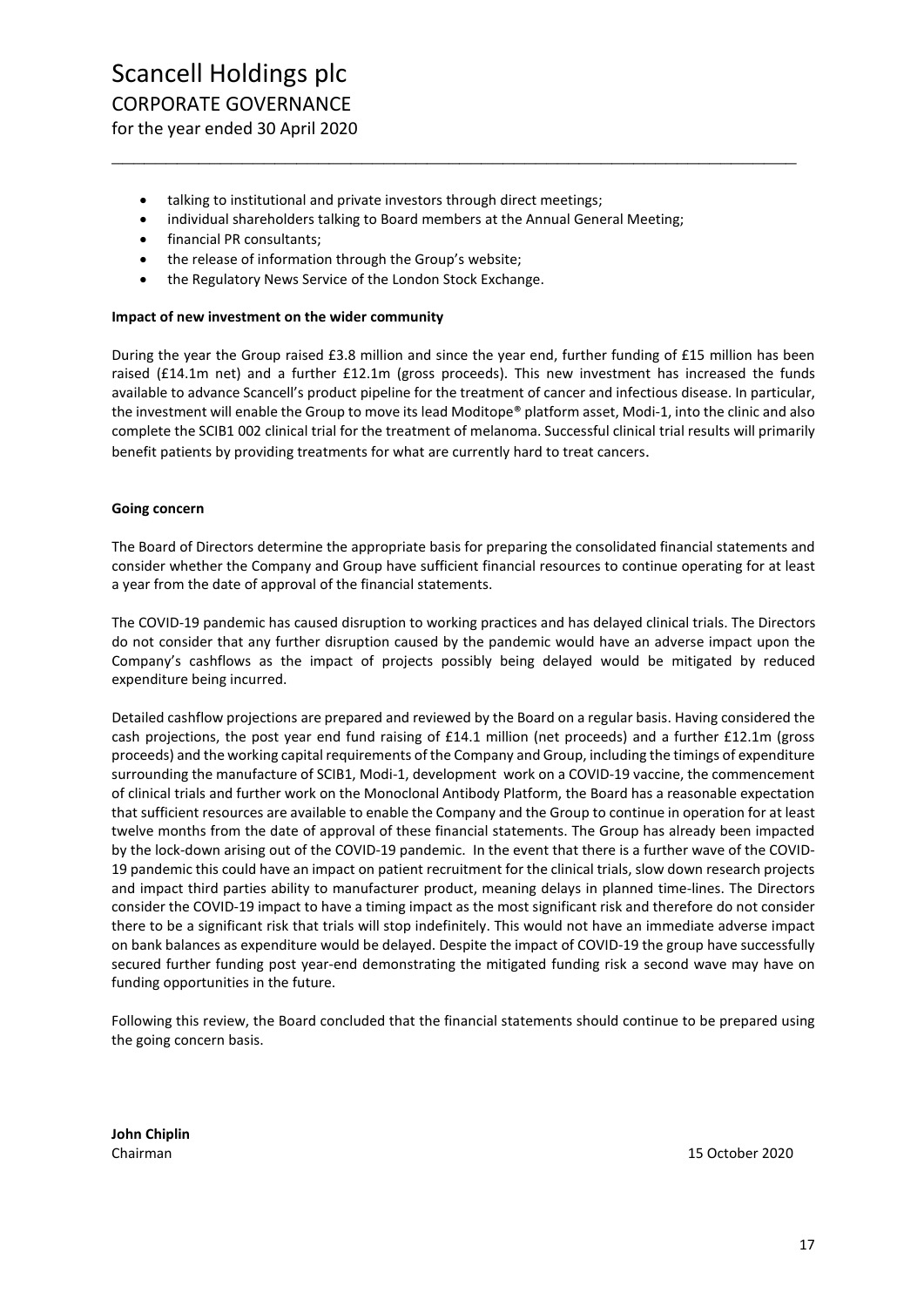# Scancell Holdings plc DIRECTORS' REMUNERATION REPORT

for the year ended 30 April 2020

### *Remuneration Committee*

During the financial year ended 30 April 2020 the Remuneration Committee members were Dr Matthew Frohn and Dr Alan Lewis. The committee was chaired by Dr Alan Lewis and since 24 September 2020 is now chaired by Dr Ursula Ney.

\_\_\_\_\_\_\_\_\_\_\_\_\_\_\_\_\_\_\_\_\_\_\_\_\_\_\_\_\_\_\_\_\_\_\_\_\_\_\_\_\_\_\_\_\_\_\_\_\_\_\_\_\_\_\_\_\_\_\_\_\_\_\_

The Committee meets at least once a year and more frequently if required. The Committee is responsible for setting the remuneration policy of the Executive Directors, including terms of employment, salaries, any performance bonuses and share option awards. The Executive Directors also consult the Committee in relation to the remuneration of senior employees and staff share option schemes. The remuneration of the Non-Executive Directors is determined by the Board as a whole.

#### *Remuneration Policy*

The key principles underlying all decisions by the Remuneration Committee include the following:

- The need to attract, retain and motivate outstanding executives who have the potential to support the growth of the Scancell and help the Company achieve its strategic objectives.
- The need to ensure that long term incentive plans ('LTIP') are aligned with the interests of shareholders.
- The need to take into account the competitive landscape in the UK biotechnology industry and current best practice in setting appropriate levels of compensation.

The Committee met on two occasions during the financial year. Subjects under discussion included a review of whether remuneration paid met the Company's objectives to reward and incentivise the Executive team. In addition to consulting our key shareholders, the remuneration committee consulted external consultants and considered pay structures in equivalent listed companies in the UK biotech industry.

#### *Bonuses*

The Company operates a bonus scheme for executive directors for delivery of exceptional performance against pre-set relevant corporate objectives. The executives are entitled to a maximum annual bonus of between 20% and 30% of salary. Annual bonus entitlements are based on the achievement of pre-set Group corporate, financial and personal performance targets. The Committee reviewed the set of objectives and determined that 50% of the objectives had been achieved and that bonuses of between 10% and 15% were payable.

#### *Directors' Remuneration*

The table below summarises all Directors' salaries, fees for consulting and pension contributions.

|                             |             | 2019/20      |         | 2018/19     |         |
|-----------------------------|-------------|--------------|---------|-------------|---------|
|                             | Salary, and |              |         | Salary, and |         |
|                             | fees        | <b>Bonus</b> | Pension | fees        | Pension |
| Dr J Chiplin                | 117,500     |              |         | 50,000      |         |
| Dr R M Goodfellow           | 87,500      |              |         | 145,833     |         |
| Dr C Holloway               | 250,000     | 37,500       | 2,944   | 250,000     |         |
| Professor L G Durrant       | 175,000     | 26,250       |         | 175,000     |         |
| Dr S E Adams                | 193,125     | 19,313       | 1,287   | 193,125     | 3,862   |
| Dr M G W Frohn <sup>1</sup> | 12,500      |              |         | 25,000      |         |
| Ms. K Cornish-Bowden        |             |              |         | 6,667       |         |
| Dr A Lewis                  | 25,000      |              |         | 25,833      |         |
| Mr M H Diggle <sup>2</sup>  |             |              |         |             |         |
| Dr U Ney <sup>3</sup>       | 11,438      |              |         |             |         |
|                             | 872,062     | 83,063       | 4,231   | 871,458     | 3,862   |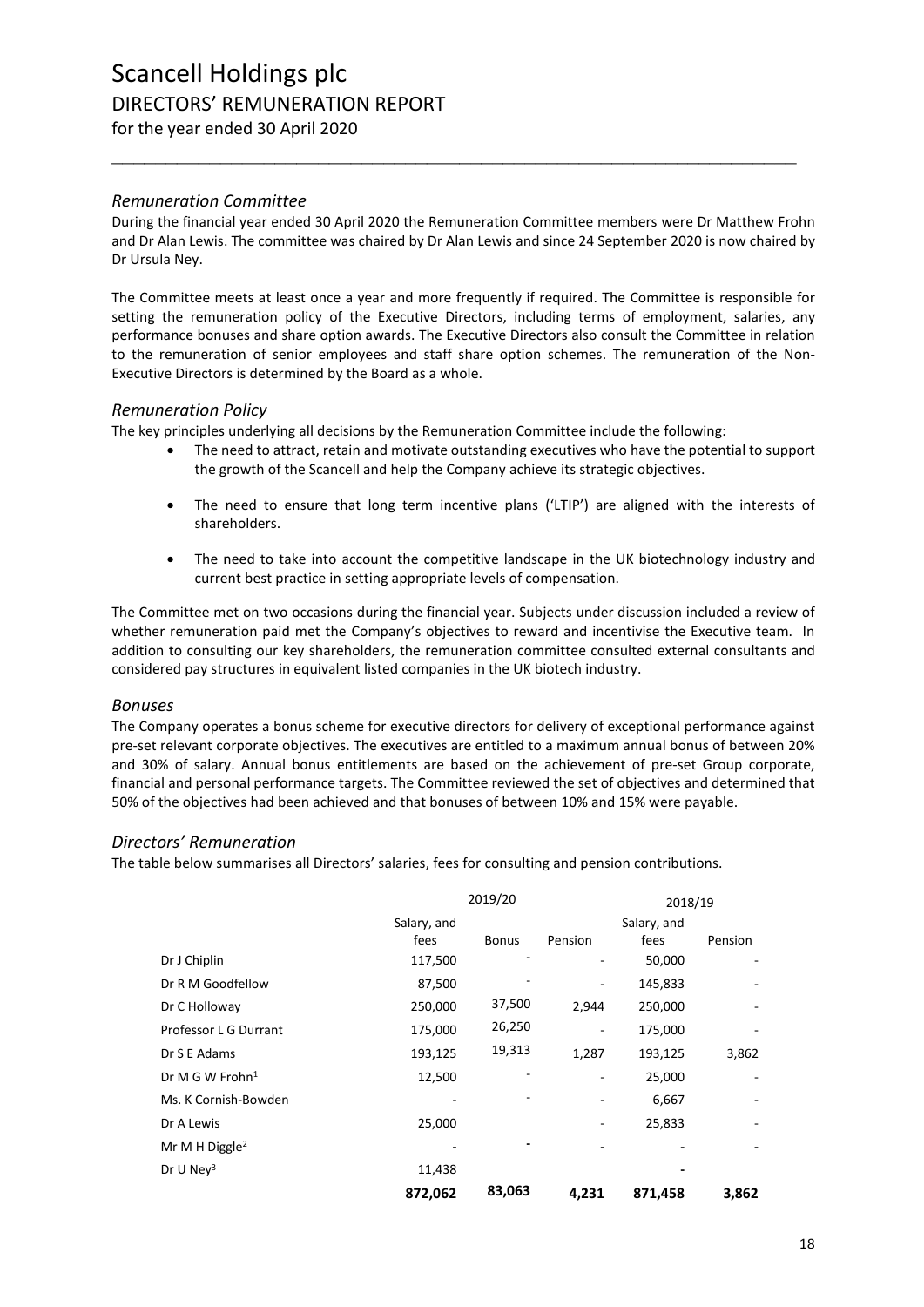# Scancell Holdings plc DIRECTORS' REMUNERATION REPORT

for the year ended 30 April 2020

#### Notes:

- 1 Dr Matthew Frohn resigned as a Non-Executive Director on 31 October 2019
- 2 Mr. Martin Diggle was appointed a Non-Executive Director on 18 June 2019 and receives no remuneration.
- 3 Dr Ursula Ney was appointed a Non-Executive Director on 31 October 2019

#### Chief Executive Officer's remuneration

The total remuneration paid to the Chief Executive Officer, Dr Cliff Holloway is a multiple of 4.3 times (2019: 4.5 times) the average remuneration of an employee of the Group.

\_\_\_\_\_\_\_\_\_\_\_\_\_\_\_\_\_\_\_\_\_\_\_\_\_\_\_\_\_\_\_\_\_\_\_\_\_\_\_\_\_\_\_\_\_\_\_\_\_\_\_\_\_\_\_\_\_\_\_\_\_\_\_

#### *Directors' share options*

The Remuneration Committee believes that the issue of options is a useful tool in motivating executives and ensuring their interests are aligned with those of our shareholders. All options are subject to time vesting schedules to ensure retention and stretching performance hurdles to ensure that rewards are consistent with delivery of strategic goals. Examples of performance hurdles include progress in clinical development programs, partnering and share price targets.

At 30 April 2020 the following Directors held options over the shares of the Company.

|                   | Grant | At         | At         | <b>Issue</b> | Date of    |
|-------------------|-------|------------|------------|--------------|------------|
|                   | Price | 30/04/2020 | 30/04/2019 | Date         | expiry     |
| Dr J Chiplin      | 17.0p | 3,000,000  | 3,000,000  | 18/04/2016   | 18/04/2026 |
|                   | 8.15p | 1,000,000  |            | 30/04/2020   | 30/04/2030 |
| Dr R M Goodfellow | 4.5p  | 12,880,000 | 2,880,000  | 14/07/2010   | 14/07/2020 |
|                   | 33.2p | 3,500,000  | 3,500,000  | 11/12/2013   | 31/12/2023 |
|                   | 8.15p | 1,000,000  |            | 30/04/2020   | 30/04/2030 |
| Dr C Holloway     | 10.5p | 3,000,000  | 3,000,000  | 31/01/2018   | 31/01/2028 |
|                   | 8.15p | 1,000,000  | -          | 30/04/2020   | 30/04/2030 |
| Prof L G Durrant  | 4.5p  | 13,850,000 | 3,850,000  | 14/07/2010   | 14/07/2020 |
|                   | 10.5p | 9,000,000  | 9,000,000  | 31/01/2018   | 31/01/2028 |
|                   | 8.15p | 1,000,000  |            | 30/04/2020   | 30/04/2030 |
| Dr S E Adams      | 10.5p | 2,500,000  | 2,500,000  | 31/01/2018   | 30/01/2028 |
|                   | 8.15p | 1,000,000  |            | 30/04/2020   | 30/04/2030 |

*1 These share options awarded to Professor Lindy Durrant and Dr Richard Goodfellow expired on 14 July 2020. New options were granted on 30 July 2020 over 3,850,000 and 2,880,000 respectively at a grant price of 4.5p with an expiry date of 30 July 2023.*

**Ursula Ney** Chair of Remuneration Committee 15 October 2020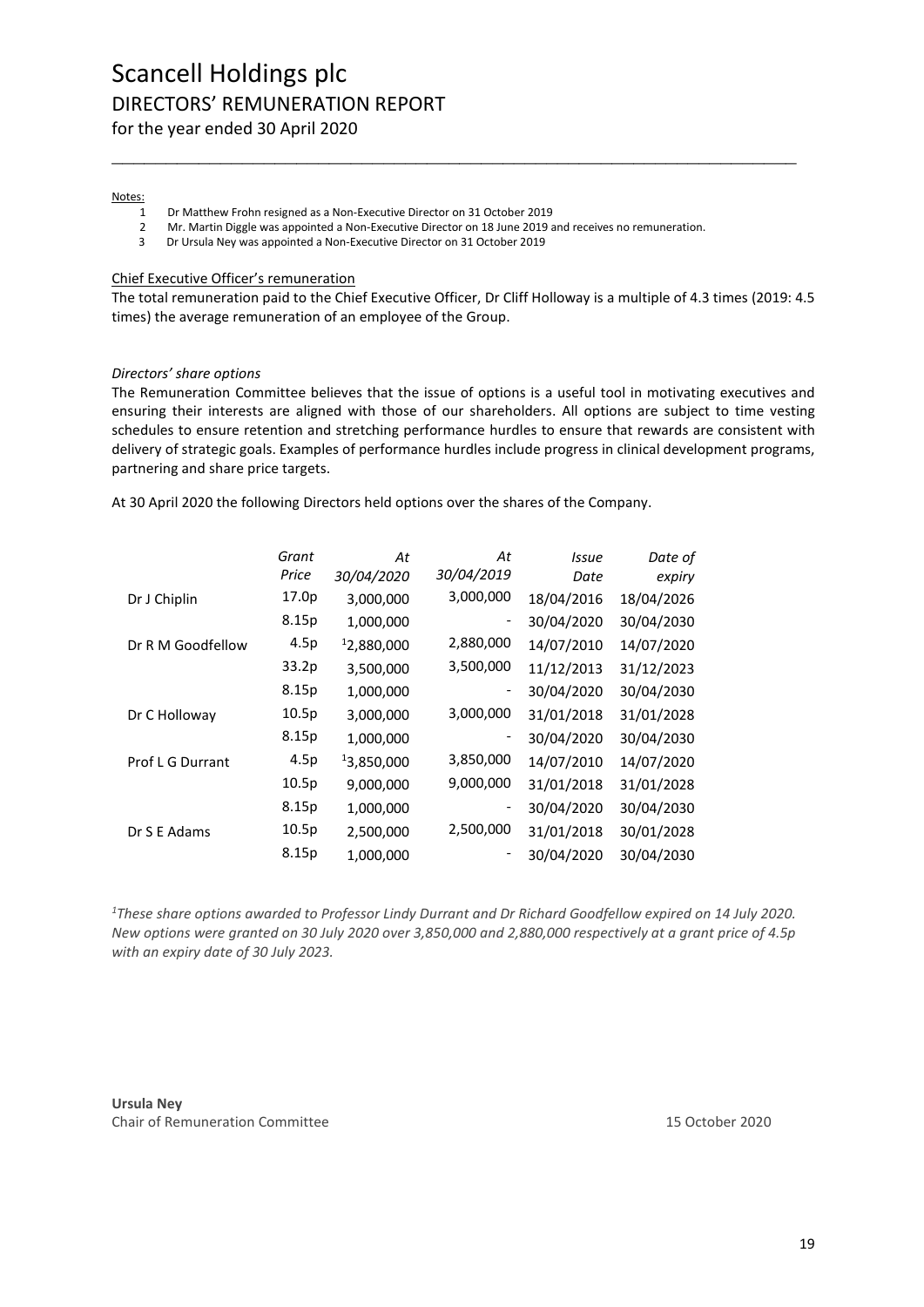The Audit Committee is responsible for the relationship with the Group's external auditor, the review of the Group's financial reporting and the Group's internal controls.

\_\_\_\_\_\_\_\_\_\_\_\_\_\_\_\_\_\_\_\_\_\_\_\_\_\_\_\_\_\_\_\_\_\_\_\_\_\_\_\_\_\_\_\_\_\_\_\_\_\_\_\_\_\_\_\_\_\_\_\_\_\_\_

During the year, the Audit Committee comprised of three Non-Executive Directors, Dr Matthew Frohn (Chair of the Committee), Dr John Chiplin and Dr Alan Lewis. Following Mathew Frohn's resignation as a Non-Executive Director on 31 October 2019, Dr John Chiplin was appointed Chair of the Committee until a new Non-Executive Director was appointed. Since the year end Susan Clement Davies has been appointed as Chair of the Audit Committee and is joined by Dr Ursula Ney and Dr John Chiplin.

The responsibilities of the Committee include the following:

- Monitoring the integrity of the financial statements of the Group
- Reviewing the accounting policies, accounting treatments and disclosures in the financial statements
- Reviewing the Group's internal financial controls and risk management systems
- Overseeing the Group's relationship with external auditors, including making recommendations to the Board as to the appointment or re-appointment of the external auditors, reviewing their terms of engagement, and monitoring the external auditors' independence, objectivity and effectiveness.

The Audit Committee met three times during the year with time allowed for discussion without any members of the executive team being present, to allow the external auditor to raise any issues of concern. Audit Committee meetings may be attended, by invitation, by other Directors and by the Group's auditors.

The Committee has responsibility for, amongst other things, planning and reviewing the Annual Report and Accounts and Interim Statements involving, where appropriate, the external auditors. The Committee also approves external auditors' fees and ensures the auditors' independence as well as focusing on compliance with legal requirements and accounting standards. It is also responsible for ensuring that an effective system of internal control is maintained. The ultimate responsibility for reviewing and approving the annual financial statements and interim statements remains with the Board.

During the year ended 30 April 2020, the Audit Committee met three times. The Committee reviewed and approved the financial statements for the year ended 30 April 2019, the interim results for the six months to 31 October 2019 and the external auditor's plan for the 2020 external audit.

The Audit Committee has satisfied itself that the external auditor is independent. The Audit Committee has concluded that the external audit process was effective, that the scope of the audit was appropriate and that any significant judgements have been robustly challenged. No significant issues have been reported by the auditor for the accounts for the year ended 30 April 2020.

**Susan Clement Davies** Chair of Audit Committee 15 October 2020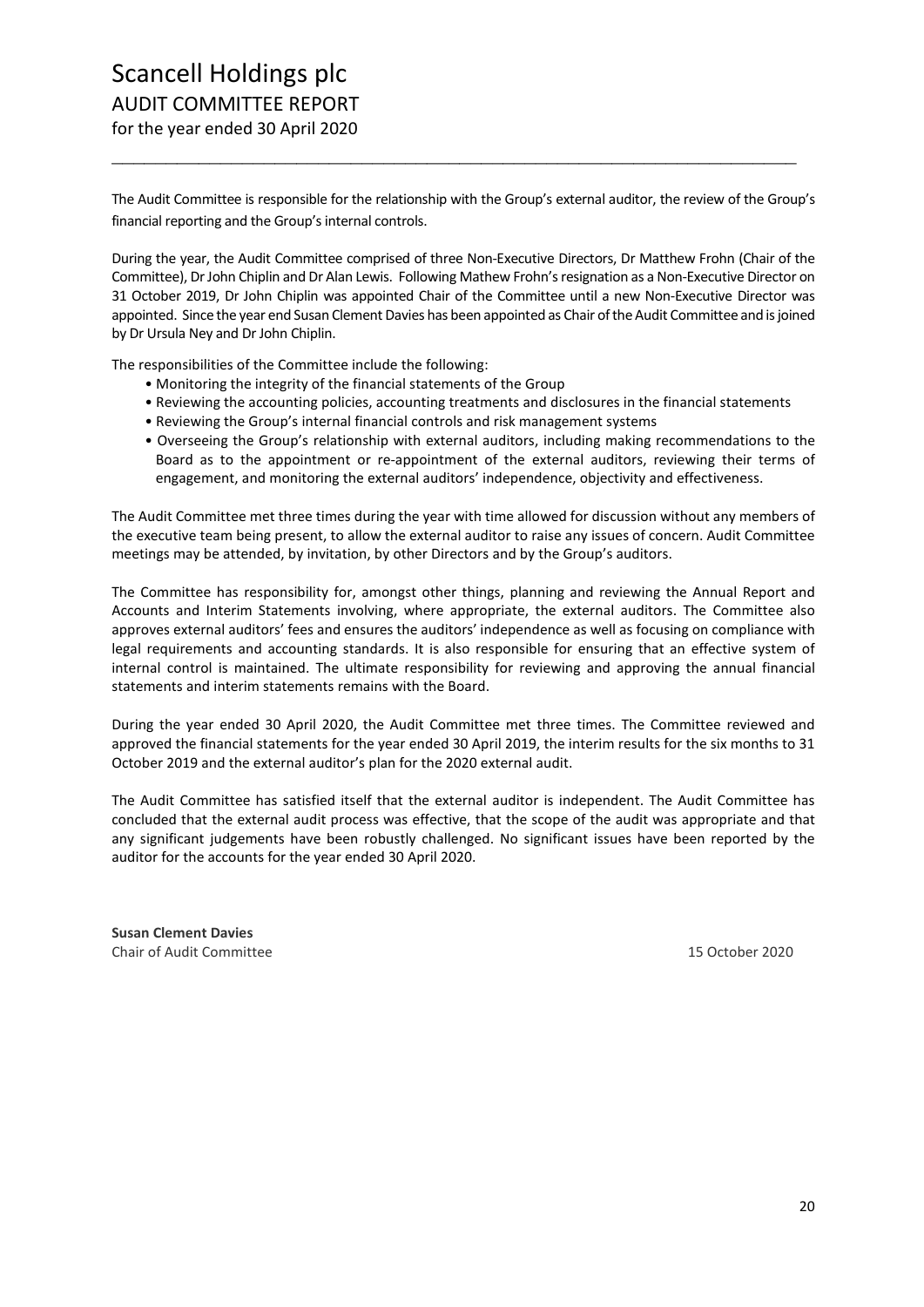The Directors submit their report and financial statements of Scancell Holdings plc for the year ended 30 April 2020. Scancell Holdings plc is registered in England and Wales and is quoted on the AIM market.

\_\_\_\_\_\_\_\_\_\_\_\_\_\_\_\_\_\_\_\_\_\_\_\_\_\_\_\_\_\_\_\_\_\_\_\_\_\_\_\_\_\_\_\_\_\_\_\_\_\_\_\_\_\_\_\_\_\_\_\_\_\_\_

#### RESULTS AND DIVIDENDS

The Group's results for the year ended 30 April 20202 are shown in the Consolidated Profit or Loss and other comprehensive income statement on page 29. No dividends will be distributed for the year.

#### FUTURE DEVELOPMENT AND RESEARCH AND DEVELOPMENTS

A detailed review is included in the Chairman's statement from page 2.

#### DIRECTORS AND THEIR INTERESTS

The members of the Board, who have served during the financial year are detailed below. Their interests in the shares of the Group at 30 April 2020 and 2019 are set out below

|                              |           | 30 April 2020              |           | 30 April 2019              |
|------------------------------|-----------|----------------------------|-----------|----------------------------|
|                              | Owned     | Jointly owned <sup>1</sup> | Owned     | Jointly owned <sup>1</sup> |
| Dr S E Adams                 | 61,918    | Nil                        | 58,823    | Nil                        |
| Dr J Chiplin                 | 2,000,000 | Nil                        | 2,000,000 | Nil                        |
| <b>Prof L G Durrant</b>      | 1,665,783 | 8,773,960                  | 1,665,783 | 8,773,960                  |
| Dr R M Goodfellow            | 258,823   | 6,343,840                  | 258,823   | 6,343,840                  |
| Dr C Holloway                | Nil       | Nil                        | Nil       | Nil                        |
| Dr M G W Frohn               | 58,823    | Nil                        | 58,823    | Nil                        |
| (resigned 31 October 2019)   |           |                            |           |                            |
| Mr M H Diggle <sup>2</sup>   |           |                            |           |                            |
| (appointed 18 June 2019)     |           |                            |           |                            |
| Dr A Lewis                   | Nil       | Nil                        | Nil       | Nil                        |
| (resigned 24 September 2020) |           |                            |           |                            |
| Dr U Ney                     | Nil       | Nil                        | Nil       | Nil                        |
| (appointed 31 October 2019)  | Nil       | Nil                        | Nil       | Nil                        |

<sup>1</sup> These shares are jointly owned with the Trustees of the Scancell Employee Benefit Trust which was established in July 2007.

 $2$  Martin Diggle is a partner in the Vulpes Life Science Fund which at 30 April 2020 owned 17.31% of the shares in the group.

In addition, the Directors have been granted share options in Scancell Holdings plc as outlined in the Directors' Remuneration report. Further details of all options outstanding, including those issued to employees, and fair value calculations can be found in note 14 to the Accounts.

#### SUBSTANTIAL SHAREHOLDINGS

The Directors have been notified, or are aware of, the following interests in 3% or more of the ordinary share capital of the Company (excluding Directors) at 14<sup>th</sup> October 2020:

|                          | Ordinary shares at 0.1p each |            |  |
|--------------------------|------------------------------|------------|--|
|                          | Number                       | Percentage |  |
| Redmile Group LLC        | 183.980.026                  | 25.48%     |  |
| Vulpes Life Science Fund | 96.666.129                   | 13.38%     |  |
| Calculus Capital         | 49,844,165                   | 6.90%      |  |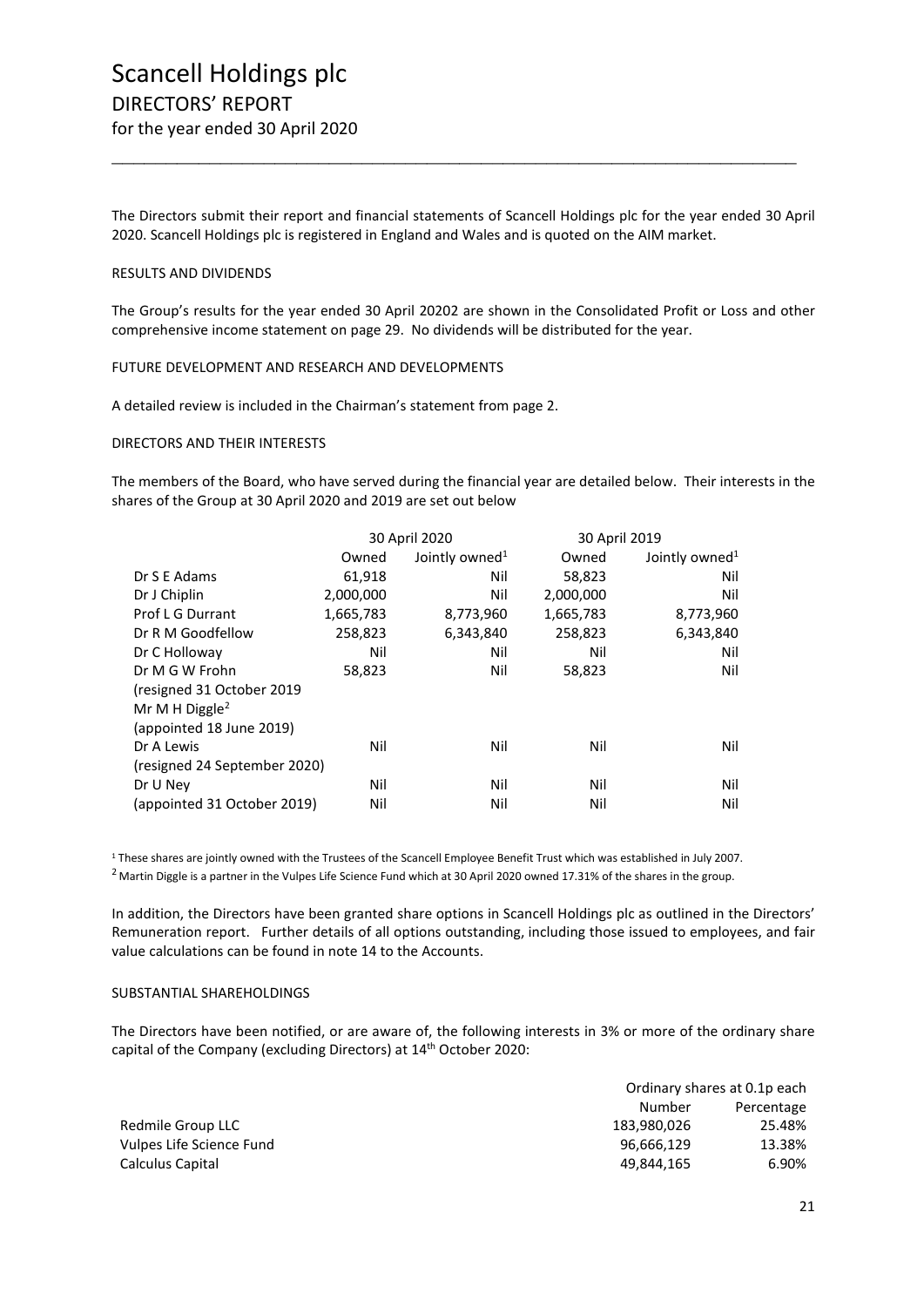#### STRUCTURE OF THE COMPANY'S CAPITAL

The Company's share capital is traded on the AIM market and comprises a single class of ordinary shares of 0.1 pence, each carrying one voting right and all ranking equally with each other. During the year Vulpes Life Science Fund subscribed for 77,559,311 ordinary shares at 5p each so that at 30 April 2020 465,355,867 shares were allotted and fully paid. On 12 August 2020 the Company raised £5m by a subscription for ordinary shares from The Redmile Group LLC, a Placing of £2m and an Open Offer of £2m at a price of 5.5p per share. The Redmile Group subscribed for an additional 93,071,170 ordinary shares at a price of 13p per share and raising £12.1 million (gross proceeds). The total issued share capital at 14th October 2020 is 722,198,262 ordinary shares.

\_\_\_\_\_\_\_\_\_\_\_\_\_\_\_\_\_\_\_\_\_\_\_\_\_\_\_\_\_\_\_\_\_\_\_\_\_\_\_\_\_\_\_\_\_\_\_\_\_\_\_\_\_\_\_\_\_\_\_\_\_\_\_

Details of employee share option schemes are set out in Note 14 to the financial statements. Participants in employee share schemes have no voting or other rights in respect of the shares subject to their awards until the options are exercised, at which time the shares rank *pari passu* in all respects with shares already in issue.

#### DIRECTORS' INDEMNITY

The Directors and officers of the Company are insured against any claims arising against them for any wrongful act in their capacity as a Director, officer or employee of the Company, subject to the terms and conditions of the policy.

#### DIRECTORS' RESPONSIBILITIES IN RESPECT OF THE FINANCIAL STATEMENTS

The Directors are responsible for preparing the annual report and the financial statements in accordance with applicable law and regulations.

Company law requires the Directors to prepare financial statements for each financial year. Under that law the Directors have elected to prepare the Group and Company financial statements in accordance with International Financial Reporting Standards (IFRSs) as adopted by the European Union. Under company law the Directors must not approve the financial statements unless they are satisfied that they give a true and fair view of the state of affairs of the Group and Company and of the profit or loss of the Group and Company for that period. The Directors are also required to prepare financial statements in accordance with the rules of the London Stock Exchange for companies trading securities on AIM.

In preparing these financial statements, the Directors are required to:

- select suitable accounting policies and then apply them consistently;
- make judgements and accounting estimates that are reasonable and prudent;
- state whether they have been prepared in accordance with IFRSs as adopted by the European Union, subject to any material departures disclosed and explained in the financial statements;
- prepare the financial statements on the going concern basis unless it is inappropriate to presume that the company will continue in business.

The Directors are responsible for keeping adequate accounting records that are sufficient to show and explain the Company's transactions and disclose with reasonable accuracy at any time the financial position of the Company and enable them to ensure that the financial statements comply with the requirements of the Companies Act 2006. They are also responsible for safeguarding the assets of the Company and hence for taking reasonable steps for the prevention and detection of fraud and other irregularities.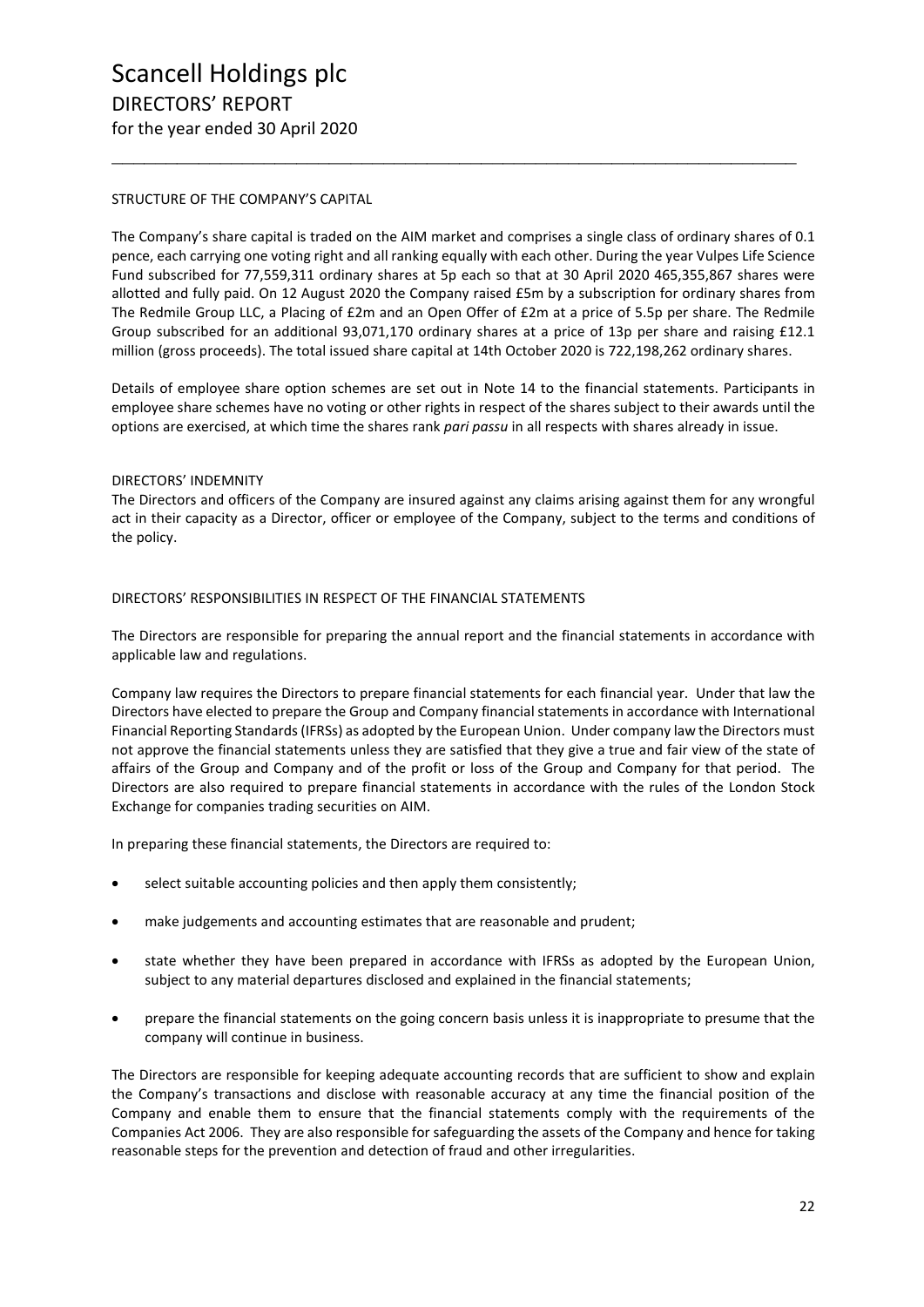## Scancell Holdings plc DIRECTORS' REPORT for the year ended 30 April 2020

#### *Website publication*

The Directors are responsible for ensuring the annual report and the financial statements are made available on a website. Financial statements are published on the Company's website in accordance with legislation in the United Kingdom governing the preparation and dissemination of financial statements, which may vary from legislation in other jurisdictions. The maintenance and integrity of the Company's website is the responsibility of the Directors. The Directors' responsibility also extends to the ongoing integrity of the financial statements contained therein.

\_\_\_\_\_\_\_\_\_\_\_\_\_\_\_\_\_\_\_\_\_\_\_\_\_\_\_\_\_\_\_\_\_\_\_\_\_\_\_\_\_\_\_\_\_\_\_\_\_\_\_\_\_\_\_\_\_\_\_\_\_\_\_

#### STATEMENT AS TO DISCLOSURE OF INFORMATION TO AUDITORS

The Directors who were in office on the date of approval of these financial statements have confirmed, as far as they are aware, that there is no relevant audit information (as defined by section 418 of the Companies Act 2006) of which the auditors are unaware. Each of the Directors have confirmed that they have taken all the steps that they ought to have taken as Directors in order to make themselves aware of any relevant audit information and to establish that it has been communicated to the auditor.

#### SUBSEQUENT EVENTS

Following the approval of shareholders at a General Meeting of the Company held on 12 August 2020, the Company issued 163,771,225 ordinary shares of 0.01p at 5.5p each by way of a Placing (36,363,636 shares), Subscription (90,909,090 shares) and Open Offer to shareholders (36,498,499) raising £8m net proceeds. In addition, the company issued £6m of Convertible Loan Notes ('CLNs) which are exercisable at 6.2p per share and if not converted by 12 August 2022 the £6m is repayable by the Company on that date. The CLN's are interest free.

In addition to this funding, in August 2020 the Company announced that it had been awarded a grant of £2 million by Innovate UK to initiate a Phase 1 Clinical Trial for the development of a vaccine for COVID-19.

A further announcement was made on 12 October 2020 that Redmile Group plc had subscribed for an additional 93,071,170 ordinary shares at a price of 13p per share and raising £12.1 million (gross proceeds).

#### AUDITORS

The auditors, BDO LLP, will be proposed for re-appointment as independent auditors at the forthcoming Annual General Meeting of the Company.

By approval of the Board on 15 October 2020

**John Chiplin** Chairman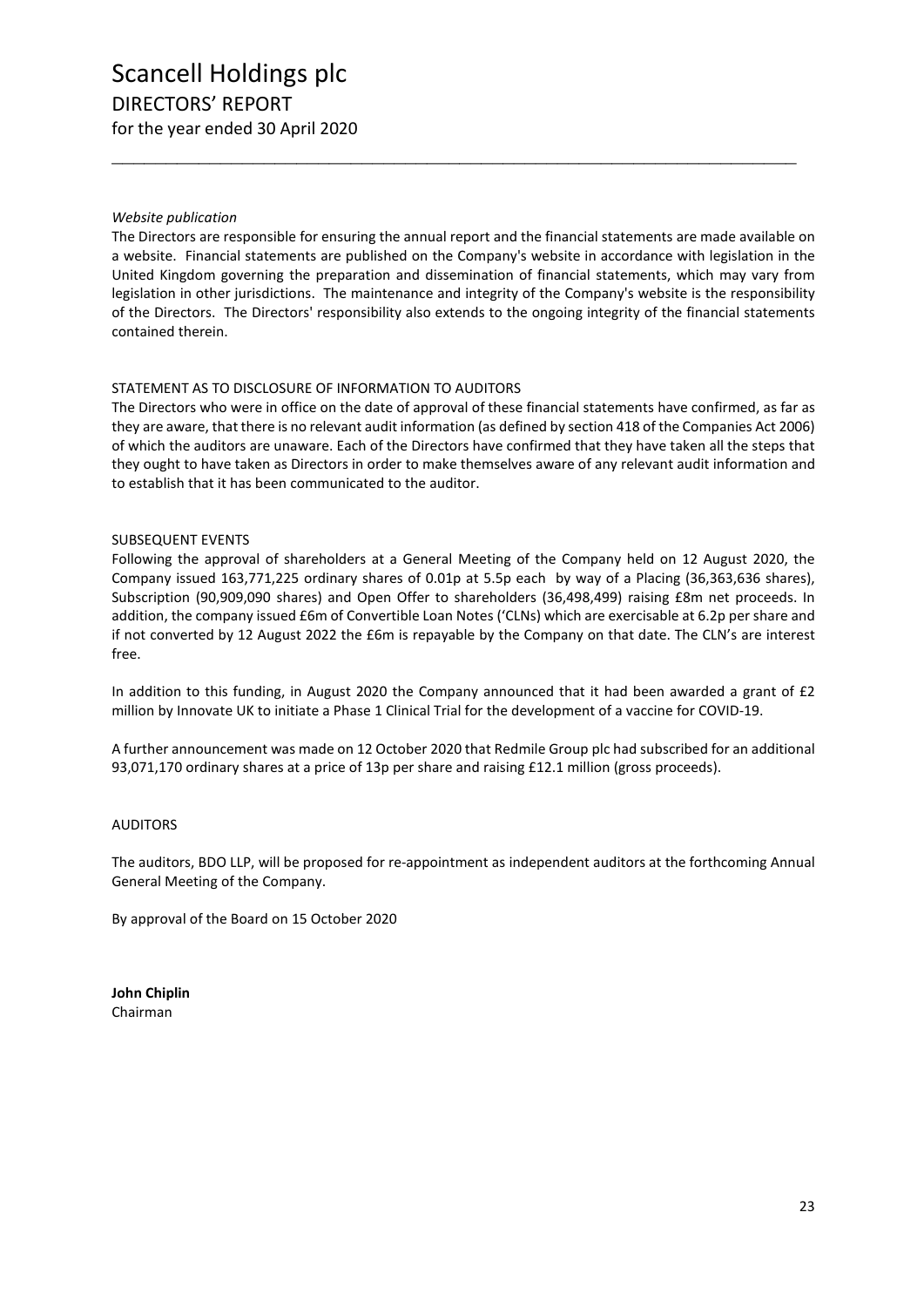#### **Independent auditor's report to the members of Scancell Holdings plc**

#### **Opinion**

We have audited the financial statements of Scancell Holdings Plc (the 'Parent Company') and its subsidiaries (the 'Group') for the year ended 30 April 2020 which comprise the consolidated profit or loss and other comprehensive income statement, the consolidated statement of financial position, the consolidated statement of changes in equity, the consolidated cash flow statement and the notes to the consolidated financial statements, including a summary of significant accounting policies.

The financial reporting framework that has been applied in the preparation of the financial statements is applicable law and International Financial Reporting Standards (IFRSs) as adopted by the European Union and, as regards the Parent Company financial statements, as applied in accordance with the provisions of the Companies Act 2006.

In our opinion:

- the financial statements give a true and fair view of the state of the Group's and of the Parent Company's affairs as at 30 April 2020 and of the Group's loss for the year then ended;
- the Group financial statements have been properly prepared in accordance with IFRSs as adopted by the European Union ;
- the Parent Company financial statements have been properly prepared in accordance with IFRSs as adopted by the European Union and as applied in accordance with the provisions of the Companies Act 2006; and
- the financial statements have been prepared in accordance with the requirements of the Companies Act 2006.

#### **Basis for opinion**

We conducted our audit in accordance with International Standards on Auditing (UK) (ISAs (UK)) and applicable law. Our responsibilities under those standards are further described in the Auditor's responsibilities for the audit of the financial statements section of our report. We are independent of the Group and the Parent Company in accordance with the ethical requirements that are relevant to our audit of the financial statements in the UK, including the FRC's Ethical Standard as applied to listed entities, and we have fulfilled our other ethical responsibilities in accordance with these requirements. We believe that the audit evidence we have obtained is sufficient and appropriate to provide a basis for our opinion.

#### **Conclusions relating to going concern**

We have nothing to report in respect of the following matters in relation to which the ISAs (UK) require us to report to you where:

- the Directors' use of the going concern basis of accounting in the preparation of the financial statements is not appropriate; or
- the Directors have not disclosed in the financial statements any identified material uncertainties that may cast significant doubt about the Group's or the Parent Company's ability to continue to adopt the going concern basis of accounting for a period of at least twelve months from the date when the financial statements are authorised for issue.

#### **Key audit matters**

Key audit matters are those matters that, in our professional judgment, were of most significance in our audit of the financial statements of the current period and include the most significant assessed risks of material misstatement (whether or not due to fraud) that we identified including those which had the greatest effect on: the overall audit strategy, the allocation of resources in the audit; and directing the efforts of the engagement team. This matter was addressed in the context of our audit of the financial statements as a whole, and in forming our opinion thereon, and we do not provide a separate opinion on this matter.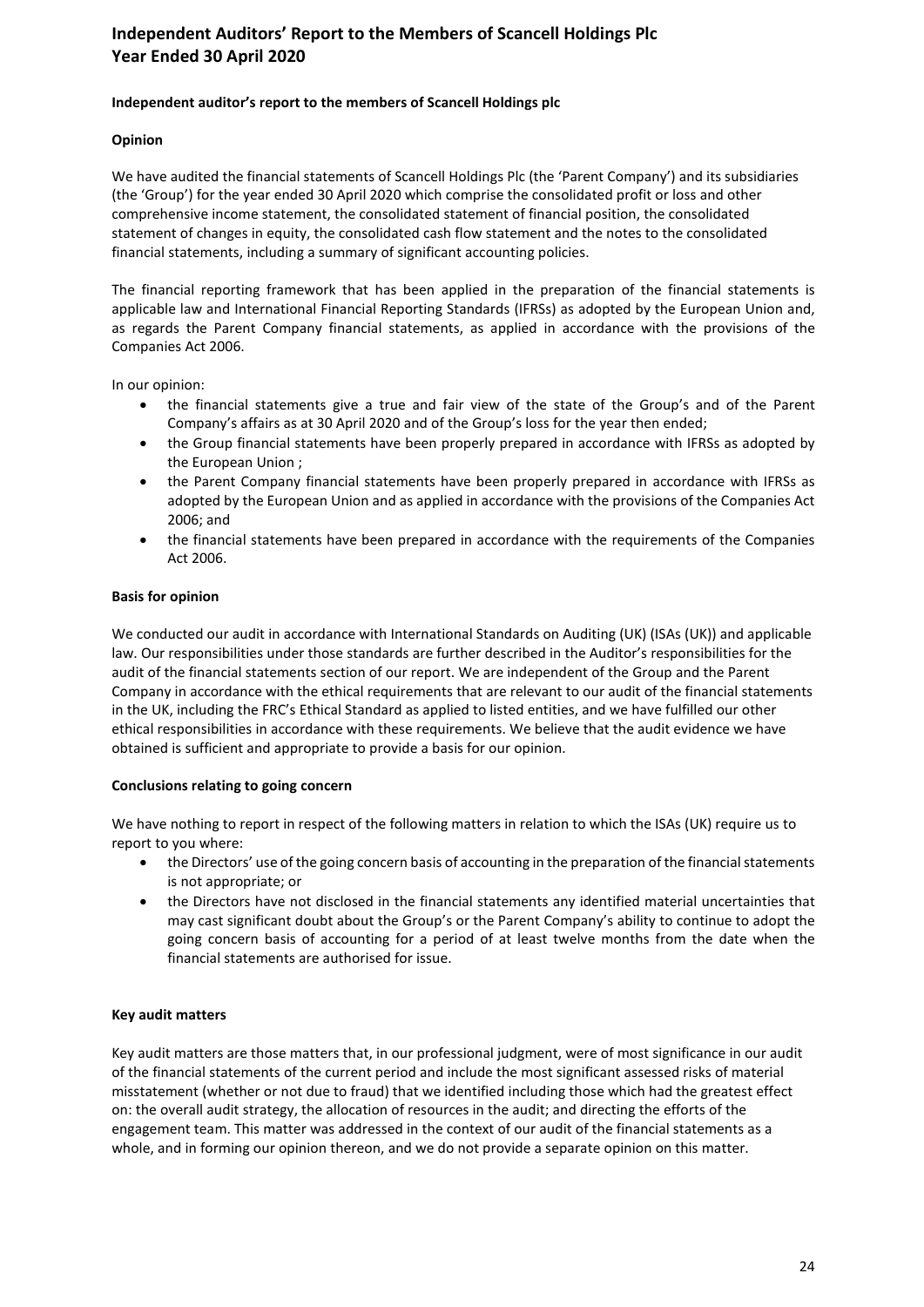#### *Research and development: agreement accounting*

Collaboration, licensing and other partnering agreements can have accounting complexity in terms of the nature of services, licenses or other arrangements provided, and the related consideration paid. The Group is not yet revenue generating, however has entered into numerous agreements in the current and prior years which give rise to various financial obligations. These obligations could impact any area of the financial statements however has been determined most likely to give rise to potential undisclosed liabilities or potential revenue to be recognised.

A significant portion of research and development expenditure arises through the subsidiary company outsourcing research to third parties. At the year end management are required to calculate the associated accruals and prepayments based on the progress of the research contracts versus the amounts billed to date. Those accruals and prepayments are disclosed in notes 11 and 12 to the financial statements.

Due to the nature of clinical trials, drug manufacturing processes and general research it is often difficult to estimate the length of time a particular trial or research process is going to take. As a result it can be difficult for the entity to measure what costs have been incurred in relation to outsourced research manufacturing at a particular point in time and as such, based on billings received, whether project accruals and prepayments recorded are reasonably estimated. Our audit risk is focused on whether the relevant expenditure has been appropriately included in the income statement and whether prepayments and accruals are appropriately calculated and recognised. The initial risk also considered whether any contracts existed which would give rise to current IFRS 15 revenue disclosures. As such, agreement accounting as a whole is considered a key audit matter as it impacts multiple disclosure and balances within the financial statements.

#### *How We Addressed the Key Audit Matter in the Audit*

We have reviewed the key terms of all material ongoing third party research agreements, including the review of any contracted costs within the agreements. We reviewed a sample of invoices and their content to determine the correct accounting treatment and concluded if the expenditure was appropriately classified within the financial statements. Where relevant, we have obtained third party confirmation of stages of completion of a project and compared the progress against both the contract and the value of expenditure billed to date. We then verified the year end cost position to determine if a prepayment or accrual needed to be recognised. We also reviewed the agreements for any clauses or terms which may indicate that a collaboration, licensing or other partnering agreement involved potential revenue to the Group, if a drug or vaccine is approved and marketed. In our review we considered the wider implications on the financial statements, including the potential requirement to disclose future contracted commitments or the possibility that a contract may contain a lease.

For a selected sample of project costs relating to research and development expenditure we obtained the underlying contracts and verified the basis of which management had recognised costs, assessing the assumptions used and recalculating those costs when required. We obtained management's calculation of the accrual or prepayment and verified the mathematical formulae.

We verified the completeness of management's calculation of the accruals and prepayments position by conducting high level analytical review on each financial statement area. We tested a sample of invoices received both during the year and after the year end to assess whether they should have been expensed, recognised as a prepayment, recognised as an accrual or if the invoice was correct not to recognise in the financial year. The invoice details were reviewed and where relevant were traced to invoicing schedules per the contracts.

By reviewing the contract content to relevant invoices and the invoices to relevant contract content we were able to address the completeness, existence and accuracy of the related costs.

#### *Key observations*

Based on our work, we noted no significant issues on the accuracy of revenue recognition, project costs relating to research and development expenses accruals and prepayments recorded for the year.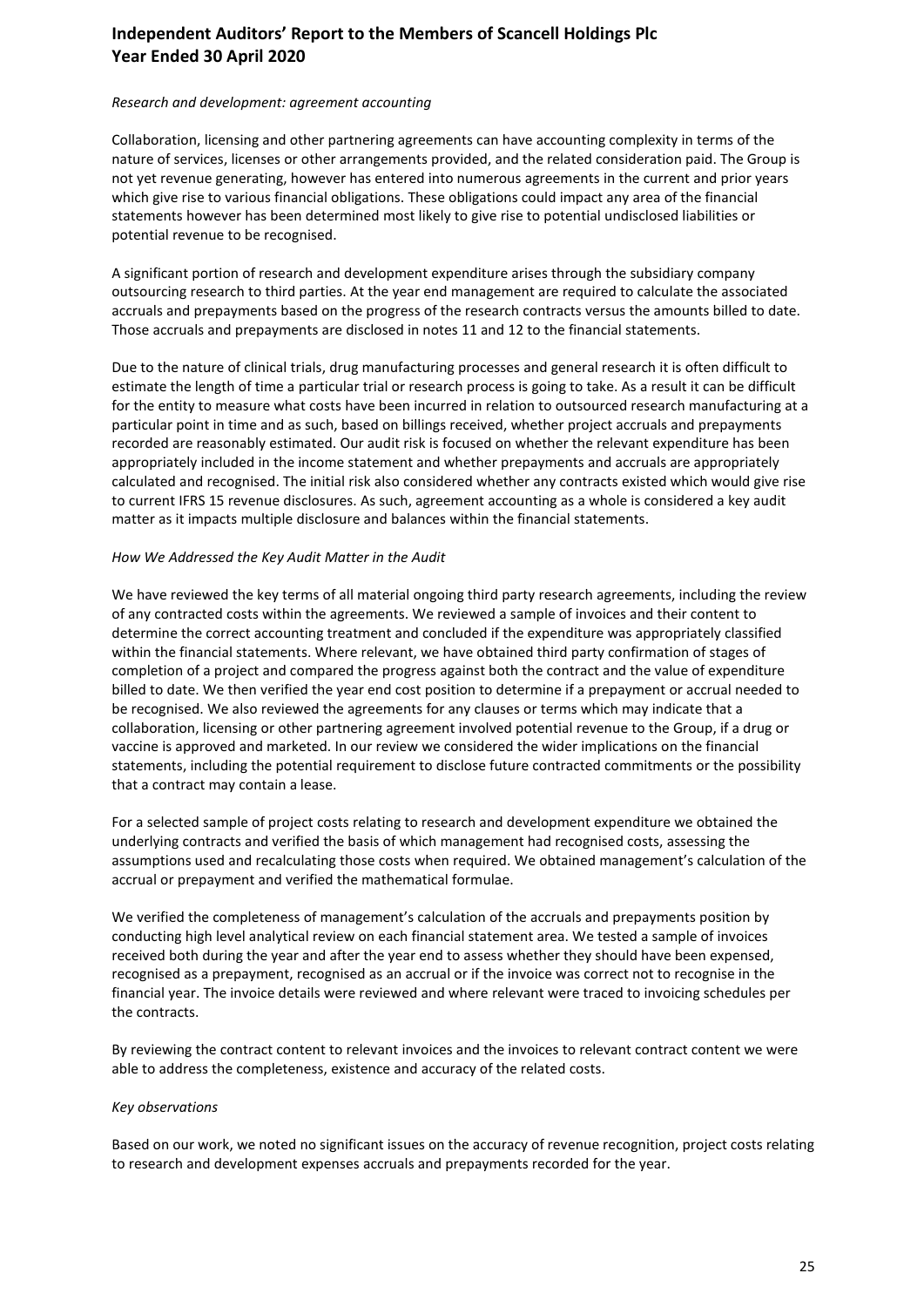#### **Our application of materiality**

We apply the concept of materiality both in planning and throughout the performance of our audit, and in evaluating the effect of misstatements. We consider materiality to be the magnitude by which misstatements, including omissions, could influence the economic decisions of reasonable users that are taken on the basis of the financial statements. In order to reduce to an appropriately low level the probability that any misstatements exceed materiality, we use a lower materiality level, performance materiality, to determine the extent of testing needed.

Importantly, misstatements below these levels will not necessarily be evaluated as immaterial as we also take account of the nature of identified misstatements, and the particular circumstances of their occurrence, when evaluating their effect on the financial statements as a whole.

Group materiality: £330,000 (2019: 210,000).

Group performance materiality: £230,000 (2019: £130,000).

Our group materiality was based upon 5% of the loss before tax for the year (2019: 3%). We consider losses before tax to be one of the principal considerations for members of the group in assessing the financial performance of the group.

Group performance materiality was set at 70% of the above materiality levels. In setting the level of performance materiality we considered a number of factors including the expected total value of known and likely misstatements based on past experience and other factors.

We agreed with the audit committee that we would report to all individual audit differences identified during the course of our audit in excess of £13,000 (2019: £8,000). This is our clearly trivial threshold. We also agreed to report differences below these thresholds that, in our view, warranted reporting on qualitative grounds.

#### *Component materiality*

The audit of Scancell Limited was performed to a materiality calculated on the same basis as that of the group, while materiality for Scancell Holdings plc, as the parent company, was total asset based using a basis of 1% which was capped at 90% of group materiality.

Scancell Limited component materiality: £300,000 (2019: £190,000)

Scancell Holdings plc company component materiality: £300,000 (2019: £190,000)

Performance materiality was set at 70% of the above materiality levels. In setting the level of performance materiality we considered a number of factors including the expected total value of known and likely misstatements based on past experience and other factors. Where financial information from the two components was audited separately, component materiality levels were set for this purpose at a lower level to the group of £210,000 (2019: £120,000).

#### **An overview of the scope of our audit**

Our audit approach is risk based. We tailored the scope of our audit to ensure that we performed enough work to be able to give an opinion on the financial statements as a whole, taking into account the structure of the group and the company, the accounting processes and controls, and the industry in which they operate.

The group's accounting process is structured around a local finance function based solely in Oxford, UK.

For each reporting unit we determined whether we required an audit of their complete financial information ("full scope") or whether specified procedures addressing specific risk characteristics or particular financial statement line items would be sufficient.

It was assessed that both Scancell Holdings Plc and Scancell Limited required a full scope audit by BDO LLP.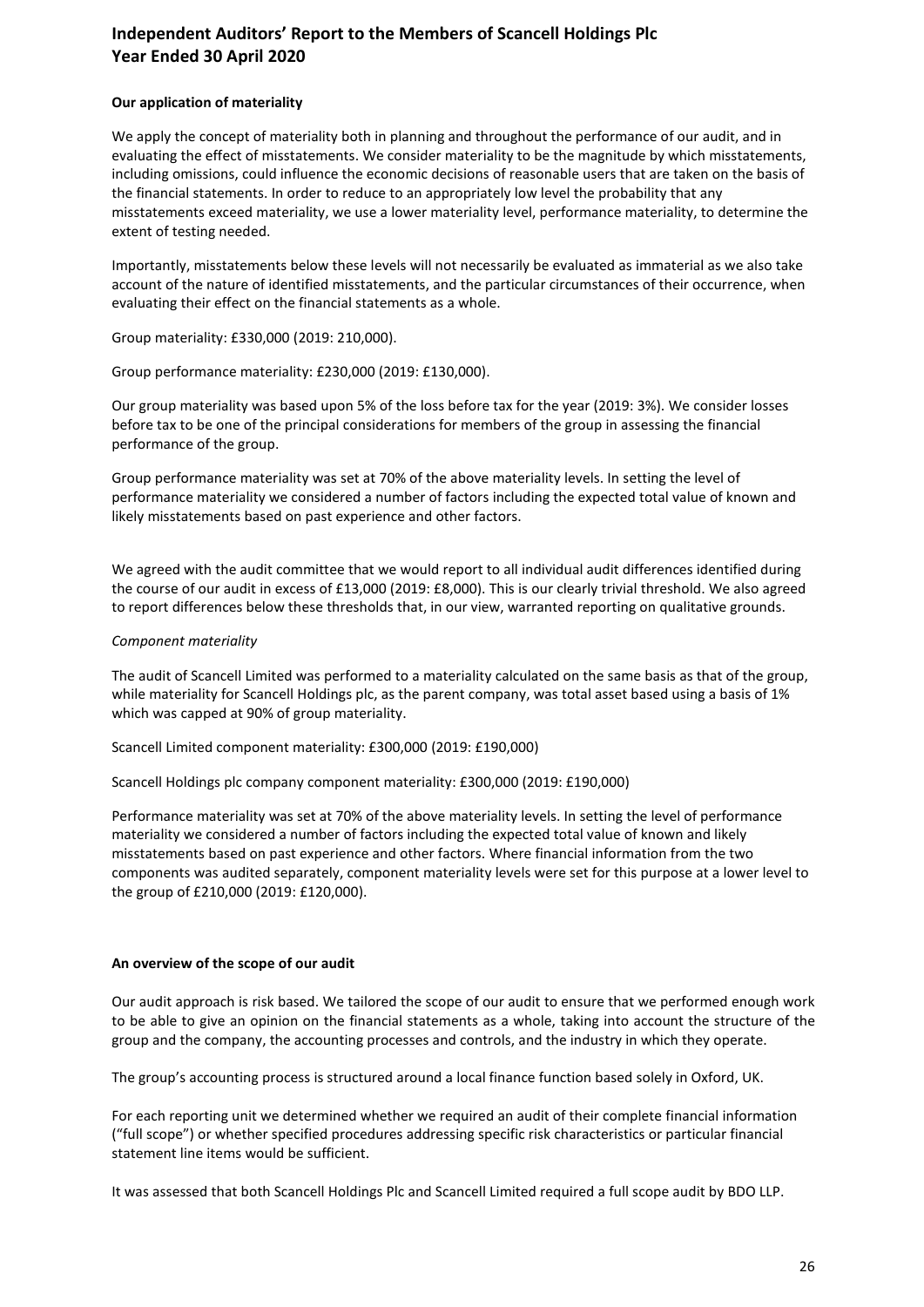#### **Other information**

The Directors are responsible for the other information. The other information comprises the information included in the annual report, other than the financial statements and our auditor's report thereon. Our opinion on the financial statements does not cover the other information and, except to the extent otherwise explicitly stated in our report, we do not express any form of assurance conclusion thereon.

In connection with our audit of the financial statements, our responsibility is to read the other information and, in doing so, consider whether the other information is materially inconsistent with the financial statements or our knowledge obtained in the audit or otherwise appears to be materially misstated. If we identify such material inconsistencies or apparent material misstatements, we are required to determine whether there is a material misstatement in the financial statements or a material misstatement of the other information. If, based on the work we have performed, we conclude that there is a material misstatement of the other information, we are required to report that fact. We have nothing to report in this regard.

#### **Opinions on other matters prescribed by the Companies Act 2006**

In our opinion, based on the work undertaken in the course of the audit:

- the information given in the strategic report and the Directors' report for the financial year for which the financial statements are prepared is consistent with the financial statements; and
- the strategic report and the Directors' report have been prepared in accordance with applicable legal requirements.

#### **Matters on which we are required to report by exception**

In the light of the knowledge and understanding of the Group and the Parent Company and its environment obtained in the course of the audit, we have not identified material misstatements in the Strategic report or the Directors' report.

We have nothing to report in respect of the following matters in relation to which the Companies Act 2006 requires us to report to you if, in our opinion:

- adequate accounting records have not been kept by the Parent Company, or returns adequate for our audit have not been received from branches not visited by us; or
- the Parent Company financial statements are not in agreement with the accounting records and returns; or
- certain disclosures of Directors' remuneration specified by law are not made; or
- we have not received all the information and explanations we require for our audit.

#### **Responsibilities of Directors**

.

As explained more fully in the Directors' responsibilities statement the Directors are responsible for the preparation of the financial statements and for being satisfied that they give a true and fair view, and for such internal control as the Directors determine is necessary to enable the preparation of financial statements that are free from material misstatement, whether due to fraud or error.

In preparing the financial statements, the Directors are responsible for assessing the Group's and the Parent Company's ability to continue as a going concern, disclosing, as applicable, matters related to going concern and using the going concern basis of accounting unless the Directors either intend to liquidate the Group or the Parent Company or to cease operations, or have no realistic alternative but to do so.

#### **Auditor's responsibilities for the audit of the financial statements**

Our objectives are to obtain reasonable assurance about whether the financial statements as a whole are free from material misstatement, whether due to fraud or error, and to issue an auditor's report that includes our opinion. Reasonable assurance is a high level of assurance, but is not a guarantee that an audit conducted in accordance with ISAs (UK) will always detect a material misstatement when it exists.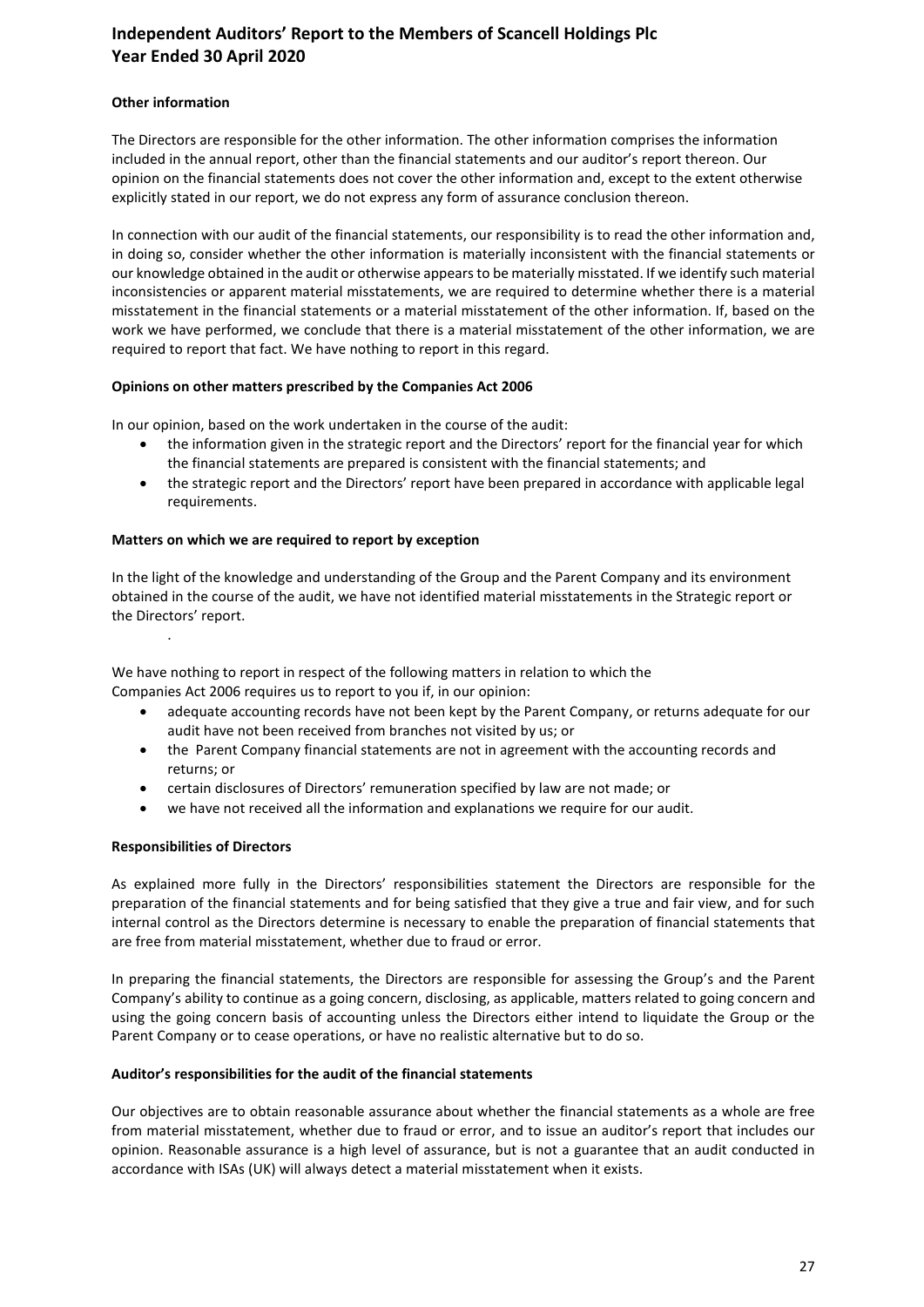Misstatements can arise from fraud or error and are considered material if, individually or in the aggregate, they could reasonably be expected to influence the economic decisions of users taken on the basis of these financial statements.

A further description of our responsibilities for the audit of the financial statements is located on the Financial Reporting Council's website at: www.frc.org.uk/auditorsresponsibilities. This description forms part of our auditor's report.

#### **Use of our report**

This report is made solely to the Parent Company's members, as a body, in accordance with Chapter 3 of Part 16 of the Companies Act 2006. Our audit work has been undertaken so that we might state to the Parent Company's members those matters we are required to state to them in an auditor's report and for no other purpose. To the fullest extent permitted by law, we do not accept or assume responsibility to anyone other than the Parent Company and the Parent Company's members as a body, for our audit work, for this report, or for the opinions we have formed.

Ian Oliver (Senior Statutory Auditor) For and on behalf of BDO LLP, Statutory Auditor Reading UK

15 October 2020

BDO LLP is a limited liability partnership registered in England and Wales (with registered number OC305127).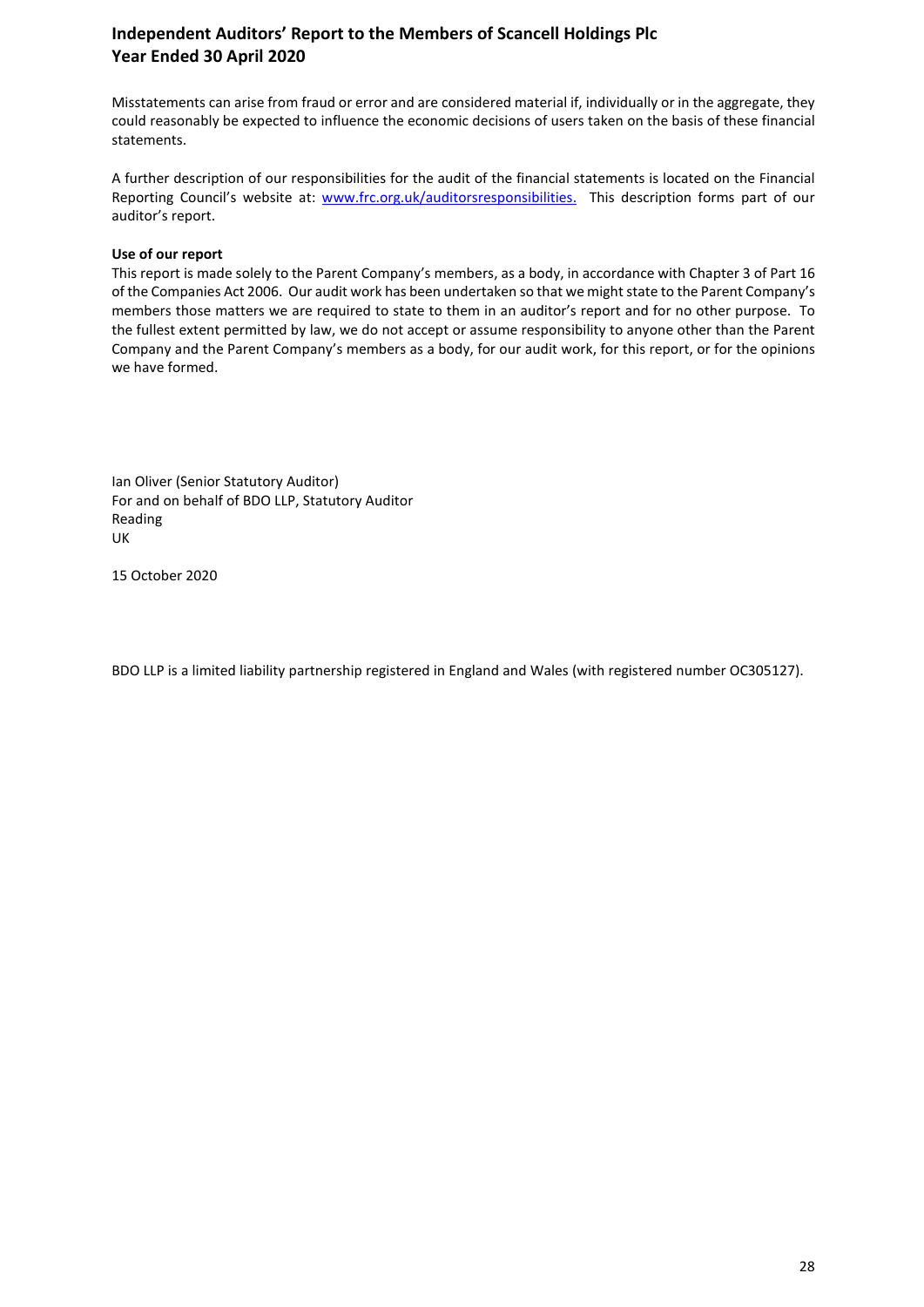CONSOLIDATED PROFIT OR LOSS AND OTHER COMPREHENSIVE INCOME STATEMENT for the year ended 30 April 2020

|                                                | <b>Notes</b> | 2020<br>f'000 | 2019<br>f'000 |
|------------------------------------------------|--------------|---------------|---------------|
| Development expenses                           |              | (4,667)       | (4, 152)      |
| Administrative expenses                        |              | (2, 115)      | (2,577)       |
| <b>OPERATING LOSS</b>                          | 3            | (6, 782)      | (6, 729)      |
| Interest receivable and similar income         |              | 14            | 15            |
| <b>LOSS BEFORE TAXATION</b>                    |              | (6, 768)      | (6, 714)      |
| Taxation                                       | 5            | 1,262         | 1,087         |
| LOSS FOR THE YEAR AND TOTAL COMPREHENSIVE LOSS |              | (5,506)       | (5,627)       |
|                                                |              |               |               |

| LOSS PER ORDINARY SHARE (pence) | 4 |         |         |
|---------------------------------|---|---------|---------|
| Continuing<br>Basic             |   | (1.21p) | (1.45p) |
| <b>Diluted</b>                  |   | (1.21p) | (1.45p) |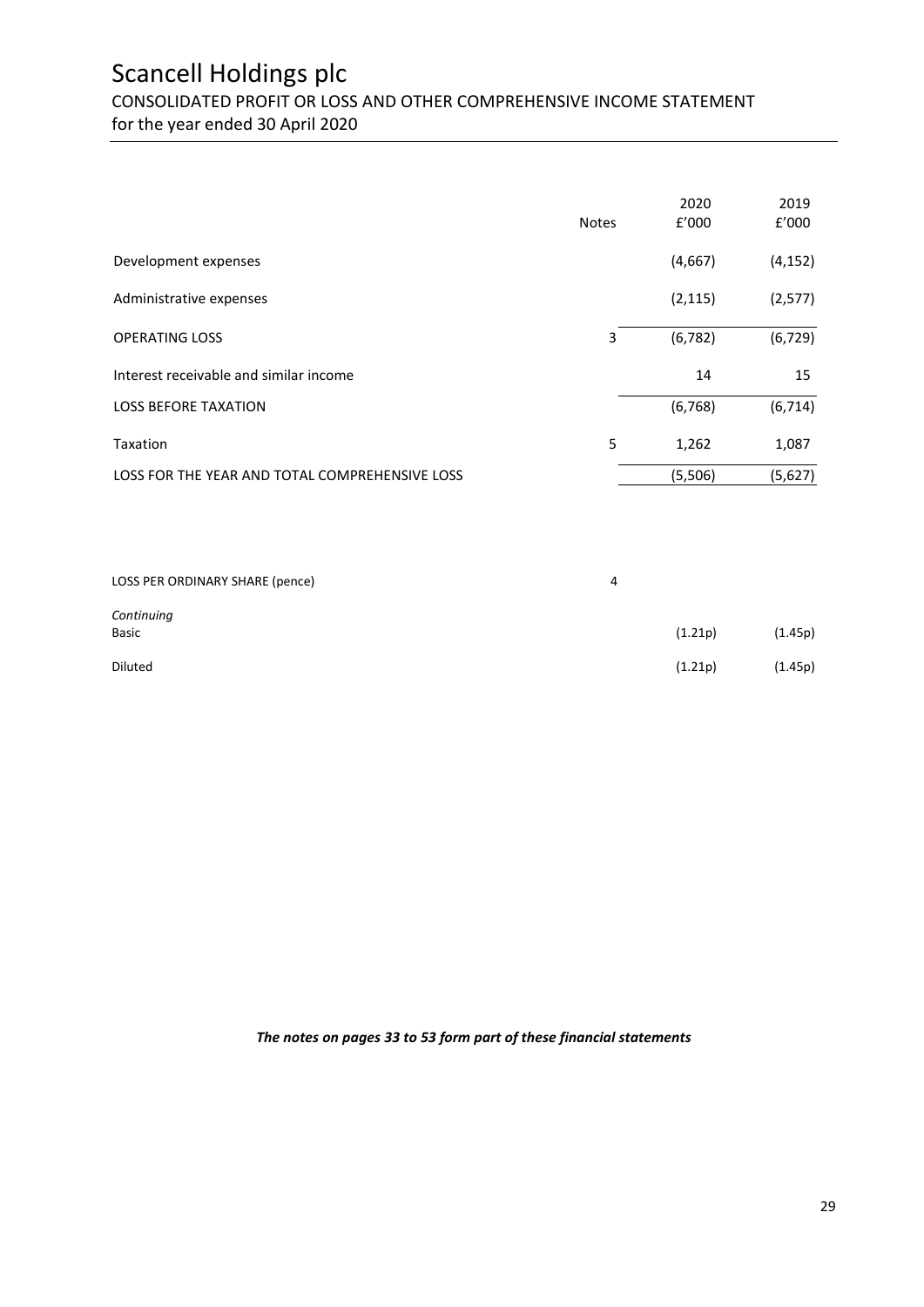## Scancell Holdings plc (Company Number: 06564638) CONSOLIDATED STATEMENT OF FINANCIAL POSITION As at 30 April 2020

|                             |    | 2020<br>f'000 | 2019<br>$\text{f}'000$ |
|-----------------------------|----|---------------|------------------------|
| <b>ASSETS</b>               |    |               |                        |
| Non-current assets          |    |               |                        |
| Tangible fixed assets       | 8  | 63            | 58                     |
| Right-of-use assets         | 9  | 132           |                        |
| Goodwill                    | 10 | 3,415         | 3,415                  |
|                             |    | 3,610         | 3,473                  |
| Current assets              |    |               |                        |
| Trade and other receivables | 11 | 371           | 678                    |
| <b>Taxation receivable</b>  | 5  | 1,262         | 1,831                  |
| Cash and cash equivalents   |    | 3,575         | 4,560                  |
|                             |    | 5,208         | 7,069                  |
| <b>TOTAL ASSETS</b>         |    | 8,818         | 10,542                 |
| <b>LIABILITIES</b>          |    |               |                        |
| Non-current liabilities     |    |               |                        |
| Lease Liabilities           | 9  | (79)          |                        |
|                             |    | (79)          |                        |
| <b>Current liabilities</b>  |    |               |                        |
| Trade and other payables    | 12 | (1,041)       | (1, 205)               |
| Lease Liabilities           | 9  | (50)          |                        |
|                             |    | (1,091)       | (1, 205)               |
| <b>TOTAL LIABILITIES</b>    |    | (1, 170)      | (1, 205)               |
|                             |    |               |                        |
| <b>NET ASSETS</b>           |    | 7,648         | 9,337                  |
| SHAREHOLDERS' EQUITY        |    |               |                        |
| Called up share capital     | 13 | 465           | 388                    |
| Share premium               |    | 38,388        | 34,638                 |
| Share option reserve        |    | 372           | 382                    |
| Profit and loss account     |    | (31, 577)     | (26,071)               |
| TOTAL SHAREHOLDERS' EQUITY  |    | 7,648         | 9,337                  |

These financial statements were approved by the Directors and authorised for issue on 15 October 2020 and are signed on their behalf by:

**John Chiplin** Director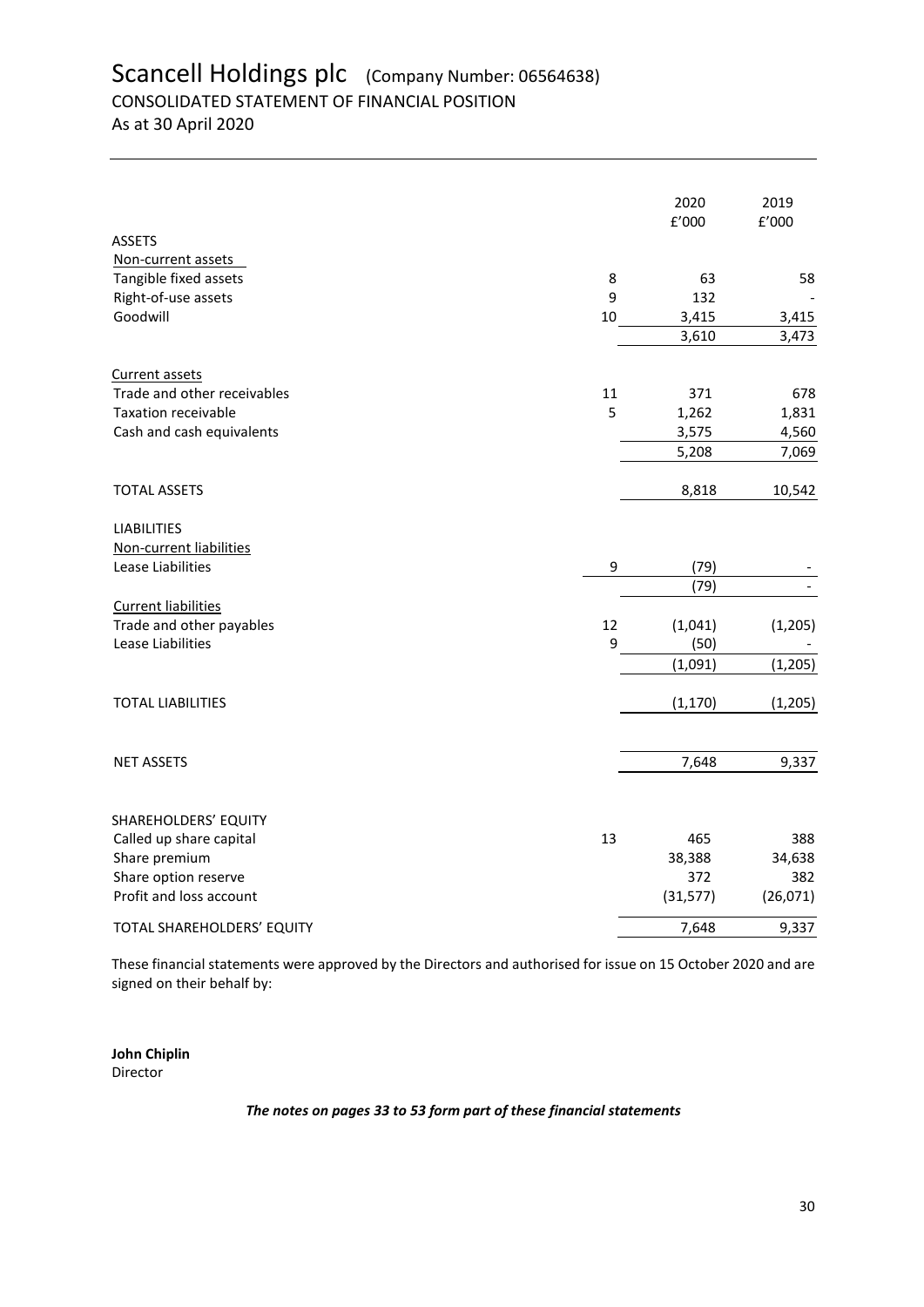## CONSOLIDATED STATEMENT OF CHANGES IN EQUITY

for the year ended 30 April 2020

|                                                                           | <b>Share</b> | <b>Share</b> | <b>Share</b> | <b>Retained</b> |              |
|---------------------------------------------------------------------------|--------------|--------------|--------------|-----------------|--------------|
|                                                                           | Capital      | Premium      | Option       | <b>Earnings</b> | <b>Total</b> |
|                                                                           | f'000        | f'000        | f'000        | f'000           | f'000        |
| Balance 1st May 2018                                                      | 375          | 33,374       | 636          | (20, 444)       | 13,941       |
| Share issue                                                               | $10\,$       | 1,207        |              |                 | 1,217        |
| Expenses of issue                                                         |              | (83)         |              |                 | (83)         |
| Exercise of share options<br>Loss for the year and<br>other comprehensive | 3            | 140          |              |                 | 143          |
| income                                                                    |              |              |              | (5,627)         | (5,627)      |
| Share option charge                                                       |              |              | (254)        |                 | (254)        |
| Balance 30 April 2019                                                     | 388          | 34,638       | 382          | (26,071)        | 9,337        |
| Share issue                                                               | 77           | 3,800        |              |                 | 3,877        |
| Expenses of issue<br>Loss for the year and<br>other comprehensive         |              | (50)         |              |                 | (50)         |
| income                                                                    |              |              |              | (5,506)         | (5,506)      |
| Share option charge                                                       |              |              | (10)         |                 | (10)         |
| Balance 30 April 2020                                                     | 465          | 38,388       | 372          | (31, 577)       | 7,648        |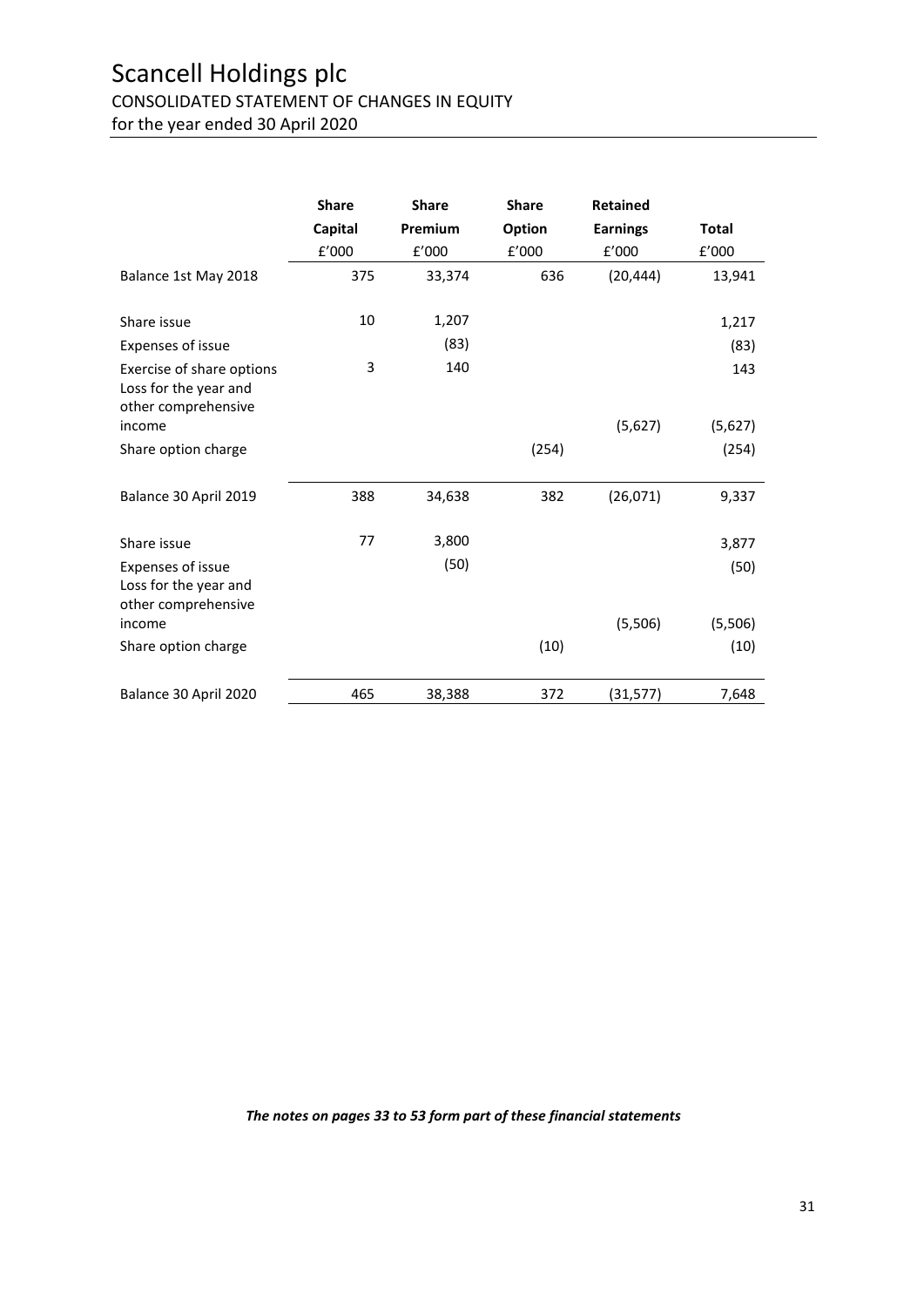## CONSOLIDATED CASH FLOW STATEMENT

for the year ended 30 April 2020

|                                                              | 2020      | 2019     |
|--------------------------------------------------------------|-----------|----------|
|                                                              | f'000     | f'000    |
| Cash flows from operating activities<br>(Loss) before tax    |           |          |
| Adjustments for:                                             | (6, 768)  | (6, 714) |
| Finance income                                               |           |          |
|                                                              | (14)<br>3 | (15)     |
| Lease interest paid                                          | 22        | 21       |
| Depreciation<br>Amortisation of right-of-use asset           | 21        |          |
| Share-based payment credit                                   | (10)      | (254)    |
| Cash flows from operations before changes in working capital | (6, 746)  | (6, 962) |
|                                                              |           |          |
| Decrease/(Increase) in other receivables                     | 307       | (580)    |
| (Decrease)/Increase in accounts and other payables           | (164)     | 509      |
| Cash used in operations                                      | (6, 603)  | (7,033)  |
| Tax credits received                                         | 1,831     |          |
| Net cash used in operating activities                        | (4, 772)  | (7,033)  |
| <b>Investing activities</b>                                  |           |          |
| Purchase of tangible fixed assets                            | (27)      | (3)      |
| Finance income                                               | 14        | 15       |
| Net cash (used in) generated from investing activities       | (13)      | 12       |
| <b>Financing activities</b>                                  |           |          |
| Proceeds from issue of share capital                         | 3,877     | 1,217    |
| Expenses of share issue                                      | (50)      | (83)     |
| Lease payments                                               | (27)      |          |
| Exercise of share options                                    |           | 143      |
| Net cash generated from financing activities                 | 3,800     | 1,277    |
| Net (decrease)/increase in cash and cash equivalents         | (985)     | (5, 743) |
| Cash and cash equivalents at beginning of the year           | 4,560     | 10,303   |
| Cash and cash equivalents at end of the year                 | 3,575     | 4,560    |
|                                                              |           |          |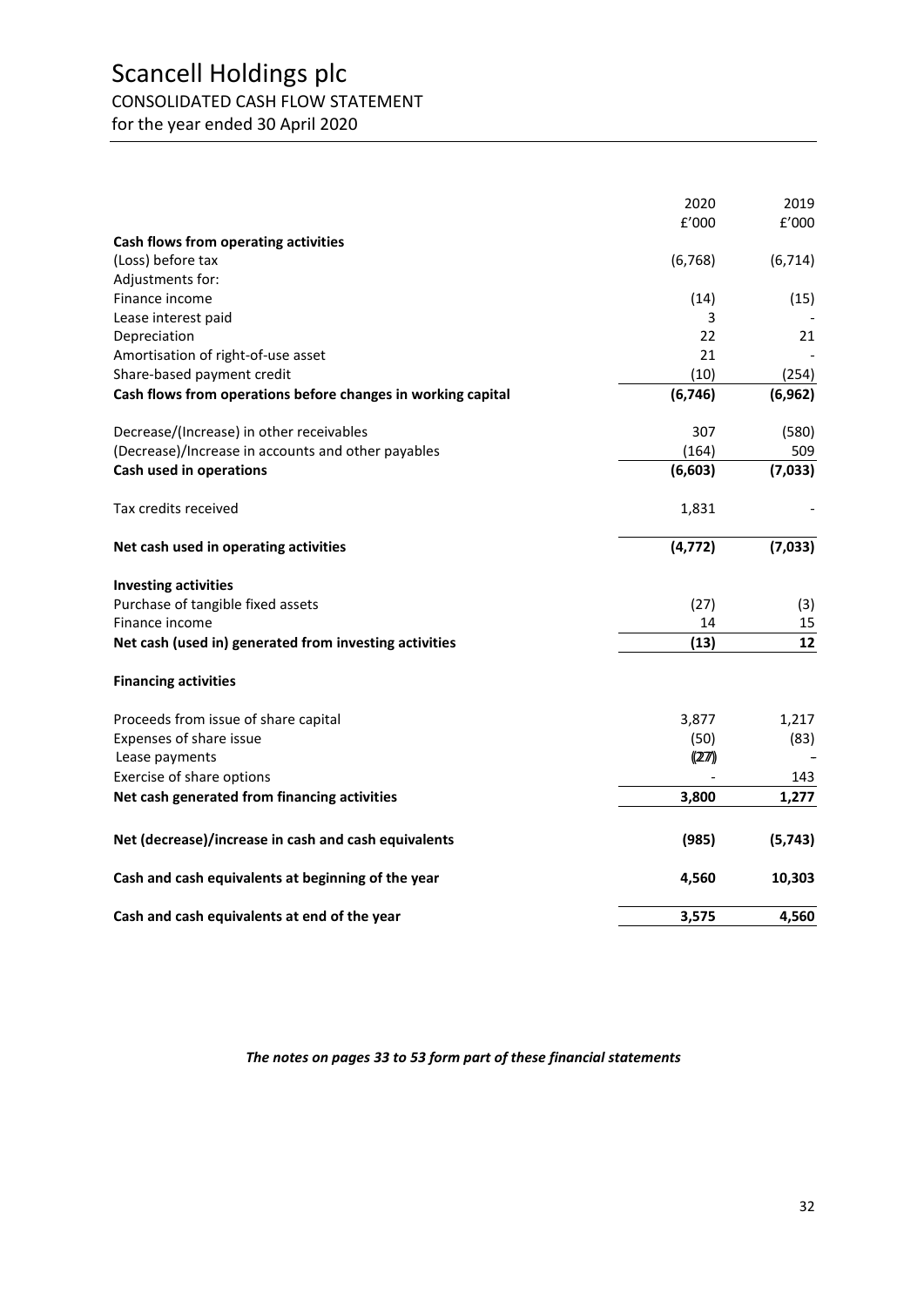## Scancell Holdings plc NOTES TO THE CONSOLIDATED FINANCIAL STATEMENTS for the year ended 30 April 2020

#### 1 ACCOUNTING POLICIES

#### *Statutory Information*

Scancell Holdings plc is a public company, limited by shares, registered and domiciled and incorporated in England and Wales. The address of its registered trading office is John Eccles House, Robert Robinson Avenue, Oxford Science Park, Oxford, OX4 4GP*.*

#### *Basis of Preparation and going concern assessment*

These financial statements were approved by the Board of Directors on 15 October 2020.

The Board of Directors determine the appropriate basis for preparing the consolidated financial statements and consider whether the Company and Group have sufficient financial resources to continue operating for at least a year from the date of approval of the financial statements.

The COVID-19 pandemic has caused disruption to working practices and has delayed clinical trials. The Directors do not consider that any further disruption caused by the pandemic would have an adverse impact upon the Company's cash flows as the impact of projects possibly being delayed would be mitigated by reduced expenditure being incurred.

Detailed cash flow projections are prepared and reviewed by the Board on a regular basis. Having considered the cash projections, the post year end fund raising of £14.1 million (net proceeds) and a further £12.1m (gross proceeds) and the working capital requirements of the Company and Group, including the timings of expenditure surrounding the manufacture of SCIB1, Modi-1, development work on a COVID-19 vaccine, the commencement of clinical trials and further work on the Monoclonal Antibody Platform, the Board has a reasonable expectation that sufficient resources are available to enable the Company and the Group to continue in operation for at least twelve months from the date of approval of these financial statements. The Group has already been impacted by the lock-down arising out of the COVID-19 pandemic. In the event that there is a further wave of the COVID-19 pandemic this could have an impact on patient recruitment for the clinical trials, slow down research projects and impact third parties ability to manufacturer product, meaning delays in planned time-lines. The Directors consider the COVID-19 impact to have a timing impact as the most significant risk and therefore do not consider there to be a significant risk that trials will stop indefinitely. This would not have an immediate adverse impact on bank balances as expenditure would be delayed. Despite the impact of COVID-19 the group have successfully secured further funding post year-end demonstrating the mitigated funding risk a second wave may have on funding opportunities in the future.

Following this review, the Board concluded that the financial statements should continue to be prepared using the going concern basis.

These financial statements have been prepared in accordance with International Financial Reporting Standards ('IFRS'), as adopted by the European Union, and with those parts of the Companies Act 2006 applicable to companies reporting under IFRS. Assets and liabilities are initially recognised at historical cost or transaction value unless otherwise stated in the relevant accounting policies below.

The accounting policies adopted are consistent with those of the previous financial year except for the adoption of IFRS16.

As permitted by Section 408(3) of the Companies Act 2006, the Income Statement of the parent Company is not presented with these Financial Statements. The loss and other comprehensive loss of the parent Company is shown in the statement of changes in equity.

#### *New standards and interpretation*

At the date of authorisation of these financial statements a number of new Standards and Interpretations have been issued but are not yet effective and have not been applied in these financial statements.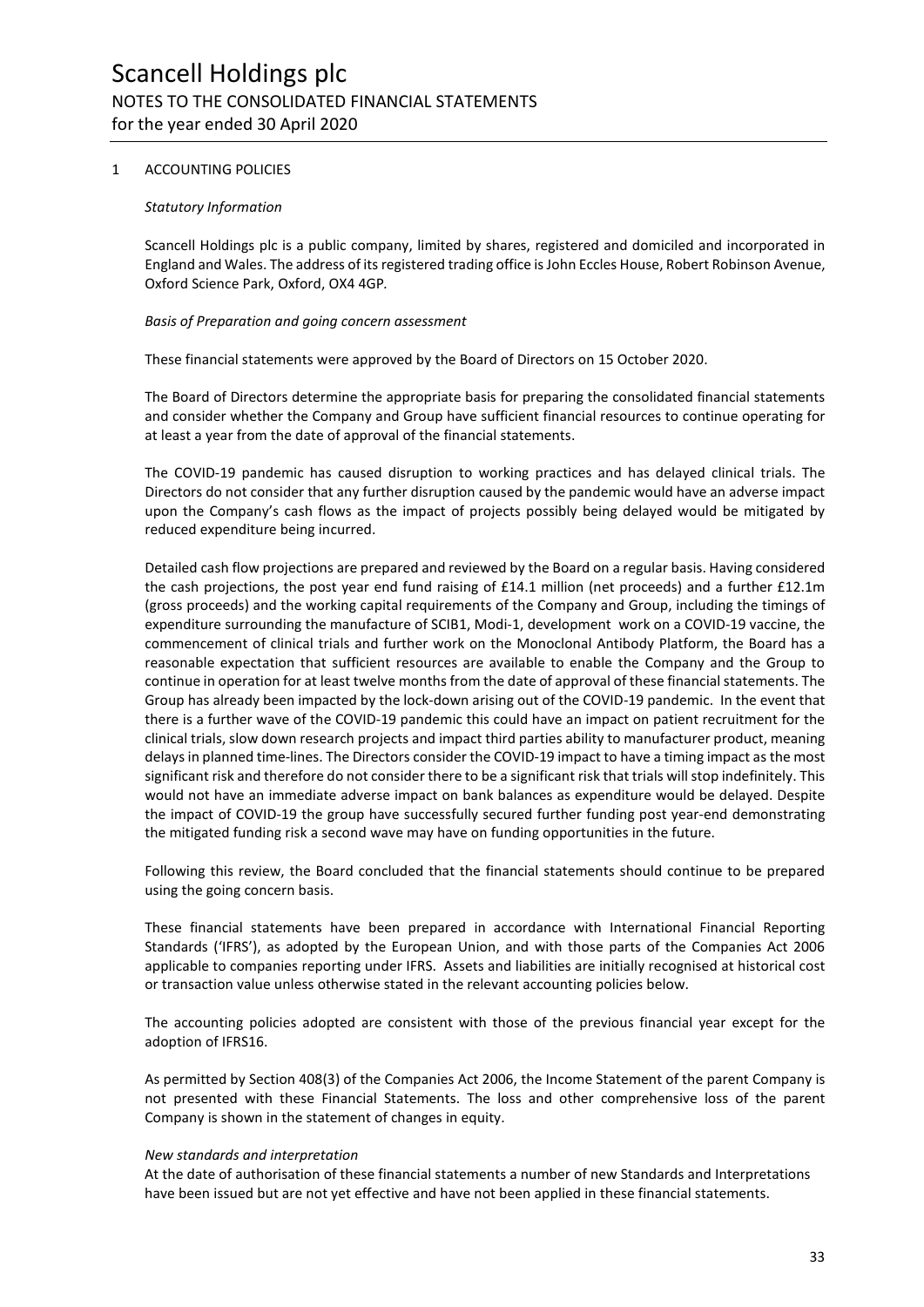The Directors do not believe that the adoption of these Standards and Interpretations would have a material impact on the financial statements of the Group. The Directors anticipate that the adoption of these Standards and Interpretations in future periods will have no material impact on the financial statements of the Group when the relevant standards and interpretations come into effect.

#### *New standards and interpretations*

#### IFRS 16

The Group has adopted IFRS 16 Leases with effect from 1 May 2019 and the accounting policy is detailed in note 8. This has resulted in the Group's lease with the University of Nottingham being brought onto the statement of financial position, as both a right-of-use asset and a lease liability. The right-of-use asset and lease liability are both based on the present value of lease payments due over the term of the lease, with the asset being amortised and the liability increased for the accretion of interest and reduced by lease payments.

#### BUSINESS COMBINATIONS

The financial statements consolidate the results the financial statements of the Company and its subsidiary, Scancell Limited. Unrealised gains on transactions between the Company and its subsidiary are eliminated. Unrealised losses are also eliminated unless the transaction provides evidence of an impairment of the asset transferred.

The purchase method of accounting is used to account for the acquisition of subsidiaries by the Group since date of transition. The cost of an acquisition is measured as the fair value of the assets given, equity instruments issued and liabilities incurred or assumed at the date of exchange, plus costs directly attributable to the acquisition. Any costs related to the acquisition are expensed in the period in which they are incurred.

Identifiable assets acquired and liabilities and contingent liabilities assumed in a business combination are measured initially at their fair values at the acquisition date. The excess of the cost of the acquisition over the fair value of assets and liabilities is recorded as goodwill. If the cost of the acquisition is less than the fair value of the net assets of the subsidiary acquired the difference is recognised directly in the consolidated profit or loss and other comprehensive income statement.

#### Subsidiary:

Scancell Limited is controlled by Scancell Holdings plc. An investor controls an investee when the investor is exposed, or has rights, to variable returns from its involvement with the investee and has the ability to affect those returns through its power over the investee. The financial statements of the subsidiary are included in the consolidated financial statements.

#### Acquisitions:

On acquisition, the assets and liabilities of a subsidiary, including identifiable intangible assets, are measured at their fair value at the date of acquisition. Any excess of the cost of acquisition over the fair value of the identifiable net assets acquired is recorded as goodwill. Goodwill is reviewed for impairment annually and any impairment is recognised immediately in the consolidated profit or loss and other comprehensive income statement. Impairment is determined by comparing the recoverable amount of goodwill with its carrying value. For goodwill, the carrying value is compared to the market capitalisation of Scancell Holdings plc, as quoted on AIM at the year end. The recoverable amount is the greater of an asset's value in use or its fair value less costs to sell. Where the recoverable amount is less than the carrying value, the asset is considered impaired and is written down through the consolidated profit or loss and other comprehensive income statement to its recoverable amount.

The results and cash flows relating to the business are included in the consolidated accounts from the date of combination.

#### IMPAIRMENT OF TANGIBLE AND INTANGIBLE ASSETS

At each balance sheet date, the Group reviews the carrying amounts of Goodwill. For all tangible assets, the group on an annual basis determines whether there is any indication that those assets have suffered an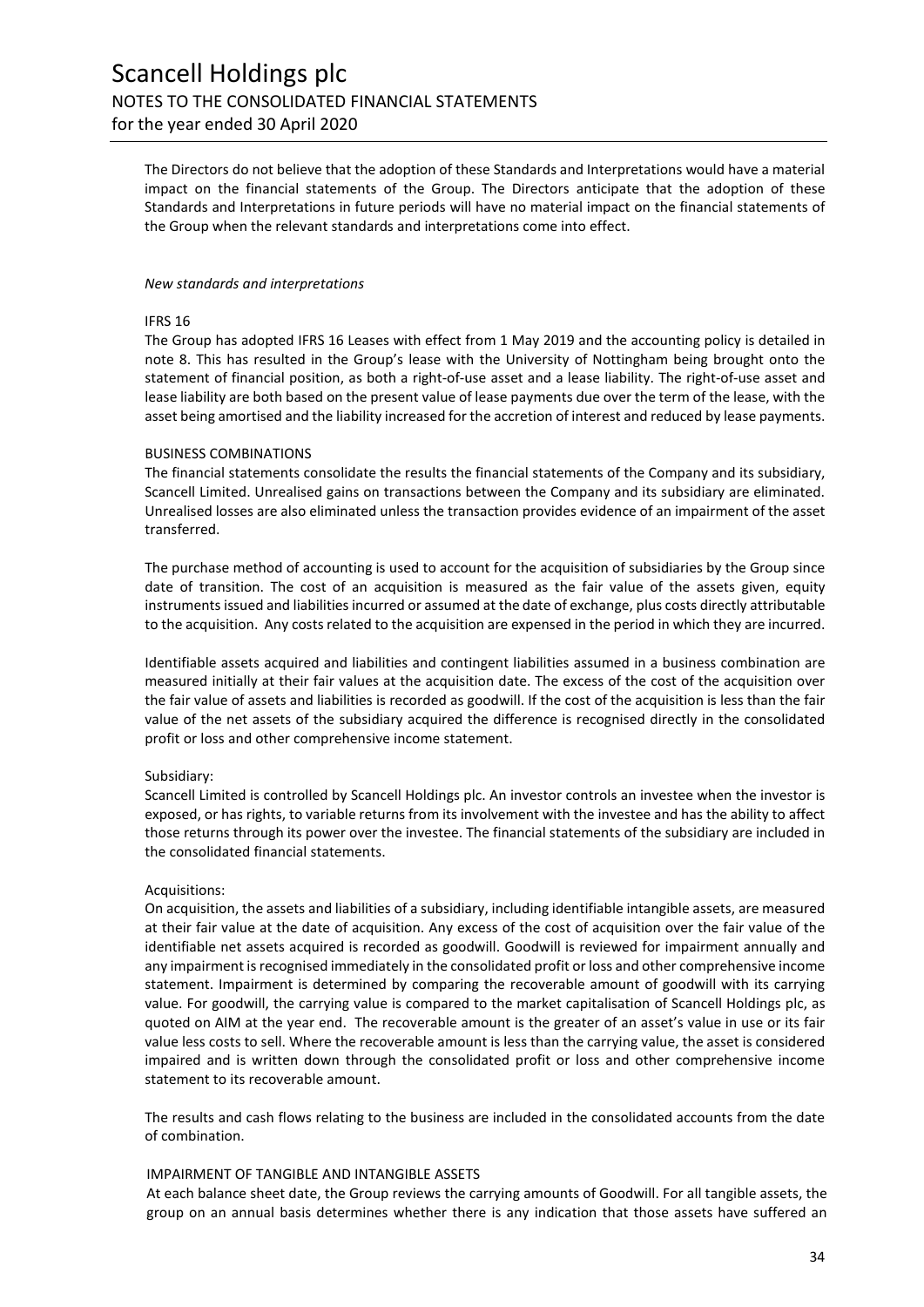### Scancell Holdings plc NOTES TO THE CONSOLIDATED FINANCIAL STATEMENTS for the year ended 30 April 2020

impairment loss. If any such indication exists, the recoverable amount of the asset is estimated in order to determine the extent of the impairment loss (if any). An impairment loss is immediately recognised as an expense, in the consolidated profit or loss and other comprehensive income statement. The recoverable amount is the greater of an asset's value in use or its fair value less costs to sell. Where the recoverable amount is less than the carrying value, the asset is considered impaired and is written down through the consolidated profit or loss and other comprehensive income statement to its recoverable amount less costs to sell.

#### **EXPENDITURE**

All expenditure is accounted for on an accruals basis and is classified under headings that aggregate all costs related to the category of expenditure.

#### TANGIBLE FIXED ASSETS

Tangible fixed assets are stated at cost less accumulated depreciation and any accumulated impairment losses.

Depreciation is provided at the following annual rates in order to write off each asset over its estimated useful life

| Plant and machinery | - 25% on reducing balance |
|---------------------|---------------------------|
| Computer Equipment  | -33% on reducing balance  |

Amortisation is provided on the right-of-use asset over the period of the lease to which it relates.

#### TAXATION

Current tax is provided at amounts expected to be paid (or recovered) using the tax rates and laws that have been enacted or substantively enacted by the balance sheet date.

Deferred tax is recognised in respect of all temporary differences identified at the balance sheet date, except to the extent that the deferred tax arises from the initial recognition of goodwill or the initial recognition of an asset or liability in a transaction which is not a business combination and at the time of the transaction affects neither accounting profit nor taxable profit. Temporary differences are differences between the carrying amount of the Group's assets and liabilities and their tax base.

Deferred tax liabilities may be offset against deferred tax assets within the same taxable entity. Any remaining deferred tax asset is recognised only when, on the basis of all available evidence, it can be regarded as probable that there will be suitable taxation profits, within the same jurisdiction, in the foreseeable future against which the deductible temporary differences can be utilised.

#### INVESTMENTS

Investments in subsidiaries are stated at cost less any provisions for impairment. An impairment is recognised when the recoverable amount of the investment is less than the carrying amount.

Investments are presented in Scancell Holdings plc company figures, not in the consolidated financial statements.

#### RESEARCH AND DEVELOPMENT

Expenditure on research and development is written off in the year in which it is incurred.

An internally generated asset arising from the Group's development activities is only recognised if all of the following criteria are met:

- technical feasibility of completing the intangible asset so that it will be available for sale
- intention to complete the intangible asset and use or sell it
- ability to use or sell the intangible asset
- the intangible asset will generate future economic benefit
- resources are available both technically and financially in order to complete the development.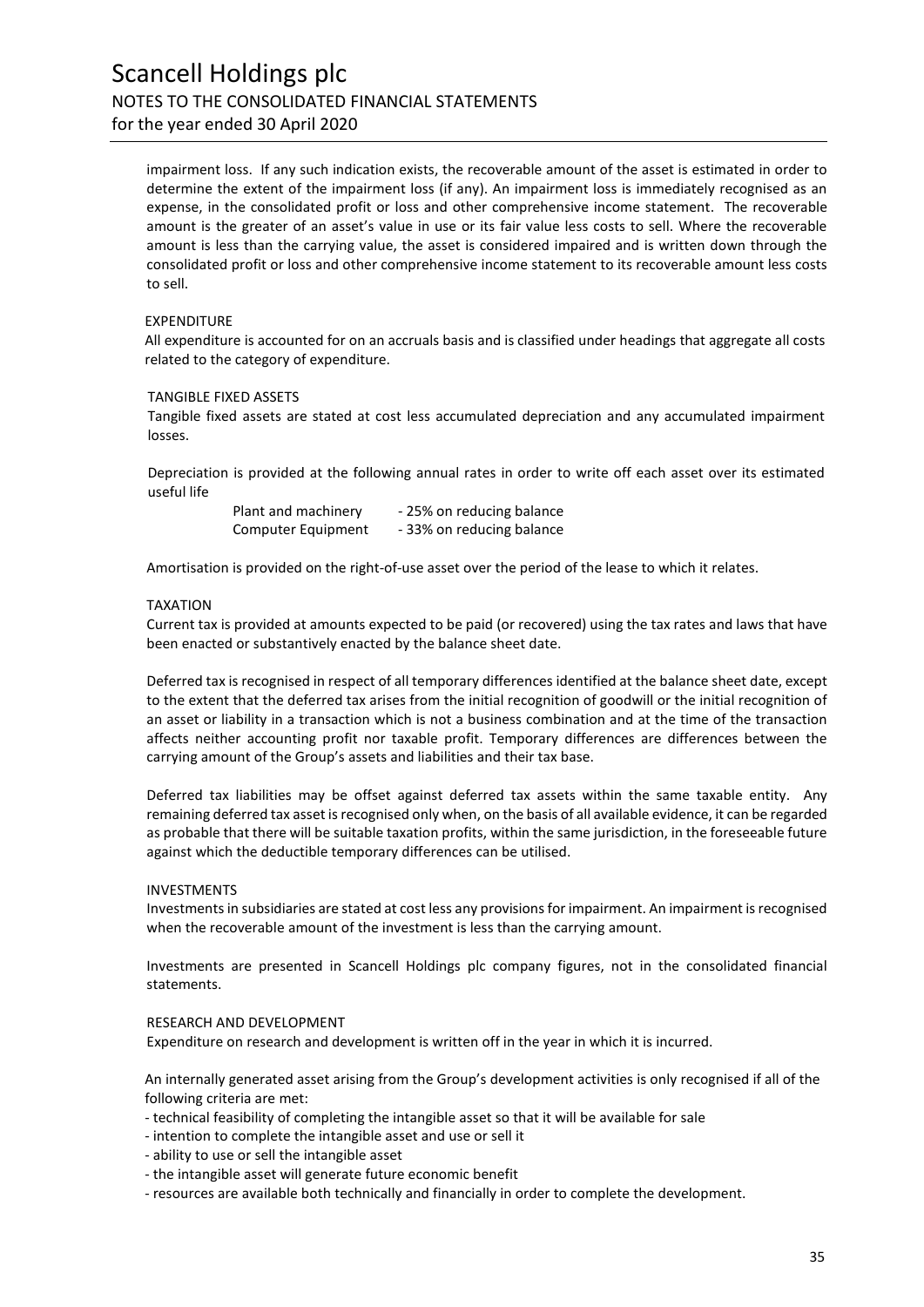### Scancell Holdings plc NOTES TO THE CONSOLIDATED FINANCIAL STATEMENTS for the year ended 30 April 2020

In the case of development projects undertaken by the Group, regulatory and other uncertainties generally mean that such criteria are not met. Where no internally generated intangible asset can be recognised, development expenditure is recognised as an expense in the period in which it is incurred.

#### HIRE PURCHASE AND LEASING COMMITMENTS

Prior to 1 May 2019, rentals paid under operating leases are charged to the profit and loss account on a straight-line basis over the period of the lease.

IFRS 16 has been considered for the first time to the year to 30 April 2020 and has been implemented on a lease by lease basis.

#### FOREIGN CURRENCIES

Foreign currency assets and liabilities are converted to sterling at the rates of exchange ruling at the end of the financial year. Transactions in foreign currencies are converted to sterling at the rates of exchange ruling at the transaction date. All of the resulting exchange differences are recognised in the profit and loss account as they arise.

#### CASH AND CASH EQUIVALENTS

Cash includes cash-in-hand and deposits held at call with banks.

#### CREDITORS

Creditors are recognised when the Company has a present obligation resulting from a past event that will probably result in the transfer of funds to a third party and the amount to be settled can be reliably measured or estimated.

#### INTER-COMPANY LOAN

The inter-company loan from Scancell Holdings plc to its subsidiary, Scancell Limited, is recorded at cost, is interest free and has no repayment terms.

Annually the intercompany loan is assessed for impairment in line with IFRS 9. The expected credit loss model is used to determine the present value of the intercompany receivable. The 12 month model has been used to determine the expected credit loss.

This loan is eliminated in preparing the consolidated financial statements.

#### EQUITY

Equity comprises the following:

- Share capital represents the nominal value of equity shares.
- Share premium represents the excess over nominal value of the fair value of consideration received for equity shares, net of expenses of the share issue.
- Retained earnings include all current and prior period results as disclosed in the consolidated profit or loss and other comprehensive income statement.
- Share-based payment reserve is the corresponding entry to the expense arising from equitysettled share-based payments.

#### FINANCIAL INSTRUMENTS

Financial assets and financial liabilities are recognised on the Group's consolidated statement of financial position when the Group becomes a party to the contractual provisions of the instrument.

#### *Financial assets*

The Group has no revenues and its financial assets, measured at amortised cost comprise other receivables, other financial assets and cash and cash equivalentsin the consolidated statement of financial position. Other financial assets comprise short-term deposits not meeting the IAS7 definition of cash equivalent. Cash and cash equivalents include cash in hand, deposits held at call with banks.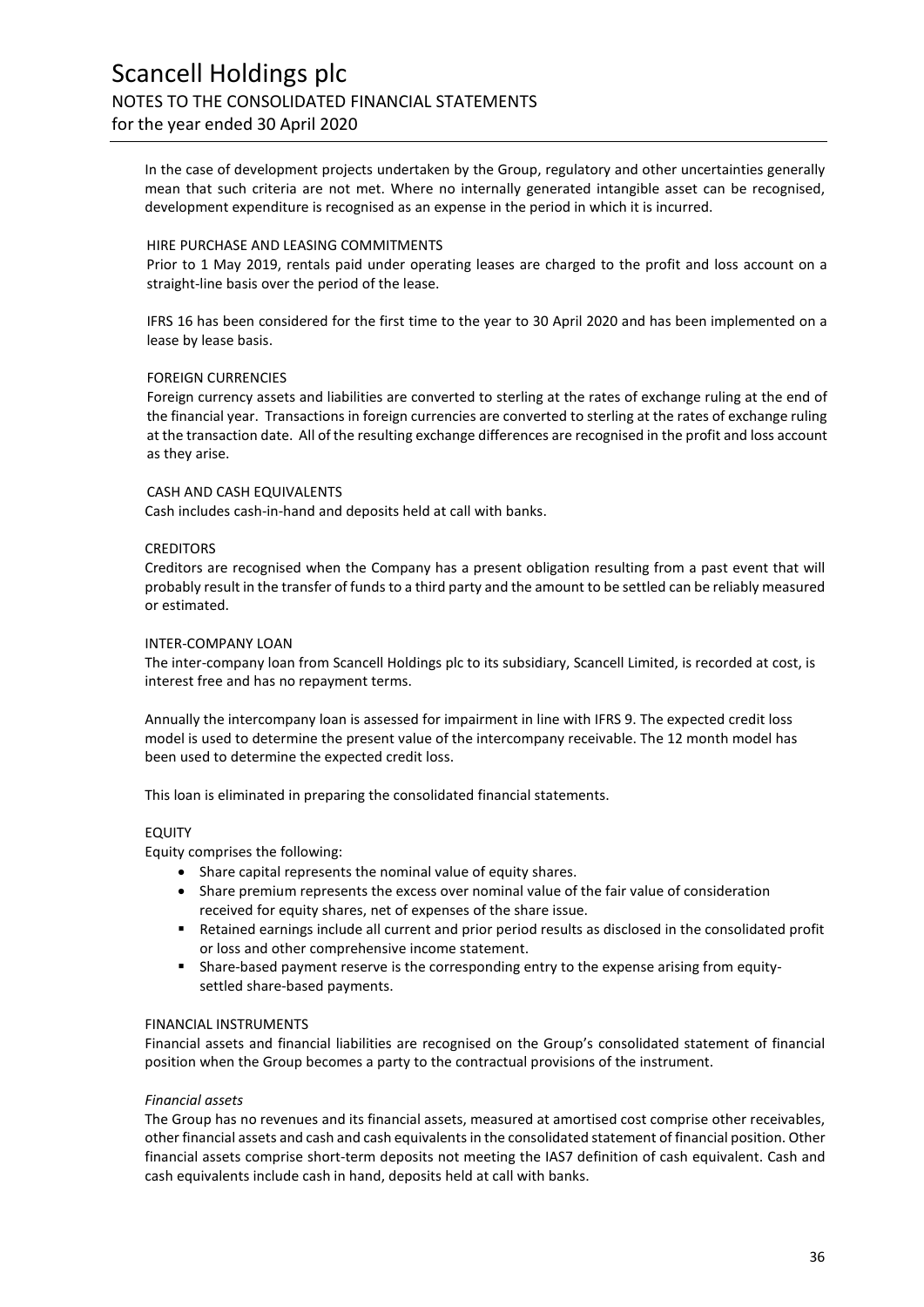## Scancell Holdings plc NOTES TO THE CONSOLIDATED FINANCIAL STATEMENTS

for the year ended 30 April 2020

#### *Financial liabilities*

All financial liabilities are measured initially at fair value and subsequently carried at amortised cost using the effective interest rate method. Financial liabilities include trade and other payables.

#### SHARE BASED PAYMENTS

In accordance with IFRS2 – 'Share based payments', a charge is made for all share –based payments including share options based upon the fair value of the instrument issued.

Under IFRS 2 the charge in the Profit or Loss and Other Comprehensive Income Statement for granted share options is based upon the fair value of the options at grant date and is charged over the expected vesting period. Estimates of leaver rates are taken into account over the vesting period. A charge has been recognised for all awards granted and is charged to the same expense category as the remuneration costs for the employee to whom the share award has been made. An equivalent amount is credited to the share option reserve in the balance sheet, with no resulting impact on net assets. The share options have been granted to Directors and employees in the subsidiary Company, Scancell Limited. Within Scancell Holdings plc, the parent Company, a credit has been made to the share option reserve whilst the debit is treated as an increase in the investment value of the subsidiary Company.

#### EMPLOYEE BENEFITS

The costs of short-term employee benefits are recognised as an expense when the services have been rendered by the employee, any costs not paid to the employee after year end are recognised as a liability. The cost of any unused holiday entitlement is accrued at the balance sheet date, if the employee has unused holiday entitlement.

#### RETIREMENT BENEFITS

For defined contribution schemes the amount charged to profit or loss is the contributions payable in the year. Differences between contributions payable in the year and contributions actually paid are shown as either accruals or prepayments.

#### *Key sources of estimation and uncertainty*

The preparation of financial statements in accordance with IFRS requires the use of certain critical accounting estimates. It also requires management to exercise judgement in the process of applying the accounting policies. The notes to the financial statements set out areas involving a higher degree of judgement or complexity, or areas where assumptions are significant to the financial statements such as intangible assets. Although these estimates are based upon management's best knowledge of the amount, event or actions, actual results may ultimately differ from those estimates. In the process of applying the Group's accounting policies, management has made the following judgements that have the most significant effect on the amounts recognised in the financial statements:

#### *Parent company loan valuation*

Judgement is required by the Directors to assess the carrying value of the Company's loan to their subsidiary.

Under IFRS9, the Board used a risk adjusted NPV model to considering the whether an impairment is required for the intercompany loan.

Concerning the carrying value of the intercompany loan, the Board have firstly obtained an external valuation of the discounted cash flows of a number of drugs currently in development, using a risk adjusted NPV model. This model used external data analysis to assess key inputs to the model including; peak revenue projections and the assumptions to arrive at these figures; likelihood of success; anticipated royalties; associated research and development expenditure; the market penetration assumptions amongst other assumptions. This model was subject to significant assumptions, which the Board have reviewed and consider appropriate. Under IFRS9, the Board have then used the expected credit loss model to assess a range of scenarios regarding the subsidiaries ability to repay the intercompany loan. These assumptions included assessing the revised risk adjusted NPV if royalties received fell, if revenue fell, if costs increased and if the likelihood of success fell. The Board concluded that the risk adjusted NPV valuation provided the most likely scenario and amongst other outcomes assessed a complete risk of failure as remote. Under the expected credit loss model,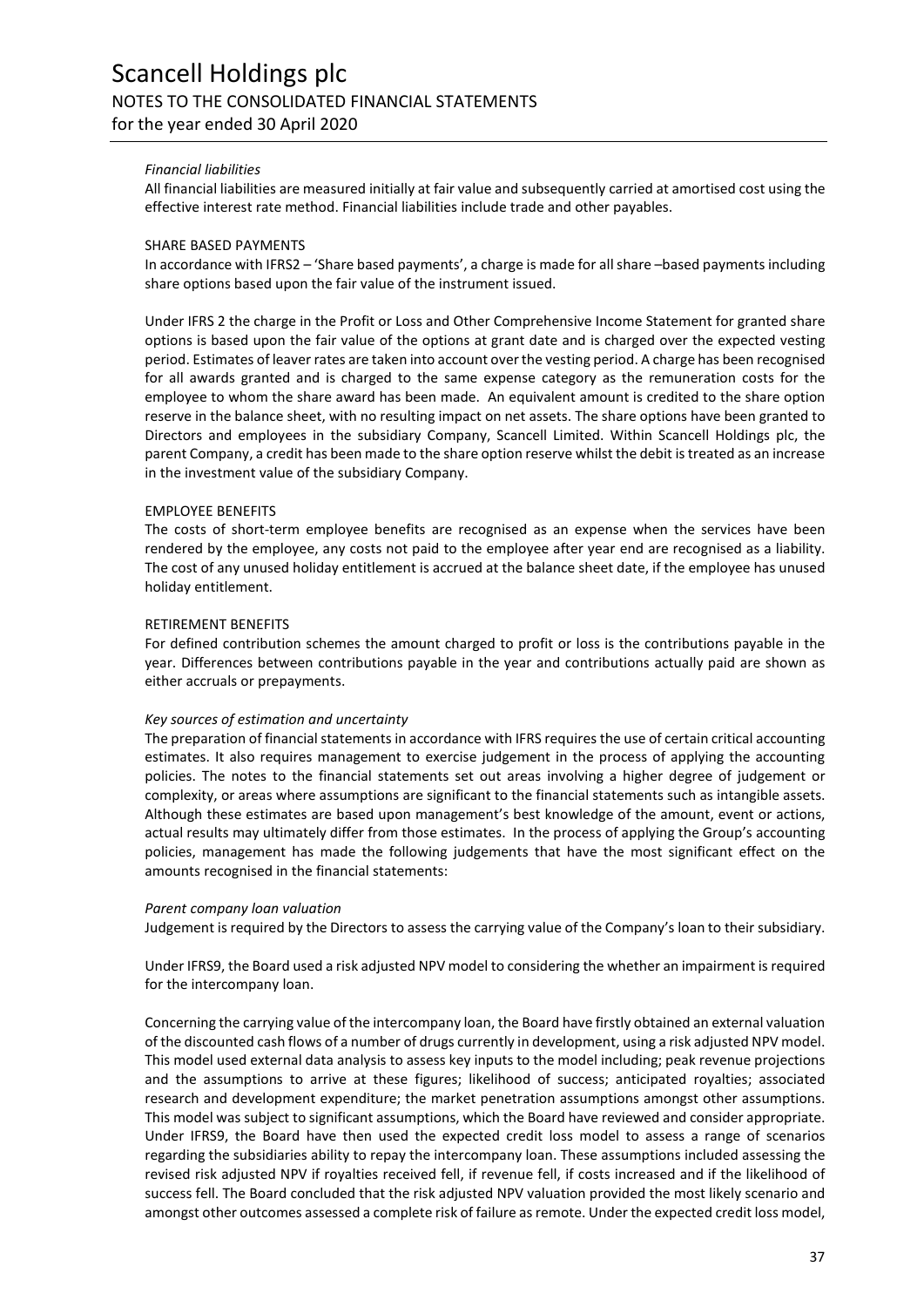### Scancell Holdings plc NOTES TO THE CONSOLIDATED FINANCIAL STATEMENTS for the year ended 30 April 2020

the Board concluded that no impairment charge is required. In the current year the Scancell Holdings Company made a capital contribution to Scancell Limited and as at 30 April 2020 the intercompany receivable fell to £208k (2019: £26.9m). The key estimates and assumptions assessed in 2020 were deemed by management to have an immaterial impact on the recoverability of the asset.

#### *Share-based payments*

In calculating the fair value of equity-settled share-based payments using the Black-Scholes option pricing model, the Directors are required to exercise their judgement in determining input parameters which may have a material effect on the fair value calculated. Judgement is also required in determining the fair value of share options with a hurdle price embedded into them.

Note 15 outlines the key judgements used in determining the fair value of the options granted in the year.

These judgements may have a material effect on the fair value calculated.

#### *Agreement accounting*

The group have entered into many different supplier contracts regarding research and development. These agreements often contain up-front payments and milestone payments. The agreements span a wide period and therefore management and the board must continuously monitor the ongoing status of research and development projects performed by suppliers to ensure that the correct costs are reflected accurately in the financial statements. Often the stage of progress of a project is difficult to determine and therefore relies upon key judgement.

The majority of research and development expenditure is formed as a result of entering into a contract. The areas of the financial statements impacted by the agreements include prepayments, accruals, commitments disclosures, research and development expenditure and the research and development tax claim.

#### 2 SEGMENT REPORTING

The Directors consider that the Group operated within a single business segment.

#### 3 OPERATING LOSS

|                                                                          | 2020  | 2019  |
|--------------------------------------------------------------------------|-------|-------|
|                                                                          | f'000 | f'000 |
| Operating Loss is stated after charging:                                 |       |       |
| Depreciation on tangible fixed assets                                    | 22    | 21    |
| Amortisation of right-of-use asset                                       | 21    |       |
| Short-term leases out of IFRS 16 scope                                   | 123   | 96    |
| Research and development                                                 | 4,667 | 4,152 |
| Auditors' remuneration - fee payable for audit of the company            | 20    | 16    |
| Auditors' remuneration – fee payable for audit of the subsidiary company | 20    | 16    |
| Directors' remuneration                                                  | 745   | 631   |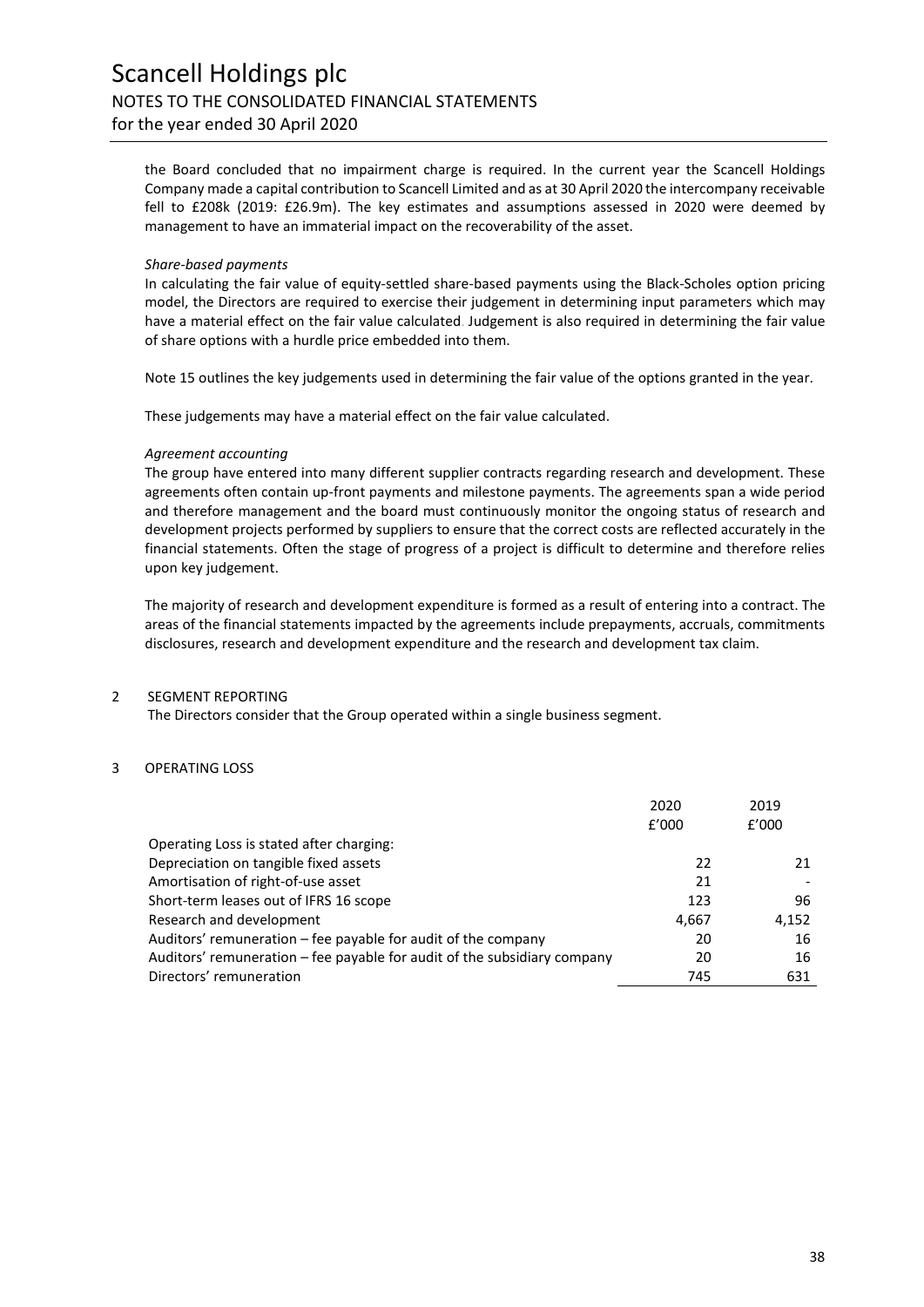#### 4. LOSS PER SHARE

#### *Basic loss per share*

The earnings and weighted average number of ordinary shares used in the calculation of basic loss per share is as follows:

|                                                                 | 2020         | 2019        |
|-----------------------------------------------------------------|--------------|-------------|
|                                                                 | f'000        | f'000       |
| Loss used in calculation of basic loss per share                | (5,506)      | (5,628)     |
| Weighted average number of ordinary shares of 0.1p each for the | Number       | Number      |
| calculation of basic loss per share                             | 456,218,743. | 386,965,910 |

#### *Diluted loss per share*

As the Group is reporting a loss from continuing operations for both years then, consequentially, the share options are not considered dilutive because the exercise of the share options would have the effect of reducing the loss per share.

The Company issued 77,559,311 shares on 13 June 2019. At the year end the issued share capital amounted to 485,355,867 ordinary shares.

#### 5 TAXATION

Analysis of the tax credit The tax credit on the loss on ordinary activities for the year was as follows:

|                                                   | 2020  | 2019  |
|---------------------------------------------------|-------|-------|
| Current tax                                       | f'000 | f'000 |
| UK corporation tax credits due on R&D expenditure | 1.262 | 1,083 |
| Adjustment to prior year                          | -     |       |
|                                                   | 1.262 | 1.087 |

#### **Factors affecting the tax credit**

The tax assessed for the years is lower than the applicable rate of corporation tax in the UK. The difference is explained below:

|                                                                            | 2020    | 2019     |
|----------------------------------------------------------------------------|---------|----------|
|                                                                            | f'000   | f'000    |
| Loss on ordinary activities before tax                                     | (6,768) | (6, 714) |
| Loss on ordinary activities multiplied by the small company rate of tax in |         |          |
| the UK (19 %)                                                              | (1,286) | (1,276)  |
| Effects of:                                                                |         |          |
| Disallowed expenditure                                                     | 27      | 8        |
| Other differences                                                          | (2)     | (5)      |
| Enhanced tax relief on R&D expenditure                                     | (947)   | (802)    |
| Reduced tax relief for losses surrendered for R&D tax credits              | 420     | 336      |
| Prior year (under)/ over provision                                         |         | (4)      |
| Unrelieved losses carried forward                                          | 526     | 657      |
| Current tax (credit)                                                       | (1,262) | (1,087)  |

The Group has tax losses to carry forward against future profits of approximately £21.72 million (2019: £18.96 million).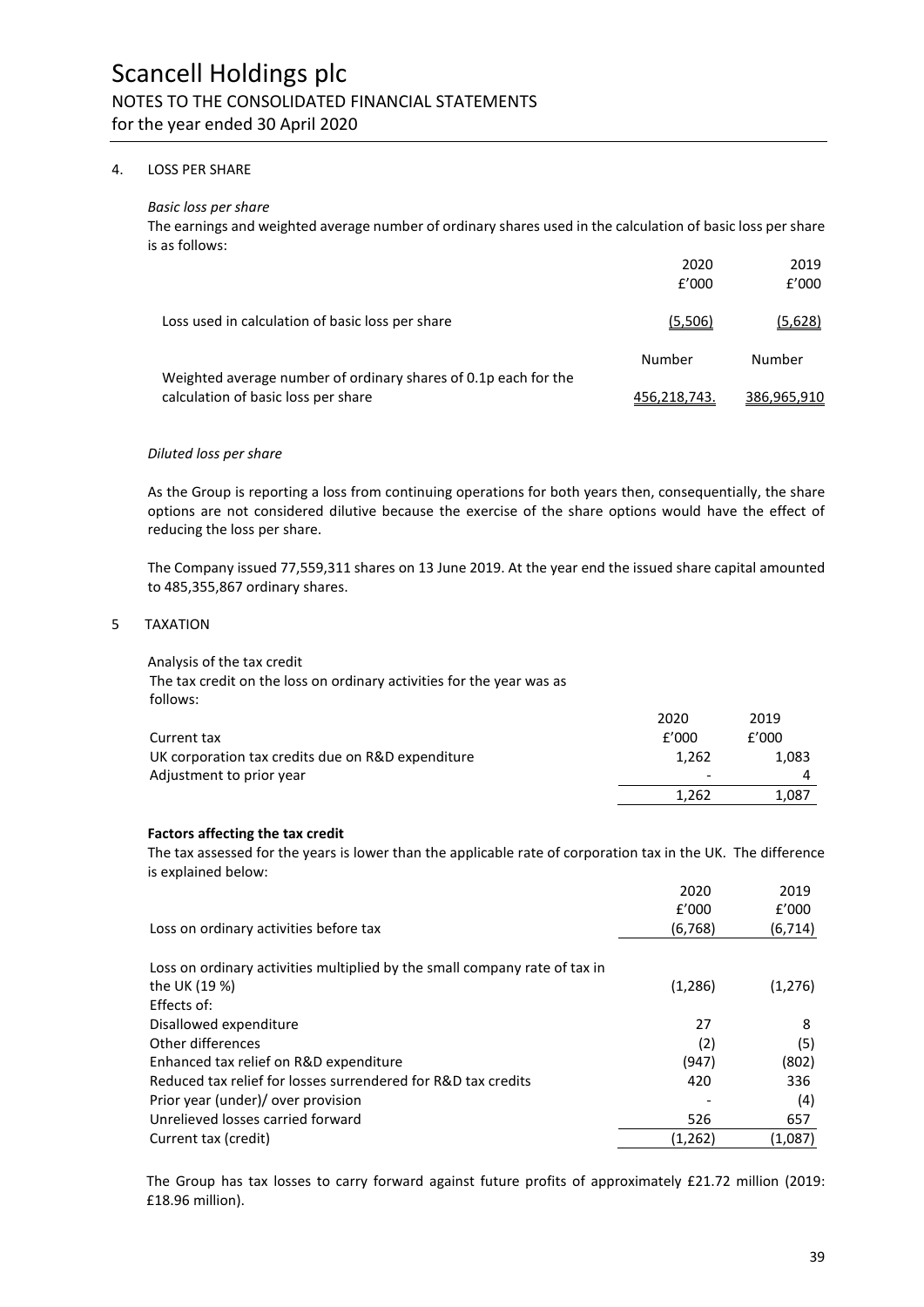A deferred tax asset has not been recognised in respect of these losses as the Group does not anticipate sufficient taxable profits to arise in the foreseeable future to fully utilise them.

The estimated value of the deferred tax asset not recognised measured at the prevailing rate of tax when the timing differences are expected to reverse is £4.12 million (2019: £3.20 million).

Taxation receivable is £1,210,793 (2019: £1,831,061).

#### 6 STAFF COSTS

|                       | 2020  | 2019  |
|-----------------------|-------|-------|
|                       | f'000 | f'000 |
| Directors' salaries   | 745   | 631   |
| Wages and salaries    | 995   | 829   |
| Social security costs | 200   | 169   |
| Pension costs         | 25    | 19    |
|                       | 1,965 | 1,648 |
|                       |       |       |

A credit for share based payments totalling £10,367 (2019: £254,007 credit) was made in the year. This has arisen as a result of the lapsing of share options during the year.

|                                                            | 2020<br>No. | 2019<br>No. |
|------------------------------------------------------------|-------------|-------------|
| The average monthly number of persons during the year was: |             |             |
| Research employees                                         | 19          | 19          |
| Other employees                                            | 3           | 3           |
|                                                            | 22          | 22          |
|                                                            |             |             |

#### 7 REMUNERATION OF KEY MANAGEMENT PERSONNEL

Key management are defined as the statutory Directors of the group. Remuneration of key management personnel for the year is:

Professor L Durrant received salary of £201,250 (2019: £136,250); Dr RM Goodfellow received salary of £20,000 (2019: £20,000); Dr C Holloway received a salary of £287,500 (2019: £250,000); Dr S E Adams received a salary of £212,438 (2019: £193,125); Dr U Ney received a salary of £11,438 (2019: £nil); Dr M Frohn received a salary of £12,500 (2019: £25,000); and Miss K Cornish-Bowden received a salary of £nil (2019: £6,667). Details of consulting services provided by these directors are disclosed in note 16.

During the year the Company made pension contributions of £2,944 on behalf of Dr Cliff Holloway and £1,287 on behalf of Dr Sally Adams.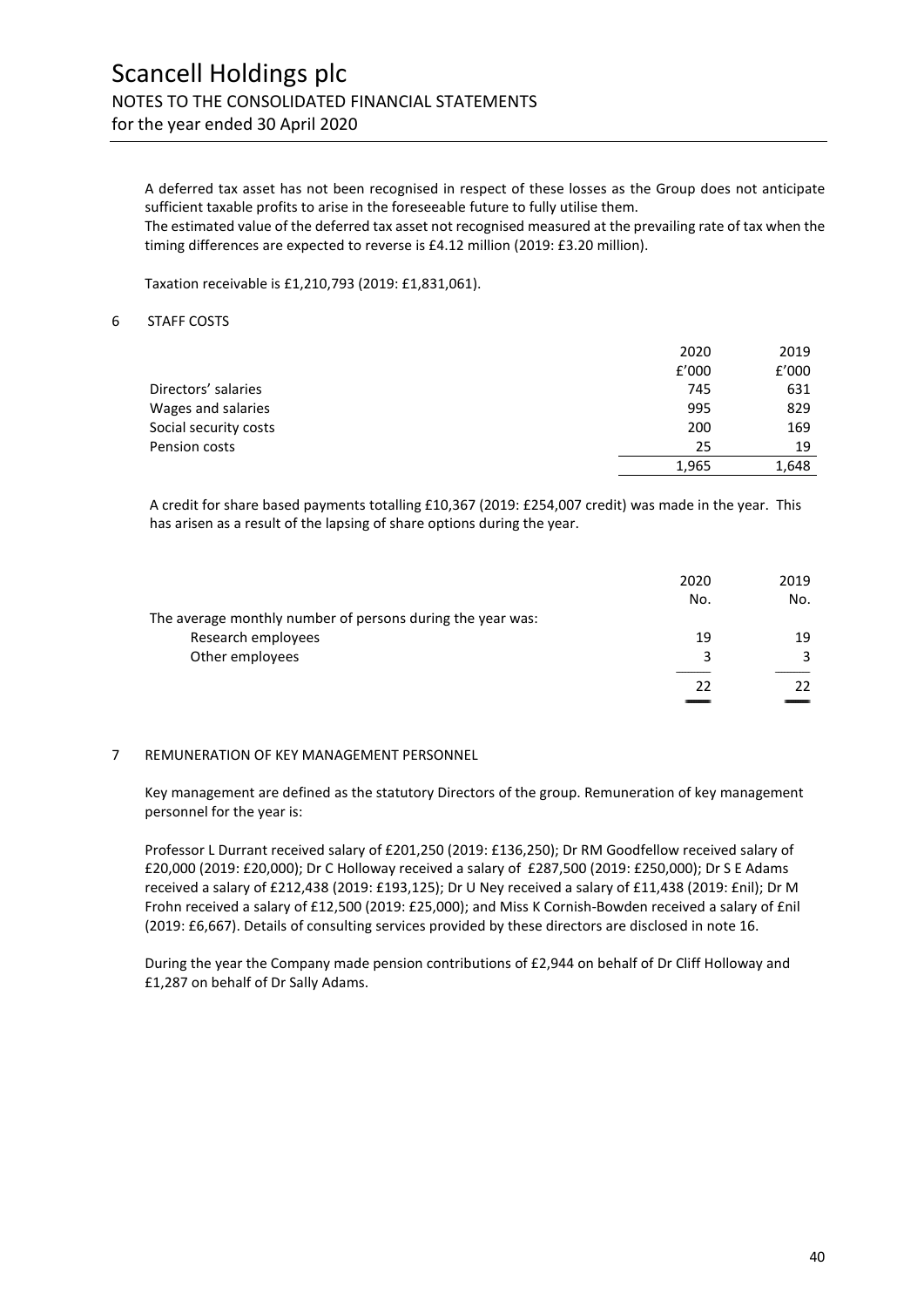### NOTES TO THE CONSOLIDATED FINANCIAL STATEMENTS

for the year ended 30 April 2020

#### 8 TANGIBLE FIXED ASSETS

| current year          | Computer<br>Equipment<br>f'000 | Plant and<br>machinery<br>f'000 | Total<br>f'000        |
|-----------------------|--------------------------------|---------------------------------|-----------------------|
| COST                  |                                |                                 |                       |
| As at 1 May 2019      | 44                             | 516                             | 560                   |
| Additions             | 7                              | 20                              | 27                    |
| As at 30 April 2020   | 51                             | 536                             | 587                   |
| <b>DEPRECIATION</b>   |                                |                                 |                       |
| As at 1 May 2019      | 34                             | 468                             | 502                   |
| Charge for the year   | 5                              | 17                              | 22                    |
| As at 30 April 2020   | 39                             | 485                             | 524                   |
| <b>NET BOOK VALUE</b> |                                |                                 |                       |
| At 30 April 2020      | 12                             | 51                              | 63                    |
| At 1 May 2019         | 10                             | 48                              | 58                    |
| prior year            | Computer                       | Plant and                       |                       |
|                       | Equipment                      | machinery                       | Total                 |
|                       | f'000                          | f'000                           | ${\tt f}^{\prime}000$ |
| COST                  |                                |                                 |                       |
| As at 1 May 2018      | 42                             | 516                             | 558                   |
| Additions             | $\overline{2}$                 |                                 | $\mathbf{2}$          |
| As at 30 April 2019   | 44                             | 516                             | 560                   |
| <b>DEPRECIATION</b>   |                                |                                 |                       |
| As at 1 May 2018      | 29                             | 451                             | 481                   |
| Charge for the year   | 5                              | 16                              | 21                    |
| As at 30 April 2019   | 34                             | 467                             | 502                   |
|                       |                                |                                 |                       |
| <b>NET BOOK VALUE</b> |                                |                                 |                       |
| At 30 April 2019      | 10                             | 48                              | 58                    |
| At 1 May 2018         | 12                             | 65                              | 77                    |

#### 9. LEASES

From 1 May 2019 all leases are accounted for by recognising a right-of-use asset and a lease liability except for:

- Leases of low value assets; and
- Leases with a duration of 12 months or less.

The Group has one lease with its landlord, the University of Nottingham, which provides the Company with laboratory and office space. At 1 May 2019 the existing lease (the 'Existing Lease') had eight months to run and therefore was covered by one of the exclusions noted above. A new three-year lease (the 'New Lease') was entered into with effect from 25 November 2019.

IFRS 16 was adopted on 1 May 2019 using the modified retrospective method without restatement of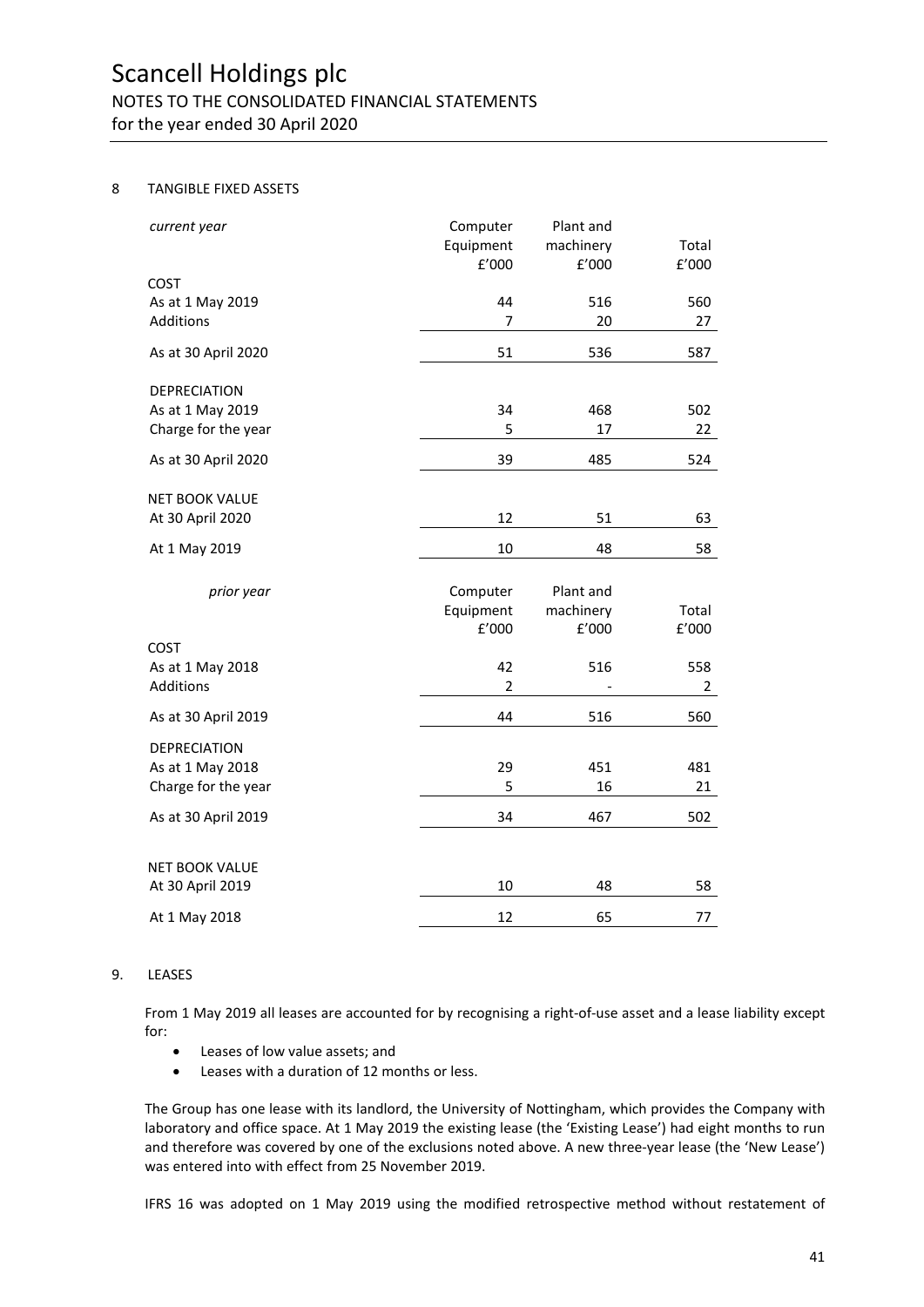### Scancell Holdings plc NOTES TO THE CONSOLIDATED FINANCIAL STATEMENTS for the year ended 30 April 2020

comparative figures. The New Lease has been accounted for by recognising a right-of-use asset and a lease liability. The lease liability has been measured at the present value of the contractual payments due to the lessor over the lease term using a discount rate of 5%, which is an estimate of the discount rate applicable to a property lease. The right-of-use asset has been initially measured at the amount of the lease liability. Subsequent to initial measurement the lease liability increases as a result of interest charged at a constant rate on the balance outstanding and is reduced for any lease payments made. Right-of-use assets are depreciated on a straight-line basis over the remaining term of the lease.

|                                               | Land and         |               |            |
|-----------------------------------------------|------------------|---------------|------------|
|                                               | <b>Buildings</b> |               | Total      |
|                                               | f'000            |               | f'000      |
| <b>RIGHT- OF-USE ASSET</b>                    |                  |               |            |
| As at 1 May 2019                              |                  |               |            |
| Additions                                     | 153              |               | 153        |
| Amortisation                                  | (21)             |               | (21)       |
| At 30 April 2020                              | 132              |               | 132        |
| <b>LEASE LIABILITIES</b>                      |                  |               |            |
| As at 1 May 2019                              |                  |               |            |
| Additions                                     | 153              |               | 153        |
| Interest expense related to lease liabilities | 3                |               | 3          |
| Repayments                                    | (27)             |               | (27)       |
| At 30 April 2020                              | 129              |               | 129        |
|                                               |                  |               |            |
|                                               |                  |               | Between 12 |
|                                               | Up to three      | Between 3 and | months and |
|                                               | months           | 12 months     | two years  |
|                                               | f'000            | f'000         | f'000      |
| At 30 April 2020                              |                  |               |            |

Lease liabilities 13 37 79

| ANALYSIS OF LEASE EXPENSE                     | 2020<br>f'000 |
|-----------------------------------------------|---------------|
| Depreciation of right-of-use assets           |               |
| Land and buildings                            | 21            |
| Charge to operating loss                      |               |
| Interest expense related to lease liabilities |               |
| Charge to loss before taxation for leases     | 24            |

10. GOODWILL

|                                             | f'000        |
|---------------------------------------------|--------------|
| Cost at 1 May 2018 and 2019                 | 3.415        |
| Additions                                   |              |
| Carrying value as at 30 April 2019 and 2020 | <u>3,415</u> |

Goodwill is allocated to cash generating units ('CGU') and in the opinion of the Directors the Group consists of a single CGU. The goodwill arose on the acquisition of the wholly owned subsidiary Company, Scancell Limited. The Directors have carried out an impairment review of the goodwill arising on the acquisition of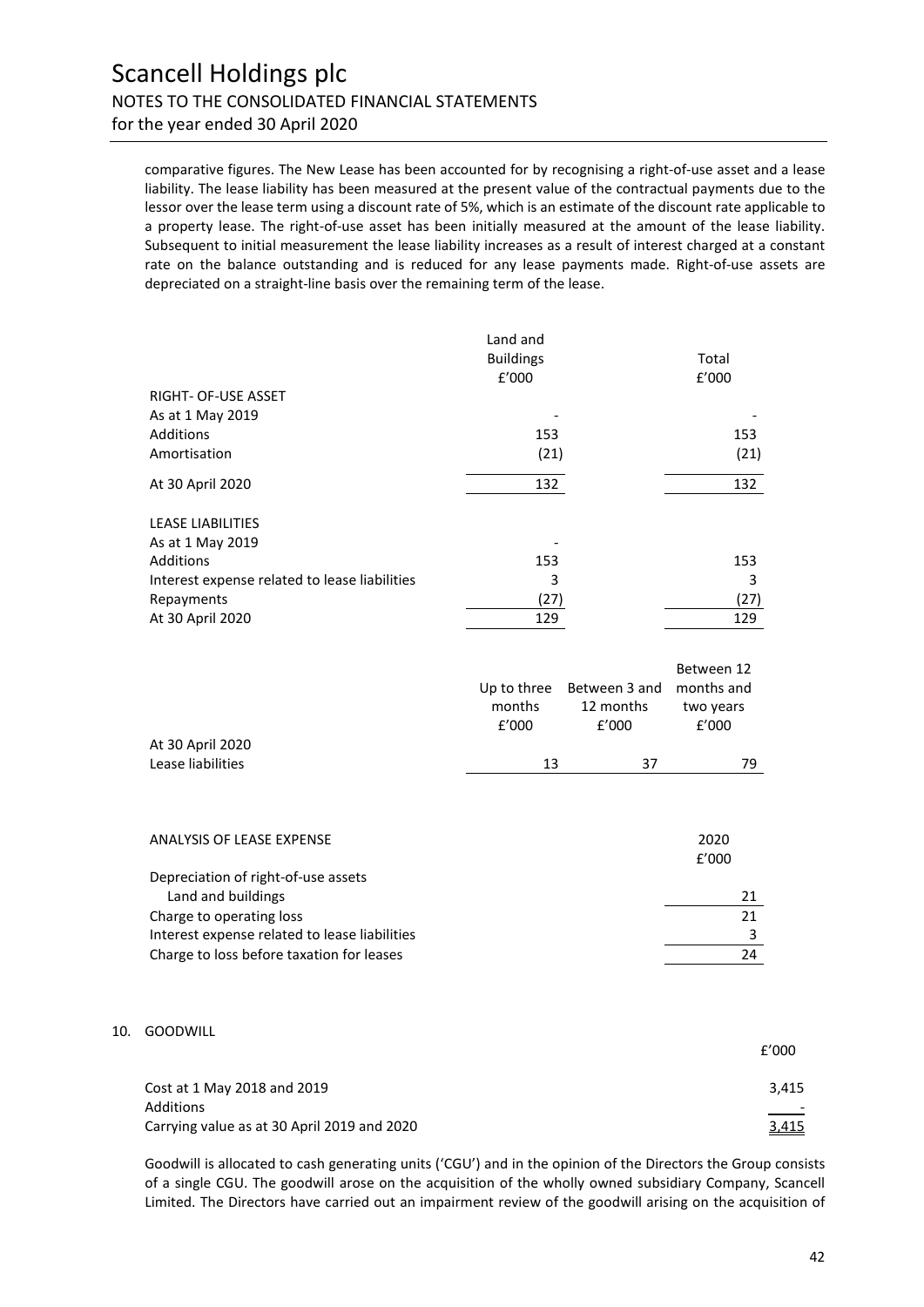## Scancell Holdings plc NOTES TO THE CONSOLIDATED FINANCIAL STATEMENTS for the year ended 30 April 2020

Scancell Limited. The Group has no budgeted revenues for the foreseeable future and so the Directors have compared the market capitalisation of Scancell Holdings plc, as quoted on AIM at the year end with the carrying value of goodwill and concluded that no impairment is necessary*.*

At 30 April 2020, the market capitalisation of the Company was £37.9 million (2019: £20.4 million).

11 TRADE AND OTHER RECEIVABLES

|    |                                          | 2020        | 2019        |
|----|------------------------------------------|-------------|-------------|
|    |                                          | f'000       | f'000       |
|    | VAT receivable                           | 66          | 192         |
|    | Prepayments                              | 305         | 486         |
|    |                                          | 371         | 678         |
| 12 | <b>TRADE AND OTHER PAYABLES</b>          |             |             |
|    |                                          | 2020        | 2019        |
|    |                                          | f'000       | f'000       |
|    | Trade payables                           | 395         | 716         |
|    | Taxation and social security             | 61          | 58          |
|    | <b>Accruals</b>                          | 585         | 431         |
|    |                                          | 1,041       | 1,205       |
| 13 | <b>SHARE CAPITAL</b>                     |             |             |
|    |                                          | 2019        | 2020        |
|    |                                          | No.         | No.         |
|    | Allotted, issued and fully paid          |             |             |
|    | 0.1p ordinary shares                     |             |             |
|    | At 1 <sup>st</sup> May                   | 387,796,556 | 374,469,098 |
|    | Shares issued during the year:           |             |             |
|    | 13 June 2019 subscription for shares     | 77,559,311  |             |
|    | 9 May 2018 - open offer to shareholders  |             | 10,142,838  |
|    | 17 July 2018 - exercise of share options |             | 3,184,620   |
|    | Number of shares in issue at 30 April    | 465,355,867 | 387,796,556 |
|    |                                          | f'000       | f'000       |
|    | Allotted, issued and fully paid          |             |             |
|    | 0.1p ordinary shares                     | 465         | 388         |

On 13 June 2019, Vulpes Life Science Fund subscribed for 77,559,311 ordinary shares at 5p each and raised £3.89 million (£3.84 million net proceeds). Since the year end and following approval at a General meeting of the Company held on 12th August 2020, the Company issued 163,771,525 ordinary shares of 0.01p at 5.5p per share raising £9 million gross proceeds (£8 million net proceeds).

All shares rank pari *passu* with voting rights and entitlement to dividend.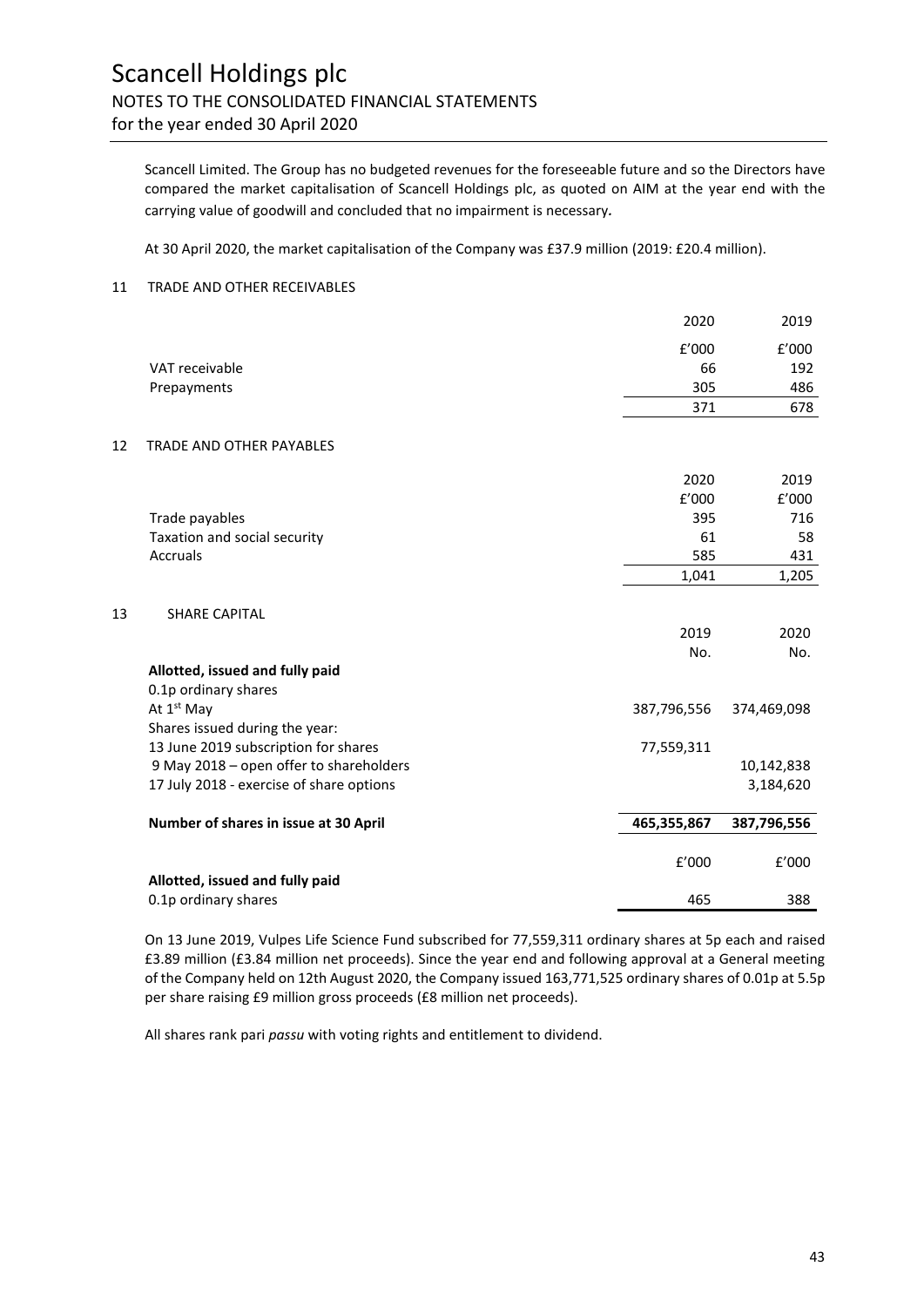#### 14 SHARE OPTIONS

The parent Company, Scancell Holdings plc, has granted options to members of staff as follows:

|        |          |                   |           |          | Period within which     |
|--------|----------|-------------------|-----------|----------|-------------------------|
| Share  | Grant    | Option            | Number    |          | options are exercisable |
| Scheme | Date     | Price             | of shares | From     | <u>To</u>               |
| EMI    | 13.07.10 | 4.5p              | 6,730,000 | 02.12.11 | 14.07.20                |
|        | 02.09.14 | 33.0 <sub>p</sub> | 80,000    | 02.09.17 | 02.09.24                |
|        | 31.01.18 | 10.5p             | 5.829.064 | 31.01.18 | 31.01.28                |
|        | 08.11.19 | 5.25p             | 180,000   | 08.11.19 | 08.11.29                |
|        | 30.04.20 | 8.15 <sub>p</sub> | 1,000,000 | 30.04.20 | 30.04.30                |

The market price of the shares at 30 April 2020 was 8.15p and, the range during the year was 3.85p to 9.25p. Options may normally be exercised in whole or in part within the period of three to ten years after the date of the grant.

Further unapproved shares have been issued as follows:

|            |          |                   |           |          | Period within which     |
|------------|----------|-------------------|-----------|----------|-------------------------|
| Share      | Grant    | Option            | Number of |          | options are exercisable |
| Scheme     | Date     | Price             | shares    | From     | <u>To</u>               |
| Unapproved | 29.06.10 | 4.5p              | 3,184,630 | 28.02.13 | 23.04.21                |
|            | 10.12.13 | 33.2 <sub>p</sub> | 3,500,000 | 11.12.14 | 11.12.26                |
|            | 18.04.16 | 17.0 <sub>p</sub> | 3,000,000 | 18.04.17 | 18.04.26                |
|            | 31.01.18 | 10.5p             | 9,621,950 | 31.01.18 | 31.01.28                |
|            | 30.04.20 | 8.15p             | 5,000,000 | 30.04.21 | 30.04.30                |

At 30 April 2020 the following options are held by Directors of the Company:

|                   | Options<br>At | Additions<br>in the | Cancelled<br>or lapsed   | Options<br>at | Exercise<br>price | Date first<br>exercisable | <u>Expiry</u> |
|-------------------|---------------|---------------------|--------------------------|---------------|-------------------|---------------------------|---------------|
|                   | 30.04.19      | year                | in the year              | 30.04.20      |                   |                           | <u>date</u>   |
| <b>EMI Scheme</b> |               |                     |                          |               |                   |                           |               |
| L Durrant         | 3,850,000     |                     | $\overline{\phantom{a}}$ | 3,850,000     | 4.5p              | 02.12.11                  | 14.07.20      |
| R Goodfellow      | 2,880,000     |                     | $\overline{\phantom{a}}$ | 2,880,000     | 4.5p              | 02.12.11                  | 14.07.20      |
| S Adams           | 2,439,024     |                     | $\overline{\phantom{a}}$ | 2,439,024     | 10.5p             | 31.01.18                  | 31.01.28      |
| C Holloway        | 2,439,024     |                     | $\overline{\phantom{a}}$ | 2,439,024     | 10.5p             | 31.01.19                  | 31.01.28      |
|                   |               |                     |                          |               |                   |                           |               |
| Unapproved        |               |                     |                          |               |                   |                           |               |
| L Durrant         | 9,000,000     |                     | $\overline{\phantom{a}}$ | 9,000,000     | 10.5p             | 31.01.18                  | 31.01.28      |
| L Durrant         |               | 1,000,000           | $\overline{\phantom{a}}$ | 1,000,000     | 8.15p             | 30.04.20                  | 30.04.30      |
| R Goodfellow      | 3,500,000     |                     |                          | 3,500,000     | 33.2 <sub>p</sub> | 10.12.14                  | 31.12.23      |
| R Goodfellow      |               | 1,000,000           | $\overline{\phantom{a}}$ | 1,000,000     | 8.15p             | 30.04.20                  | 30.04.30      |
| J Chiplin         | 3,000,000     |                     | $\overline{\phantom{a}}$ | 3,000,000     | 17.0p             | 18.04.17                  | 18.04.26      |
| J Chiplin         |               | 1,000,000           | $\overline{\phantom{a}}$ | 1,000,000     | 8.15p             | 30.04.20                  | 30.04.30      |
| S Adams           | 60.975        |                     |                          | 60,975        | 10.5p             | 31.01.18                  | 31.01.28      |
| S Adams           |               | 1,000,000           | $\overline{\phantom{a}}$ | 1,000,000     | 8.15p             | 30.04.20                  | 30.04.30      |
| C Holloway        | 560,975       |                     |                          | 560,975       | 10.5p             | 31.01.19                  | 31.01.28      |
| C Holloway        |               | 1,000,000           |                          | 1,000,000     | 8.15p             | 30.04.20                  | 30.04.30      |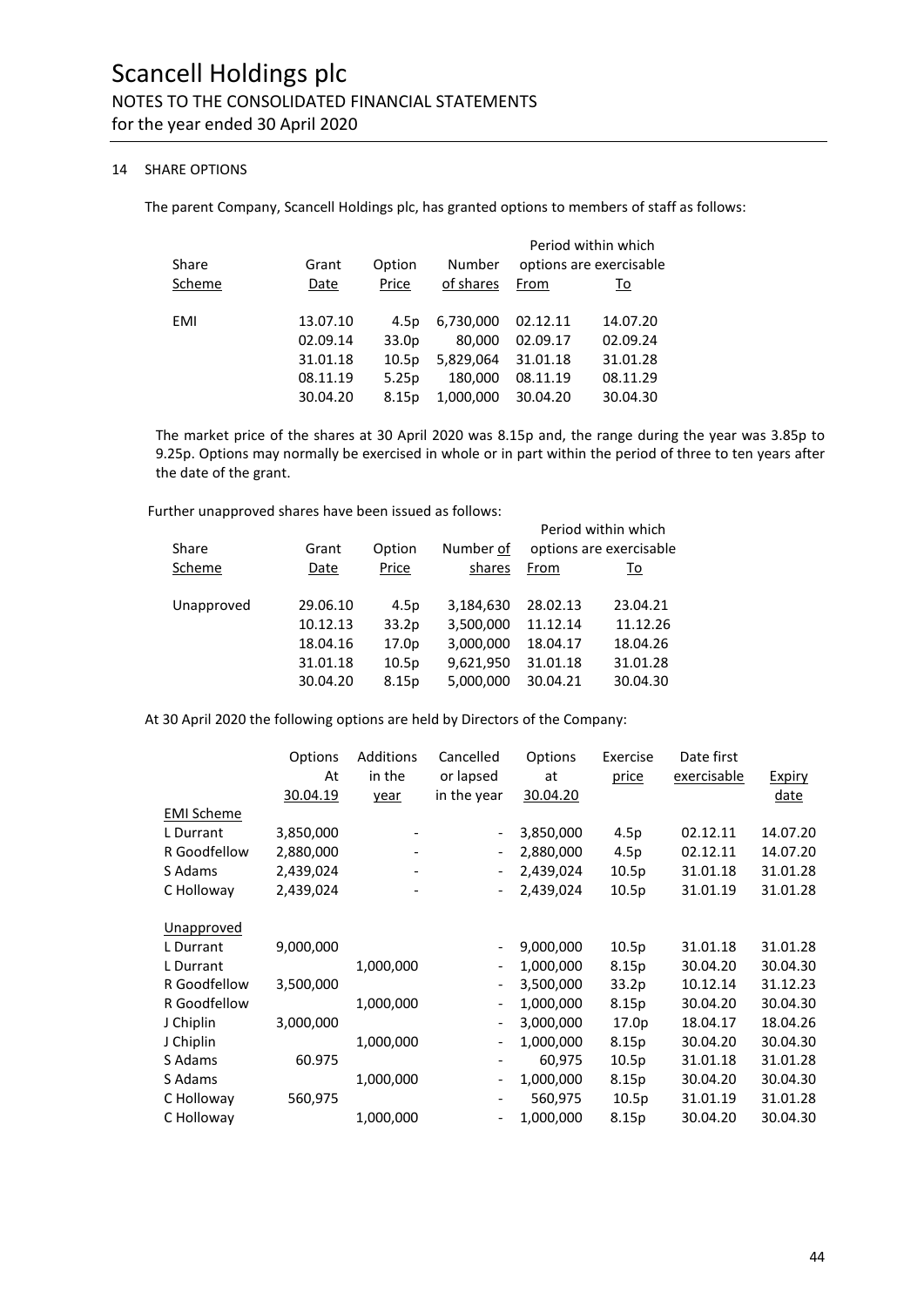The weighted average exercise prices over the year were as follows:

|                                                           | Number     | Price             |
|-----------------------------------------------------------|------------|-------------------|
| <b>Enterprise Management Scheme</b>                       |            |                   |
| Number of options outstanding at 1 May 2019               | 13,004,064 | 7.39p             |
| Additions in the year                                     | 1,180,000  | 7.70p             |
| Cancellations/lapsed in the year                          | (365,000)  | 5.29 <sub>p</sub> |
| Number of options outstanding at 30 April 2020            | 13,819,064 | 7.47 <sub>p</sub> |
| Number of EMI options exercisable at 30 April 2020        | 300,677    | 10.5p             |
| Unapproved Scheme                                         |            |                   |
| Revised number of options outstanding at 1 May 2019       | 19,306,580 | 14.64p            |
| Additions in the year                                     | 5,000,000  | 8.15p             |
| Number of options outstanding at 30 April 2020            | 24,306,580 | 13.30p            |
| Number of unapproved options exercisable at 30 April 2020 |            |                   |

Within the unapproved options are those granted to Ichor Medical Systems Inc. ("Ichor") pursuant to the License and Supply Agreement ('the Agreement') dated 13 July 2009. Under the terms of the Agreement, Ichor agreed to supply its TriGrid™ electroporation device for Scancell's pre-clinical and forthcoming clinical studies with SCIB1 and gave Scancell an option to license TriGrid™ for commercial use on achievement of certain milestones and payment of royalties. In return, Ichor was granted options to subscribe for ordinary shares in the Company. The options have been granted at 4.5p per share and vest as follows.

Exercise

3,184,630 on completion of first Phase II clinical trial

Each tranche of the options may be exercised at any time in the five year period after the relevant vesting date.

All share options are equity settled. All options are subject to time vesting schedules (normally three years) to ensure retention and stretching performance hurdles to ensure that rewards are consistent with delivery of strategic goals. Examples of performance hurdles include progress in clinical development programs, partnering and share price targets.

#### 15. SHARE BASED PAYMENTS

The Group operates a number of share based incentive schemes as detailed in note 14 above. The fair value of the awards granted and the assumptions used in the calculations are as follows:

| Date of Grant    | <b>Type</b><br>of Award | <b>Number</b><br>of Awards | <b>Exercise</b><br>Price | Share price<br>at grant date | <b>Fair value</b><br>per option |
|------------------|-------------------------|----------------------------|--------------------------|------------------------------|---------------------------------|
|                  |                         |                            |                          |                              |                                 |
| 29 June 2010     | Unapproved              | 3,184,630                  | 4.5p                     | 6.0 <sub>p</sub>             | 2.2p                            |
| 14 July 2010     | EMI                     | 6,730,000                  | 4.5p                     | 6.25p                        | 2.1 <sub>p</sub>                |
| 10 December 2013 | Unapproved              | 3,500,000                  | 33.2 <sub>p</sub>        | 36.0p                        | 4.0 <sub>p</sub>                |
| 5 September 2014 | EMI                     | 80,000                     | 33.0 <sub>p</sub>        | 33.75p                       | 6.0 <sub>p</sub>                |
| 18 April 2016    | Unapproved              | 3,000,000                  | 17.0p                    | 17.0p                        | 3.0 <sub>p</sub>                |
| 31 January 2018  | EMI                     | 5,829,064                  | 10.5p                    | 10.25p                       | 1.0 <sub>p</sub>                |
| 31 January 2018  | Unapproved              | 9,621,950                  | 10.5p                    | 10.25p                       | 1.0 <sub>p</sub>                |
| 8 November 2019  | EMI                     | 180,000                    | 5.25p                    | 5.25p                        | 1.0 <sub>p</sub>                |
| 30 April 2020    | EMI                     | 1,000,000                  | 8.15p                    | 8.15p                        | 2.0 <sub>p</sub>                |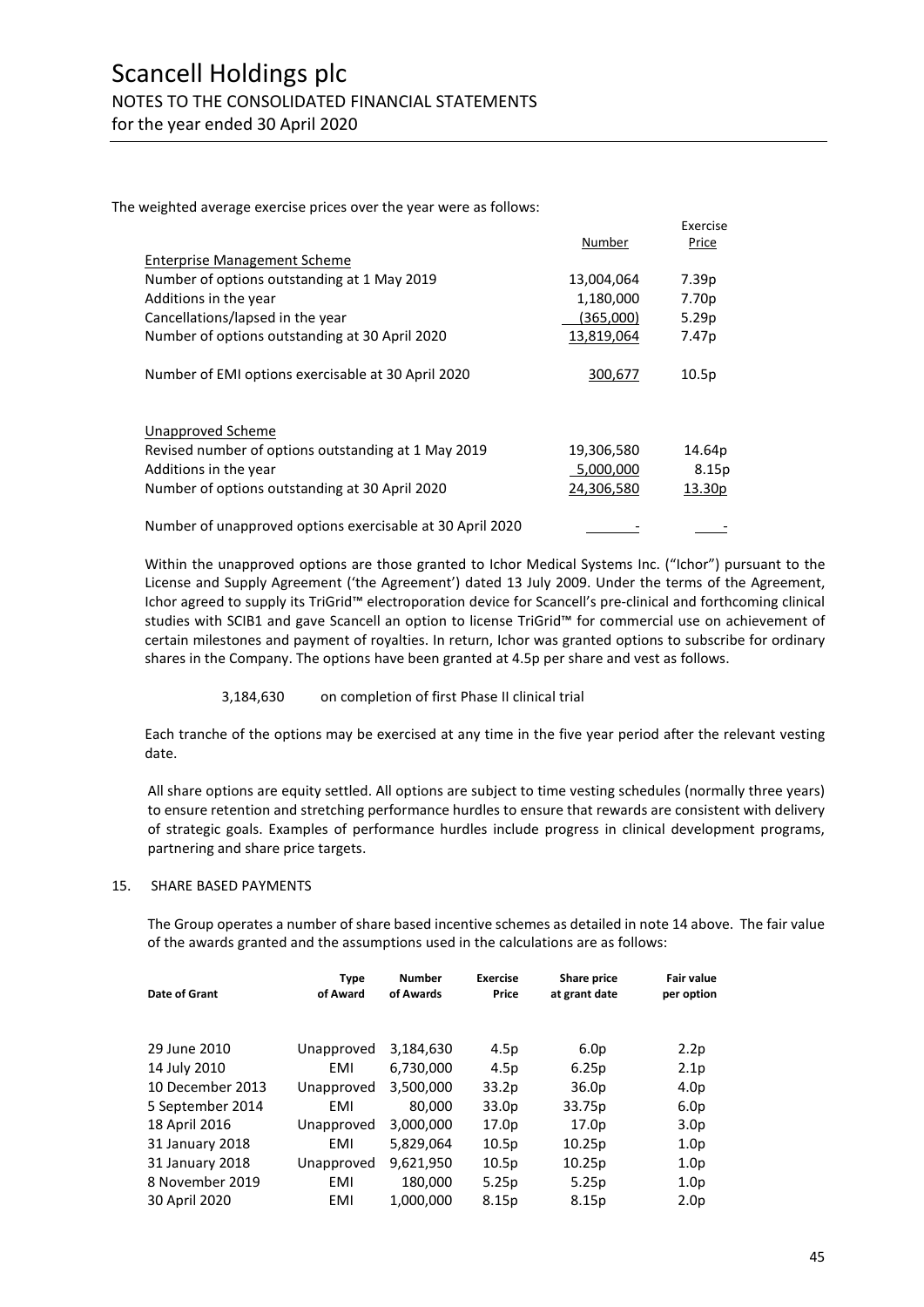| 30 April 2020 | Unapproved 5,000,000 | 8.15p | 8.15p | 2.0p |
|---------------|----------------------|-------|-------|------|
|               |                      |       |       |      |

A description of the key assumptions used in calculating the share-based payments are as follows:

- 1. The Black-Scholes valuation methodology was used where appropriate.
- 2. The expected volatility is based upon historical volatility over a period of time and was 90.9% (2019: the volatility was not applicable for this year).
- 3. The expected life used in the model varies between two and five years and is based upon management's best estimate for the effects of non-transferability, exercise restrictions and behavioural considerations.
- 4. The risk-free rate is based upon the prevailing UK bank base rate at grant date.
- 5. Expected dividend yield is nil.
- 6. The weighted average fair value of options granted in the year was 2p (2019: no options granted)

#### 16 RELATED PARTY TRANSACTIONS

During the year, the following directors provided consultancy services to the company as follows:

|                     | 2020         | 2019  |
|---------------------|--------------|-------|
|                     | Total        | Total |
|                     | f'000        | f'000 |
| Professor L Durrant | <b>f</b> nil | £39   |
| Dr R.M Goodfellow   | £68          | £126  |
| Dr J Chiplin        | £117         | £50   |
| Dr A Lewis          | £25          | £26   |

At the end of the year the following balances were outstanding:

|                       | 2020  | 2019  |
|-----------------------|-------|-------|
|                       | f'000 | f'000 |
| Dr Richard Goodfellow | £nil  | £6    |

All of the above transactions were conducted under normal commercial terms.

Professor L Durrant, and Dr J Chiplin provided their consultancy through limited companies.

#### 17 FINANCIAL INSTRUMENTS

The Group currently finances its operations through reserves of cash and liquid resources and does not have a borrowing requirement. Surplus cash at bank is placed on deposits at variable rates. The Board monitors the financial markets and the Group's own requirements to ensure that the policies are exercised in the Group's best interests.

#### **Liquidity risk**

Liquidity risk is the risk that the Group and Company will not be able to meet their financial obligations as they fall due. The Group and Company's approach to managing liquidity is to ensure, as far as possible, that it will always have sufficient liquidity to meet its liabilities when due, under both normal and stressed conditions, without incurring unacceptable losses or risking damage to the Group and Company's reputation.

#### **Market risk**

Market risk is the risk that changes in market prices, such as interest rates and exchange rates will affect the Group and Company's income or the value of the holdings of financial instruments. The objective of market risk management is to manage and control market risk exposures within acceptable parameters whilst optimising the return.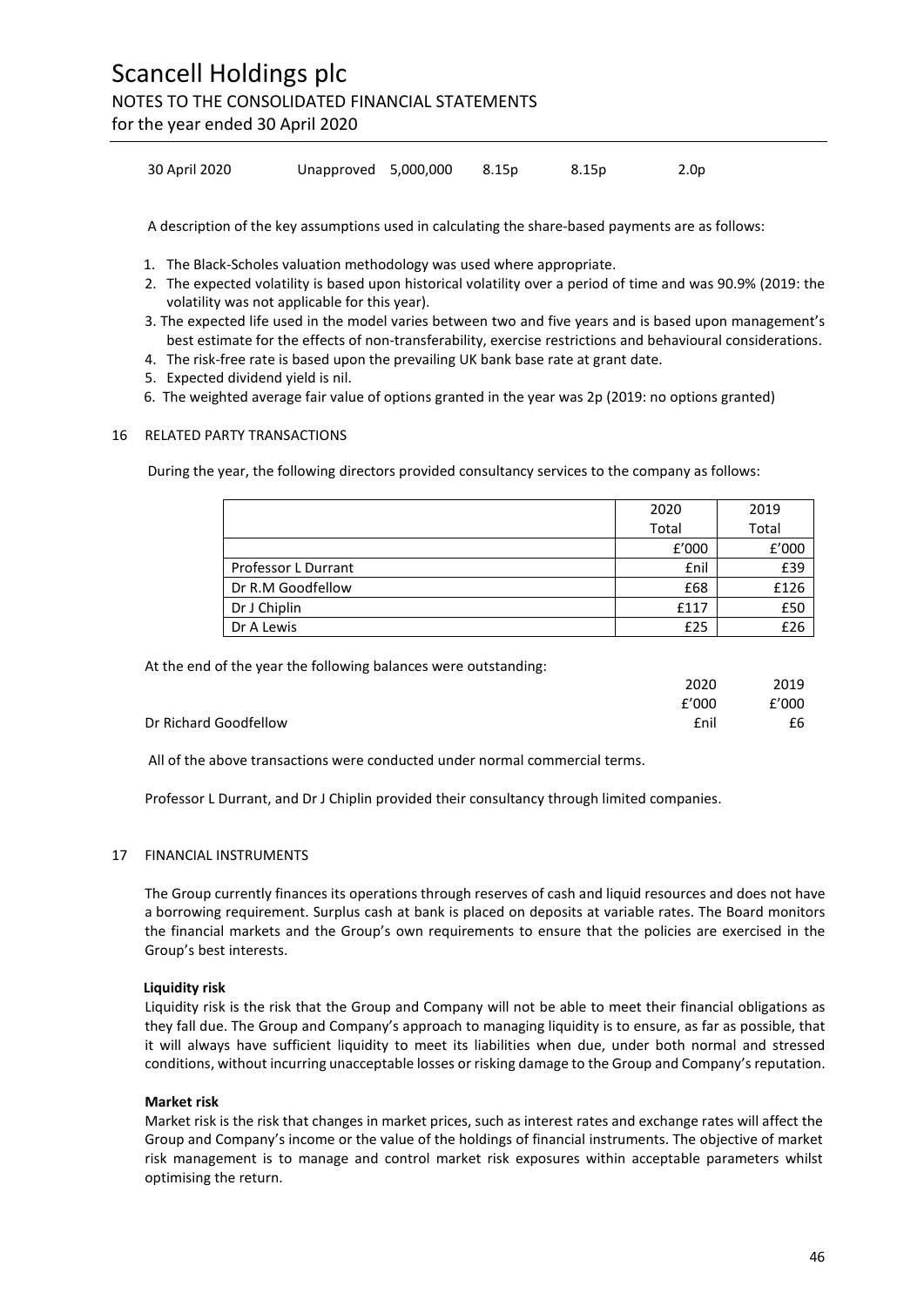### Scancell Holdings plc NOTES TO THE CONSOLIDATED FINANCIAL STATEMENTS for the year ended 30 April 2020

The Group has no cash assets other than sterling current account balances of £3,575,227 (2019: £4,559,949) which are instantly available funds attracting variable rates of interest.

#### **Credit risk**

Credit risk is the risk of financial loss to the Group and Company if a customer or counterparty to a financial instrument fails to meet its contractual obligations and arises principally from a Company's receivables from Customers. The Group and Company have no third-party customers and so this risk is viewed as minimal. Credit risk is considered for intercompany loans however the risk is mitigated through the management of those loans by way of regular capital contributions.

#### **Maturity of financial liabilities**

All of the Group's financial liabilities as at 30 April 2020 are payable within twelve months.

#### **Fair values**

All of the Group's financial assets and liabilities are initially recognised at transaction value. There is no material difference between the book value and the fair value of the Group's financial assets or liabilities.

The Group's financial instruments comprise cash and cash equivalents and items such as trade and other payables which arise directly from its operations. The main purpose of these financial instruments is to provide finance for the Group's operations.

#### Financial instruments

#### **Group**

|                                                | 2020     | 2019     |
|------------------------------------------------|----------|----------|
|                                                | f'000    | f'000    |
| Cash assets                                    |          |          |
| Cash and cash equivalents                      | 3,575    | 4,560    |
| <b>Financial liabilities</b>                   |          |          |
| Trade and other payables and lease liabilities | (1, 170) | (1, 148) |

#### 18 AMOUNTS PAYABLE UNDER LEASE ARRANGEMENTS

Total future minimum lease payments under non-cancellable operating leases are as follows:

|                            | 2020  | 2019  |
|----------------------------|-------|-------|
| Land and buildings         | f'000 | f'000 |
| Within one year            | 126   | 72    |
| Between one and five years | 86    | 23    |
| Later than five years      |       |       |
|                            | 212   | 95    |

#### 19 SUBSEQUENT EVENTS

Following the approval of shareholders at a General Meeting of the Company held on 12 August 2020, the Company issued 163,771,225 ordinary shares of 0.01p at 5.5p each by way of a Placing (36,363,636 shares), Subscription (90,909,090 shares) and Open Offer to shareholders (36,498,499) raising £8m net proceeds. In addition, the company issued £6m of Convertible Loan Notes ('CLNs) which are exercisable at 6.2p per share and if not converted by 12 August 2022 the £6m is repayable by the Company on that date. The CNL's are interest free.

In addition to this funding, in August 2020 the Company announced that it had been awarded a grant of approximately £2 million by Innovate UK to initiate a Phase 1 Clinical Trial for the development of a vaccine for COVID-19.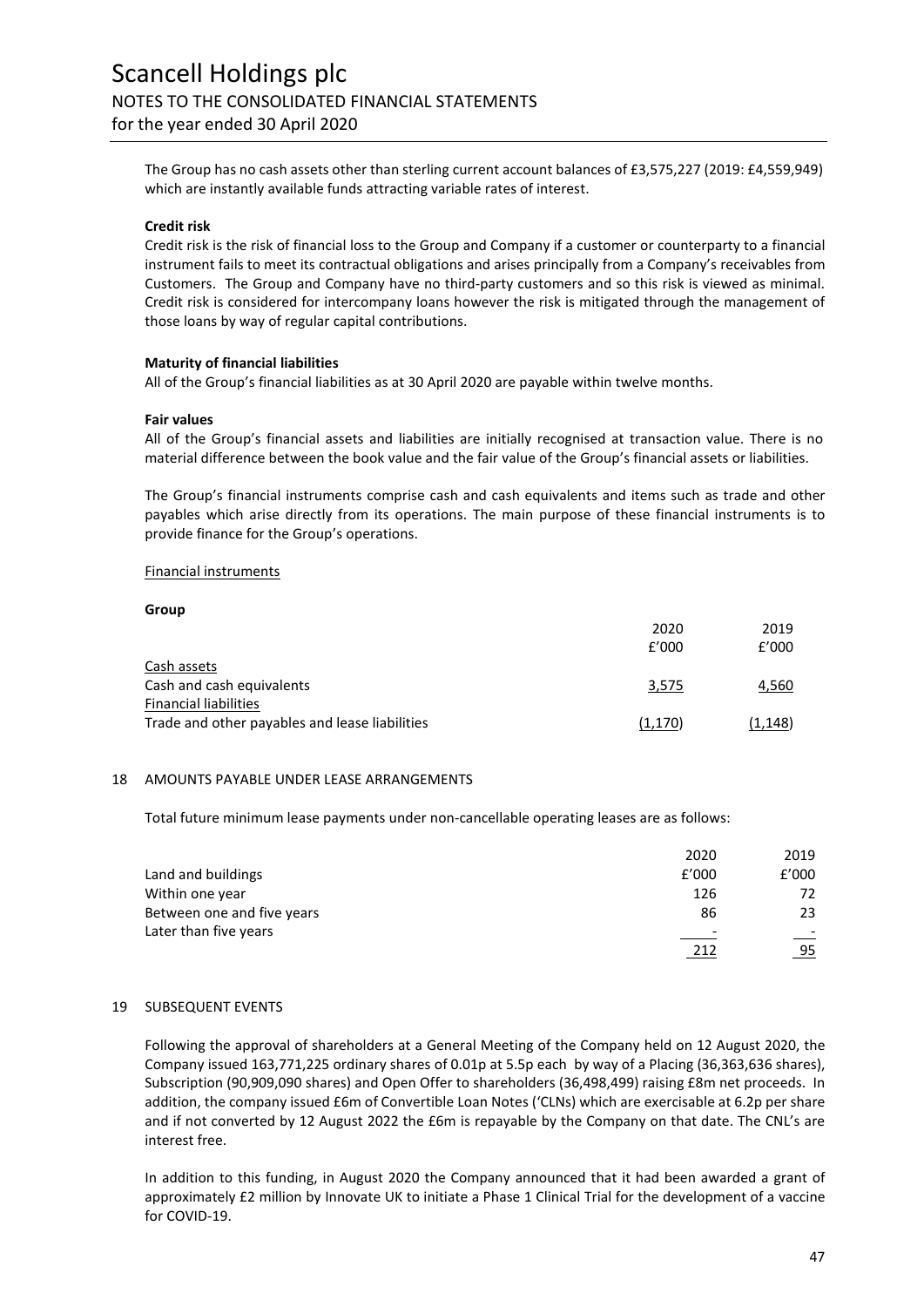## Scancell Holdings plc NOTES TO THE CONSOLIDATED FINANCIAL STATEMENTS for the year ended 30 April 2020

On 12th October 2020, Redmile Group LLC subscribed for an additional 93,071,170 ordinary shares of 13p raising ad additional £12.1 million (gross proceeds).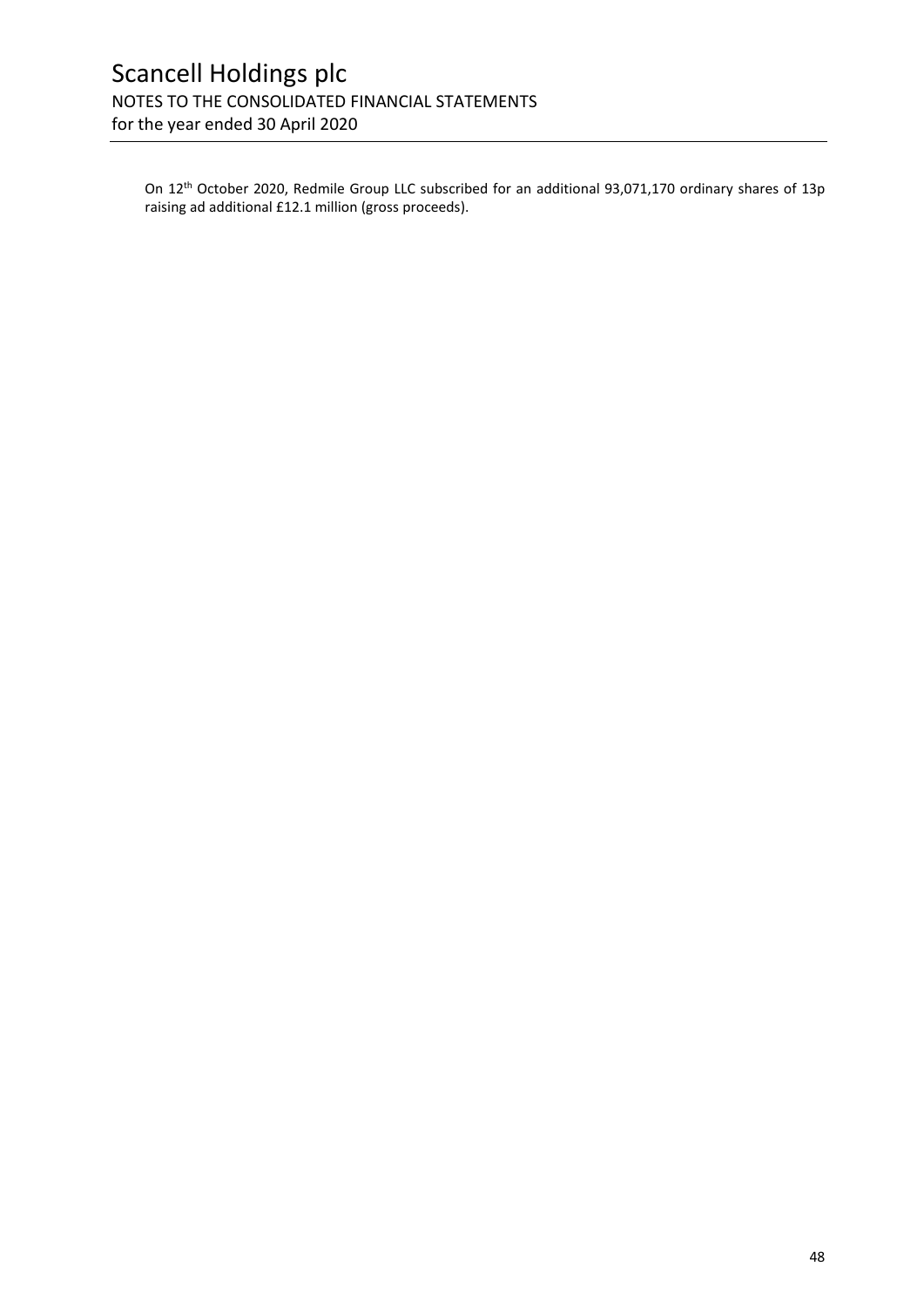### COMPANY STATEMENT OF FINANCIAL POSITION

As at 30 April 2020

| <b>ASSETS</b><br>Non-current assets   |             | 2020<br>f'000 | 2019<br>f'000 |
|---------------------------------------|-------------|---------------|---------------|
| Investments                           | A           | 34,066        | 4,943         |
|                                       |             | 34,066        | 4,943         |
| Current assets                        |             |               |               |
| Trade and other receivables           | B           | 250           | 26,965        |
| Cash and cash equivalents             |             | 3,108         | 1,891         |
|                                       |             | 3,358         | 28,856        |
|                                       |             |               |               |
| <b>TOTAL ASSETS</b>                   |             | 37,424        | 33,799        |
| <b>LIABILITIES</b>                    |             |               |               |
| <b>Current Liabilities</b>            |             |               |               |
| Trade and other payables              | $\mathsf C$ | (167)         | (162)         |
| <b>TOTAL LIABILITIES</b>              |             | (167)         | (162)         |
|                                       |             |               |               |
| <b>NET ASSETS</b>                     |             | 37,257        | 33,637        |
|                                       |             |               |               |
| SHAREHOLDERS' EQUITY                  |             |               |               |
| Called up share capital               | 14          | 465           | 388           |
| Share premium<br>Share option reserve |             | 38,388<br>372 | 34,639<br>382 |
| Profit and loss account               |             | (1,968)       | (1, 771)      |
| TOTAL SHAREHOLDERS' EQUITY            |             | 37,257        | 33,637        |
|                                       |             |               |               |

The Company's loss and total comprehensive loss for the financial year was £195,942 (2019: loss £83,823).

These financial statements were approved by the Directors on 15 October 2020 and are authorised for issue and are signed on their behalf by:

**John Chiplin** Director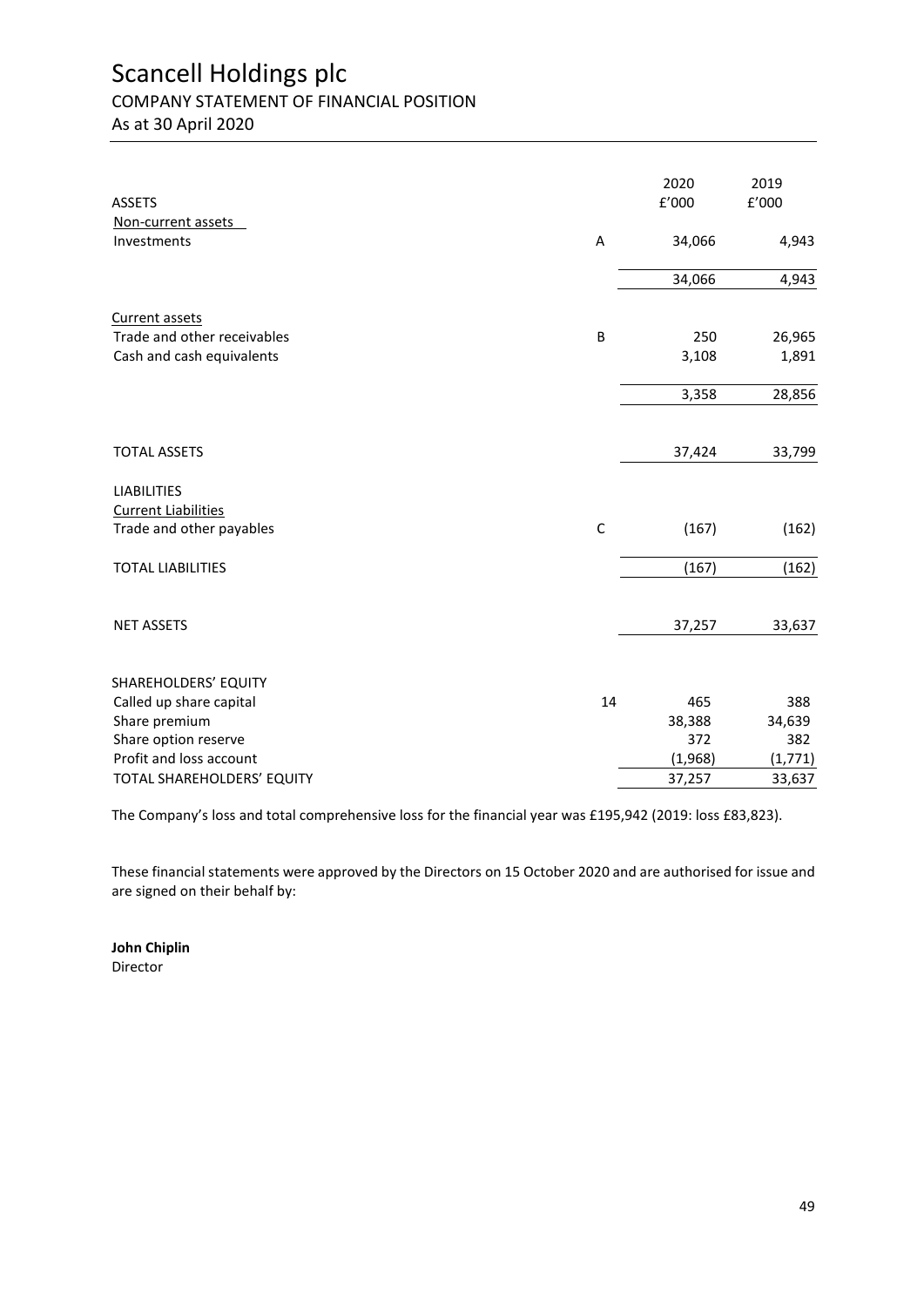## COMPANY STATEMENT OF CHANGES IN EQUITY

for the year ended 30 April 2020

|                           | <b>Share</b> | <b>Share</b> | <b>Share</b>  | <b>Retained</b> |              |
|---------------------------|--------------|--------------|---------------|-----------------|--------------|
|                           | Capital      | Premium      | <b>Option</b> | <b>Earnings</b> | <b>Total</b> |
|                           | f'000        | f'000        | £'000         | £'000           | £'000        |
| Balance 30 April 2018     | 375          | 33,374       | 636           | (1,687)         | 32,698       |
| Share issue               | 10           | 1,207        |               |                 | 1,217        |
| Expenses of issue         |              | (83)         |               |                 | (83)         |
| Exercise of share options | 3            | 140          |               |                 | 143          |
| Loss for the year         |              |              |               | (84)            | (84)         |
| Share option charge       |              |              | (254)         |                 | (254)        |
| Balance 30 April 2019     | 388          | 34,638       | 382           | (1, 771)        | 33,637       |
| Share issue               | 77           | 3,800        |               |                 | 3,877        |
| Expenses of issue         |              | (50)         |               |                 | (50)         |
| Loss for the year         |              |              |               | (197)           | (197)        |
| Share option charge       |              |              | (10)          |                 | (10)         |
| Balance 30 April 2020     | 465          | 38,388       | 372           | (1,968)         | 37,257       |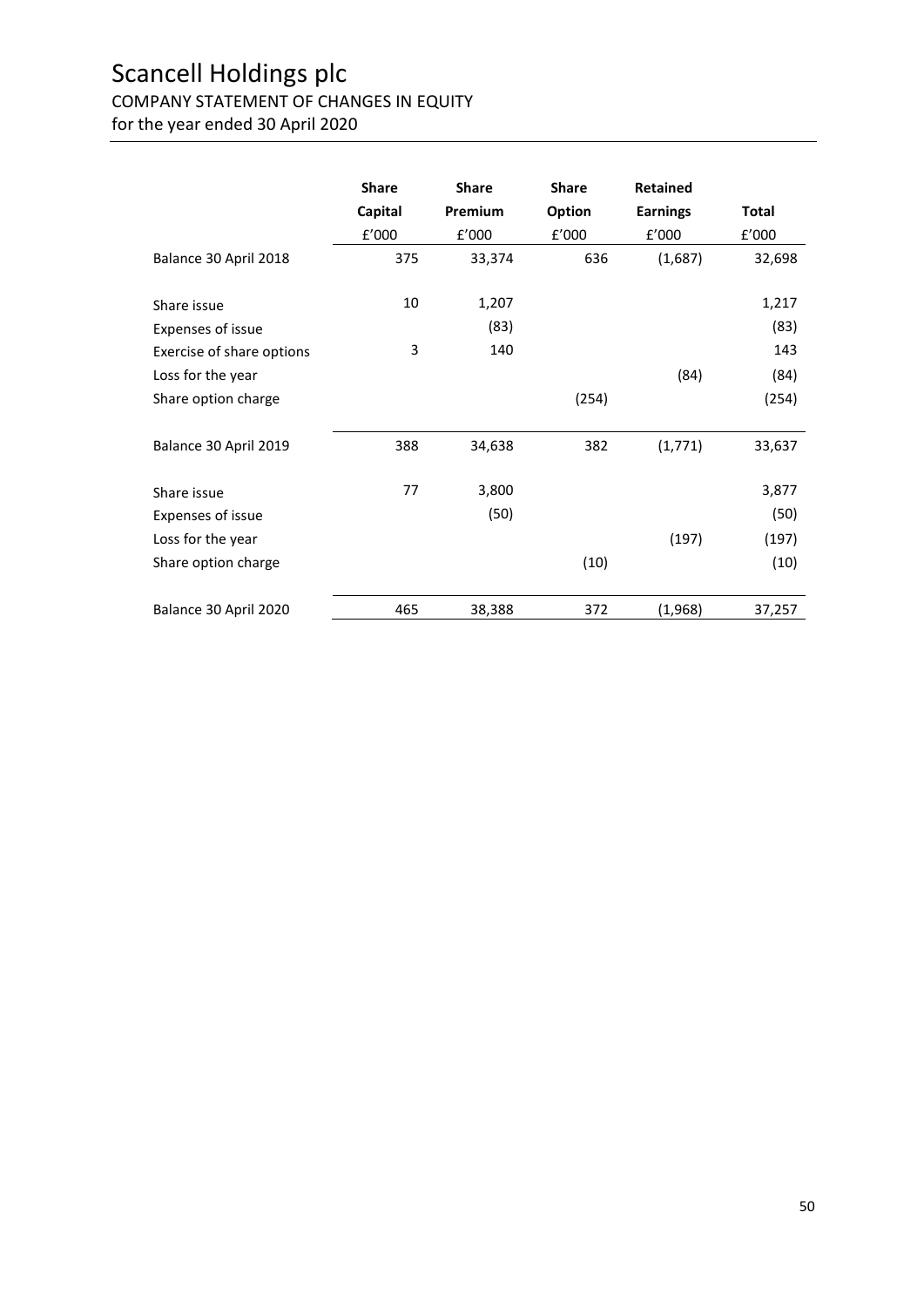## COMPANY CASHFLOW STATEMENT

for the year ended 30 April 2020

|                                                                                                                                                                                                                                                                              | 2020<br>£'000                            | 2019<br>f'000                       |
|------------------------------------------------------------------------------------------------------------------------------------------------------------------------------------------------------------------------------------------------------------------------------|------------------------------------------|-------------------------------------|
| <b>Operating activities</b><br>Loss before tax for the year<br>Bank interest received in year<br>Cash used in operations before changes in working capital<br>(Increase)/Decrease in amounts receivable<br>(Decrease)/Increase in amounts payable<br>Cash used in operations | (197)<br>(12)<br>(209)<br>(211)<br>(414) | (84)<br>(84)<br>112<br>(57)<br>(29) |
| Income taxes received                                                                                                                                                                                                                                                        |                                          |                                     |
| Net cash used in operating activities                                                                                                                                                                                                                                        | (414)                                    | (29)                                |
| <b>Financing activities</b>                                                                                                                                                                                                                                                  |                                          |                                     |
| Proceeds from issue of share capital<br>Expenses of share issue<br>Finance income<br>Exercise of share options                                                                                                                                                               | 3,877<br>(50)<br>12                      | 1,217<br>(83)<br>143                |
| Net cash generated from financing activities                                                                                                                                                                                                                                 | 3,839                                    | 1,277                               |
| <b>Investing Activities</b><br>Capital contribution to subsidiary company<br>Cash used in investing activities                                                                                                                                                               | (2,208)<br>(2, 208)                      |                                     |
| Net increase in cash and cash equivalents                                                                                                                                                                                                                                    | 1,217                                    | 1,248                               |
| Cash and cash equivalents at beginning of the year                                                                                                                                                                                                                           | 1,891                                    | 643                                 |
| Cash and cash equivalents at end of the year                                                                                                                                                                                                                                 | 3,108<br>$=$ $=$ $=$ $=$ $=$ $=$ $=$     | 1,891<br>=======                    |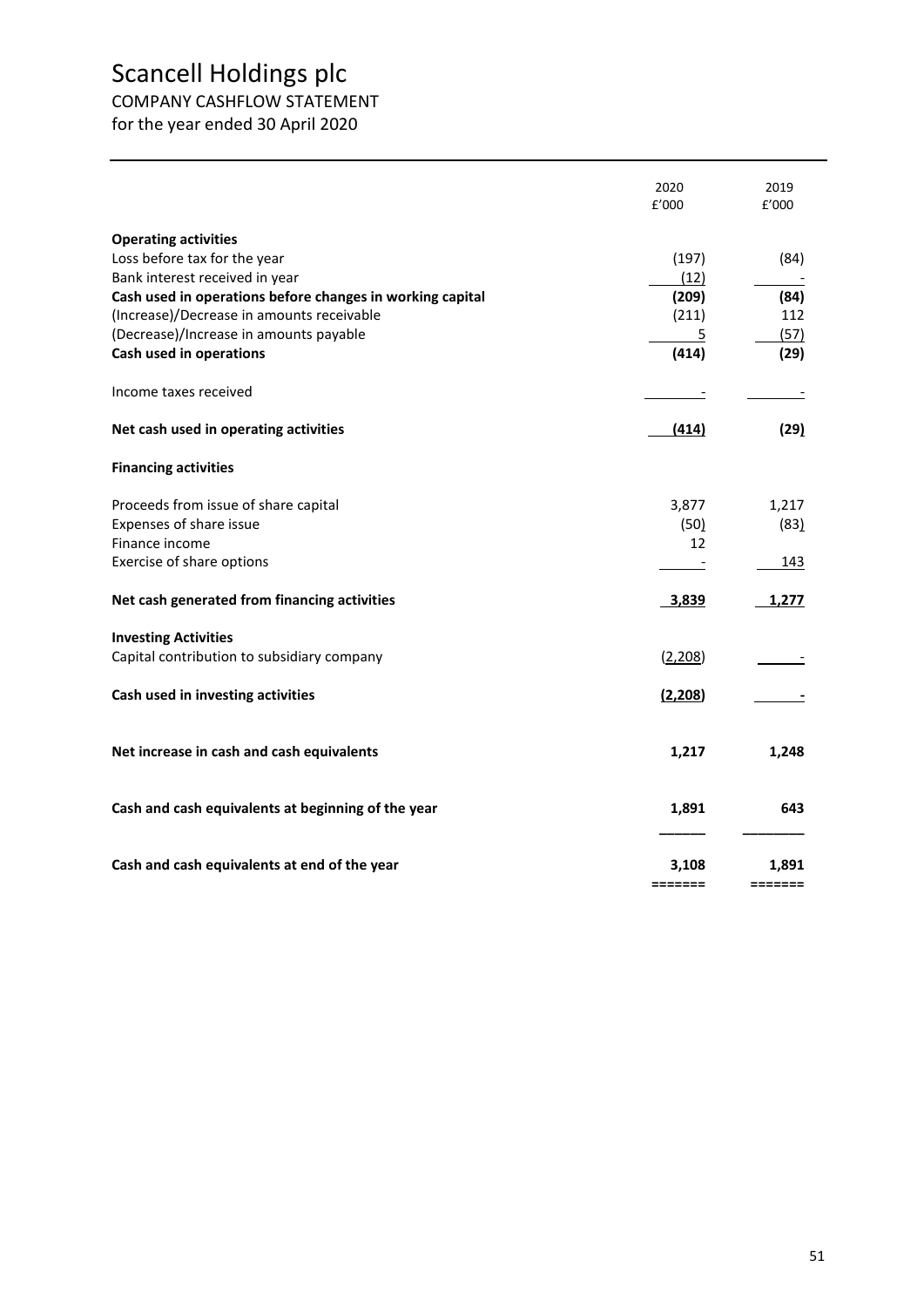## Scancell Holdings plc NOTES TO THE COMPANY FINANCIAL STATEMENTS

for the year ended 30 April 2020

#### A FIXED ASSET INVESTMENTS

| COMPANY - shares in Group undertaking      | f'000  |
|--------------------------------------------|--------|
| Cost at 1 May 2018                         | 5,197  |
| Share options exercised                    |        |
| Share options granted/cancelled            | (254)  |
| Cost at 30 April 2019                      | 4.943  |
| Capital contribution to subsidiary company | 29,133 |
| Share options granted/cancelled            | (10)   |
| Cost at 30 April 2020                      | 34,006 |

The Company's investment at the balance sheet date represents 100% of the ordinary share capital of its subsidiary Company, Scancell Limited, registered in the UK whose business is the discovery and development of treatments for cancer. There are no significant restrictions within the Group regarding access or use of assets or settling liabilities.

During the year the Directors agreed to waive the amounts owed by Scancell Limited with effect from 30 April 2019 and treat the waived amount as a Capital Contribution to Scancell Limited. At 30 April 2019 this sum amounted to £26.9 million and a further amount of £2.2 million was waived in respect of the current year to 30 April 2020.

At 30 April 2020 the aggregate capital and reserves of Scancell Limited was £1,042,561 (2019: £22,771,170) and its loss for the financial year was £5,308,988 (2019: Loss of £5,543,665).

| B | TRADE AND OTHER RECEIVABLES       |       |        |
|---|-----------------------------------|-------|--------|
|   | Company                           | 2020  | 2019   |
|   |                                   | f'000 | f'000  |
|   | Amount owed by Group undertakings | 208   | 26,925 |
|   | VAT receivable                    | 17    | 13     |
|   | Prepayments                       | 25    | 27     |
|   |                                   | 250   | 26,965 |

The amounts owed by Group undertakings are interest free with no set repayment term.

C TRADE AND OTHER PAYABLES

| Trade creditors | 46  | 23  |
|-----------------|-----|-----|
| Accruals        | 121 | 139 |
|                 | 167 | 162 |

#### D RELATED PARTIES

The Company has a loan with its parent company, Scancell Holdings plc. At the year end the amount owing to Scancell Holdings plc amounted to £208,454 (2019: £26,924,887). The loan is interest free and there are no set repayment terms.

|  | FINANCIAL INSTRUMENTS       |       |        |
|--|-----------------------------|-------|--------|
|  | Financial assets            |       |        |
|  | Cash and cash equivalents   | 3.108 | 1.891  |
|  | Trade and other receivables | 250   | 26,964 |
|  |                             |       |        |